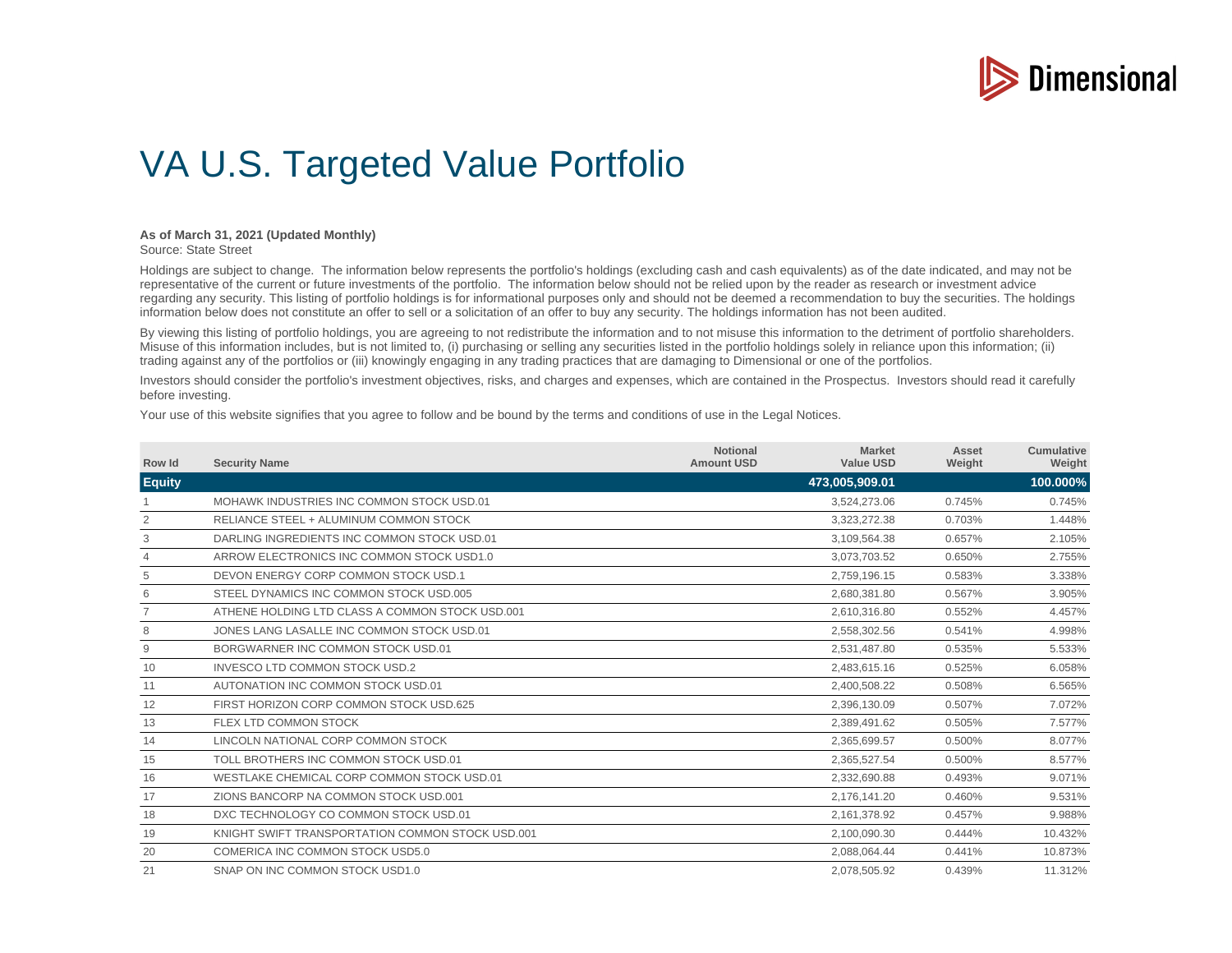| Row Id        | <b>Security Name</b>                              | <b>Notional</b><br><b>Amount USD</b> | <b>Market</b><br><b>Value USD</b> | Asset<br>Weight | <b>Cumulative</b><br>Weight |
|---------------|---------------------------------------------------|--------------------------------------|-----------------------------------|-----------------|-----------------------------|
| <b>Equity</b> |                                                   |                                      | 473,005,909.01                    |                 | 100.000%                    |
| 22            | JABIL INC COMMON STOCK USD.001                    |                                      | 2,068,978.56                      | 0.437%          | 11.750%                     |
| 23            | AGCO CORP COMMON STOCK USD.01                     |                                      | 2,062,814.00                      | 0.436%          | 12.186%                     |
| 24            | ALCOA CORP COMMON STOCK USD.01                    |                                      | 2,032,249.50                      | 0.430%          | 12.616%                     |
| 25            | AMERCO COMMON STOCK USD.25                        |                                      | 2,031,381.60                      | 0.429%          | 13.045%                     |
| 26            | CONCENTRIX CORP COMMON STOCK                      |                                      | 1,988,730.76                      | 0.420%          | 13.465%                     |
| 27            | POST HOLDINGS INC COMMON STOCK USD.01             |                                      | 1,910,148.96                      | 0.404%          | 13.869%                     |
| 28            | AMKOR TECHNOLOGY INC COMMON STOCK USD.001         |                                      | 1,908,868.39                      | 0.404%          | 14.273%                     |
| 29            | PEOPLE S UNITED FINANCIAL COMMON STOCK USD.01     |                                      | 1.899.422.70                      | 0.402%          | 14.674%                     |
| 30            | AIR LEASE CORP COMMON STOCK USD.01                |                                      | 1.892.331.00                      | 0.400%          | 15.074%                     |
| 31            | VOYA FINANCIAL INC COMMON STOCK USD.01            |                                      | 1,843,396.24                      | 0.390%          | 15.464%                     |
| 32            | KOHLS CORP COMMON STOCK USD.01                    |                                      | 1,822,575.75                      | 0.385%          | 15.850%                     |
| 33            | <b>QUANTA SERVICES INC COMMON STOCK USD.00001</b> |                                      | 1,808,340.92                      | 0.382%          | 16.232%                     |
| 34            | HUNTSMAN CORP COMMON STOCK USD.01                 |                                      | 1,798,703.70                      | 0.380%          | 16.612%                     |
| 35            | MARATHON OIL CORP COMMON STOCK USD1.0             |                                      | 1,712,142.84                      | 0.362%          | 16.974%                     |
| 36            | ALLY FINANCIAL INC COMMON STOCK USD.1             |                                      | 1,709,073.63                      | 0.361%          | 17.335%                     |
| 37            | POPULAR INC COMMON STOCK USD.01                   |                                      | 1,690,985.04                      | 0.357%          | 17.693%                     |
| 38            | SANTANDER CONSUMER USA HOLDI COMMON STOCK USD.01  |                                      | 1,658,967.42                      | 0.351%          | 18.044%                     |
| 39            | CARLISLE COS INC COMMON STOCK USD1.0              |                                      | 1,653,535.26                      | 0.350%          | 18.393%                     |
| 40            | ACADIA HEALTHCARE CO INC COMMON STOCK USD.01      |                                      | 1,638,546.64                      | 0.346%          | 18.740%                     |
| 41            | EVEREST RE GROUP LTD COMMON STOCK USD.01          |                                      | 1,618,199.30                      | 0.342%          | 19.082%                     |
| 42            | INTERPUBLIC GROUP OF COS INC COMMON STOCK USD.1   |                                      | 1,610,613.60                      | 0.341%          | 19.422%                     |
| 43            | PVH CORP COMMON STOCK USD1.0                      |                                      | 1,604,737.40                      | 0.339%          | 19.762%                     |
| 44            | REINSURANCE GROUP OF AMERICA COMMON STOCK USD.01  |                                      | 1.601.591.30                      | 0.339%          | 20.100%                     |
| 45            | BUNGE LTD COMMON STOCK USD.01                     |                                      | 1,595,942.91                      | 0.337%          | 20.438%                     |
| 46            | BERRY GLOBAL GROUP INC COMMON STOCK USD.01        |                                      | 1,595,233.40                      | 0.337%          | 20.775%                     |
| 47            | INGREDION INC COMMON STOCK USD.01                 |                                      | 1,571,891.52                      | 0.332%          | 21.107%                     |
| 48            | ADVANCE AUTO PARTS INC COMMON STOCK USD.0001      |                                      | 1,556,178.69                      | 0.329%          | 21.436%                     |
| 49            | NIELSEN HOLDINGS PLC COMMON STOCK EUR.07          |                                      | 1,537,922.50                      | 0.325%          | 21.761%                     |
| 50            | TCF FINANCIAL CORP COMMON STOCK USD1.0            |                                      | 1,532,064.96                      | 0.324%          | 22.085%                     |
| 51            | LITHIA MOTORS INC CL A COMMON STOCK               |                                      | 1,526,422.17                      | 0.323%          | 22.408%                     |
| 52            | SYNNEX CORP COMMON STOCK USD.001                  |                                      | 1,525,419.72                      | 0.322%          | 22.730%                     |
| 53            | HOLLYFRONTIER CORP COMMON STOCK USD.01            |                                      | 1,524,049.10                      | 0.322%          | 23.053%                     |
| 54            | AVNET INC COMMON STOCK USD1.0                     |                                      | 1,515,696.14                      | 0.320%          | 23.373%                     |
| 55            | SENSATA TECHNOLOGIES HOLDING COMMON STOCK EUR.01  |                                      | 1,509,655.45                      | 0.319%          | 23.692%                     |
| 56            | NEW YORK COMMUNITY BANCORP COMMON STOCK USD.01    |                                      | 1,492,983.86                      | 0.316%          | 24.008%                     |
| 57            | NEXSTAR MEDIA GROUP INC CL A COMMON STOCK USD.01  |                                      | 1,473,812.85                      | 0.312%          | 24.319%                     |
| 58            | MDU RESOURCES GROUP INC COMMON STOCK USD1.0       |                                      | 1.433.070.96                      | 0.303%          | 24.622%                     |
| 59            | UNUM GROUP COMMON STOCK USD.1                     |                                      | 1,422,363.47                      | 0.301%          | 24.923%                     |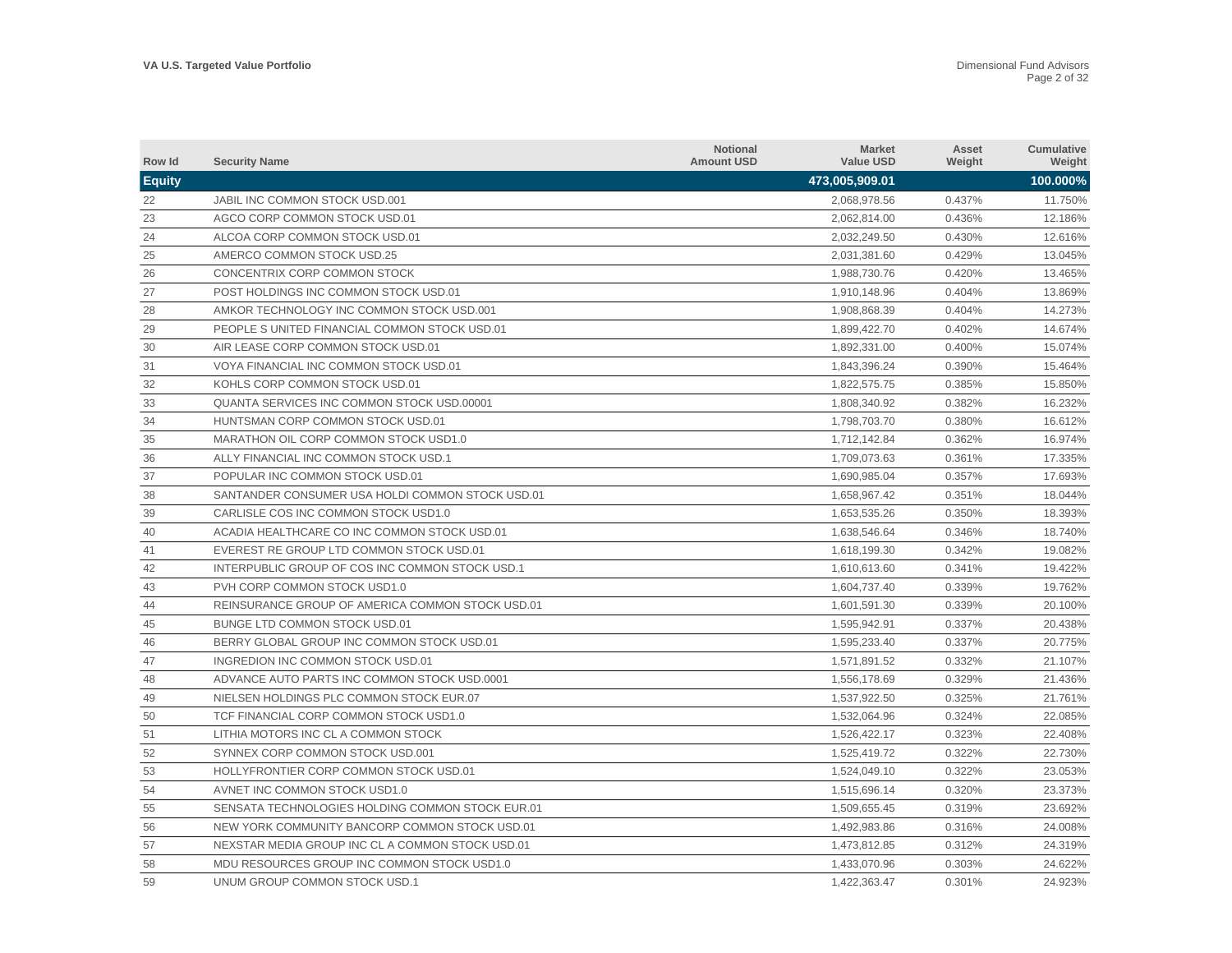| Row Id        | <b>Security Name</b>                              | Notional<br><b>Amount USD</b> | <b>Market</b><br><b>Value USD</b> | Asset<br>Weight | Cumulative<br>Weight |
|---------------|---------------------------------------------------|-------------------------------|-----------------------------------|-----------------|----------------------|
| <b>Equity</b> |                                                   |                               | 473,005,909.01                    |                 | 100.000%             |
| 60            | GOODYEAR TIRE + RUBBER CO COMMON STOCK            |                               | 1,416,827.23                      | 0.300%          | 25.223%              |
| 61            | UNIVERSAL HEALTH SERVICES B COMMON STOCK USD.01   |                               | 1,389,390.24                      | 0.294%          | 25.516%              |
| 62            | OLIN CORP COMMON STOCK USD1.0                     |                               | 1,388,752.75                      | 0.294%          | 25.810%              |
| 63            | OSHKOSH CORP COMMON STOCK USD.01                  |                               | 1,388,440.66                      | 0.294%          | 26.103%              |
| 64            | CAPRI HOLDINGS LTD COMMON STOCK                   |                               | 1,382,865.00                      | 0.292%          | 26.396%              |
| 65            | ELEMENT SOLUTIONS INC COMMON STOCK USD.01         |                               | 1,372,701.08                      | 0.290%          | 26.686%              |
| 66            | JEFFERIES FINANCIAL GROUP IN COMMON STOCK USD1.0  |                               | 1,367,744.00                      | 0.289%          | 26.975%              |
| 67            | CF INDUSTRIES HOLDINGS INC COMMON STOCK USD.01    |                               | 1,341,841.22                      | 0.284%          | 27.259%              |
| 68            | BUILDERS FIRSTSOURCE INC COMMON STOCK USD.01      |                               | 1.332.117.36                      | 0.282%          | 27.540%              |
| 69            | TRITON INTERNATIONAL LTD COMMON STOCK USD.01      |                               | 1.315.635.75                      | 0.278%          | 27.819%              |
| 70            | GATX CORP COMMON STOCK USD.625                    |                               | 1,315,238.68                      | 0.278%          | 28.097%              |
| 71            | EQT CORP COMMON STOCK                             |                               | 1,314,423.52                      | 0.278%          | 28.375%              |
| 72            | PENSKE AUTOMOTIVE GROUP INC COMMON STOCK USD.0001 |                               | 1,296,116.72                      | 0.274%          | 28.649%              |
| 73            | GRAPHIC PACKAGING HOLDING CO COMMON STOCK USD.01  |                               | 1,294,226.88                      | 0.274%          | 28.922%              |
| 74            | CONTINENTAL RESOURCES INC/OK COMMON STOCK USD.01  |                               | 1,288,765.79                      | 0.272%          | 29.195%              |
| 75            | VISTRA CORP COMMON STOCK USD.01                   |                               | 1,274,091.52                      | 0.269%          | 29.464%              |
| 76            | VALLEY NATIONAL BANCORP COMMON STOCK              |                               | 1,255,753.56                      | 0.265%          | 29.730%              |
| 77            | COMMERCIAL METALS CO COMMON STOCK USD.01          |                               | 1,241,371.68                      | 0.262%          | 29.992%              |
| 78            | DICK S SPORTING GOODS INC COMMON STOCK USD.01     |                               | 1,241,168.85                      | 0.262%          | 30.254%              |
| 79            | AMERICAN EQUITY INVT LIFE HL COMMON STOCK USD1.0  |                               | 1,235,976.00                      | 0.261%          | 30.516%              |
| 80            | ASSURED GUARANTY LTD COMMON STOCK USD.01          |                               | 1.225.993.16                      | 0.259%          | 30.775%              |
| 81            | PROSPERITY BANCSHARES INC COMMON STOCK USD1.0     |                               | 1.223.403.04                      | 0.259%          | 31.033%              |
| 82            | MOLSON COORS BEVERAGE CO B COMMON STOCK USD.01    |                               | 1.222.945.35                      | 0.259%          | 31.292%              |
| 83            | AUTOLIV INC COMMON STOCK USD1.0                   |                               | 1,209,740.80                      | 0.256%          | 31.548%              |
| 84            | BEACON ROOFING SUPPLY INC COMMON STOCK USD.01     |                               | 1,207,754.88                      | 0.255%          | 31.803%              |
| 85            | CIT GROUP INC COMMON STOCK USD.01                 |                               | 1,197,195.42                      | 0.253%          | 32.056%              |
| 86            | PDC ENERGY INC COMMON STOCK USD.01                |                               | 1,195,159.20                      | 0.253%          | 32.309%              |
| 87            | JUNIPER NETWORKS INC COMMON STOCK USD.00001       |                               | 1,191,953.81                      | 0.252%          | 32.561%              |
| 88            | ASHLAND GLOBAL HOLDINGS INC COMMON STOCK          |                               | 1,191,470.94                      | 0.252%          | 32.813%              |
| 89            | FIRST SOLAR INC COMMON STOCK USD.001              |                               | 1,190,684.70                      | 0.252%          | 33.065%              |
| 90            | COLFAX CORP COMMON STOCK USD.001                  |                               | 1,187,951.96                      | 0.251%          | 33.316%              |
| 91            | MASTEC INC COMMON STOCK USD.1                     |                               | 1,183,712.10                      | 0.250%          | 33.566%              |
| 92            | TRINITY INDUSTRIES INC COMMON STOCK USD.01        |                               | 1,182,990.27                      | 0.250%          | 33.816%              |
| 93            | CHART INDUSTRIES INC COMMON STOCK USD.01          |                               | 1,180,081.50                      | 0.249%          | 34.066%              |
| 94            | CACI INTERNATIONAL INC CL A COMMON STOCK USD.1    |                               | 1,177,801.50                      | 0.249%          | 34.315%              |
| 95            | STERLING BANCORP/DE COMMON STOCK USD.01           |                               | 1,157,123.32                      | 0.245%          | 34.559%              |
| 96            | FOOT LOCKER INC COMMON STOCK USD.01               |                               | 1,156,218.75                      | 0.244%          | 34.804%              |
| 97            | PACWEST BANCORP COMMON STOCK                      |                               | 1,152,435.20                      | 0.244%          | 35.047%              |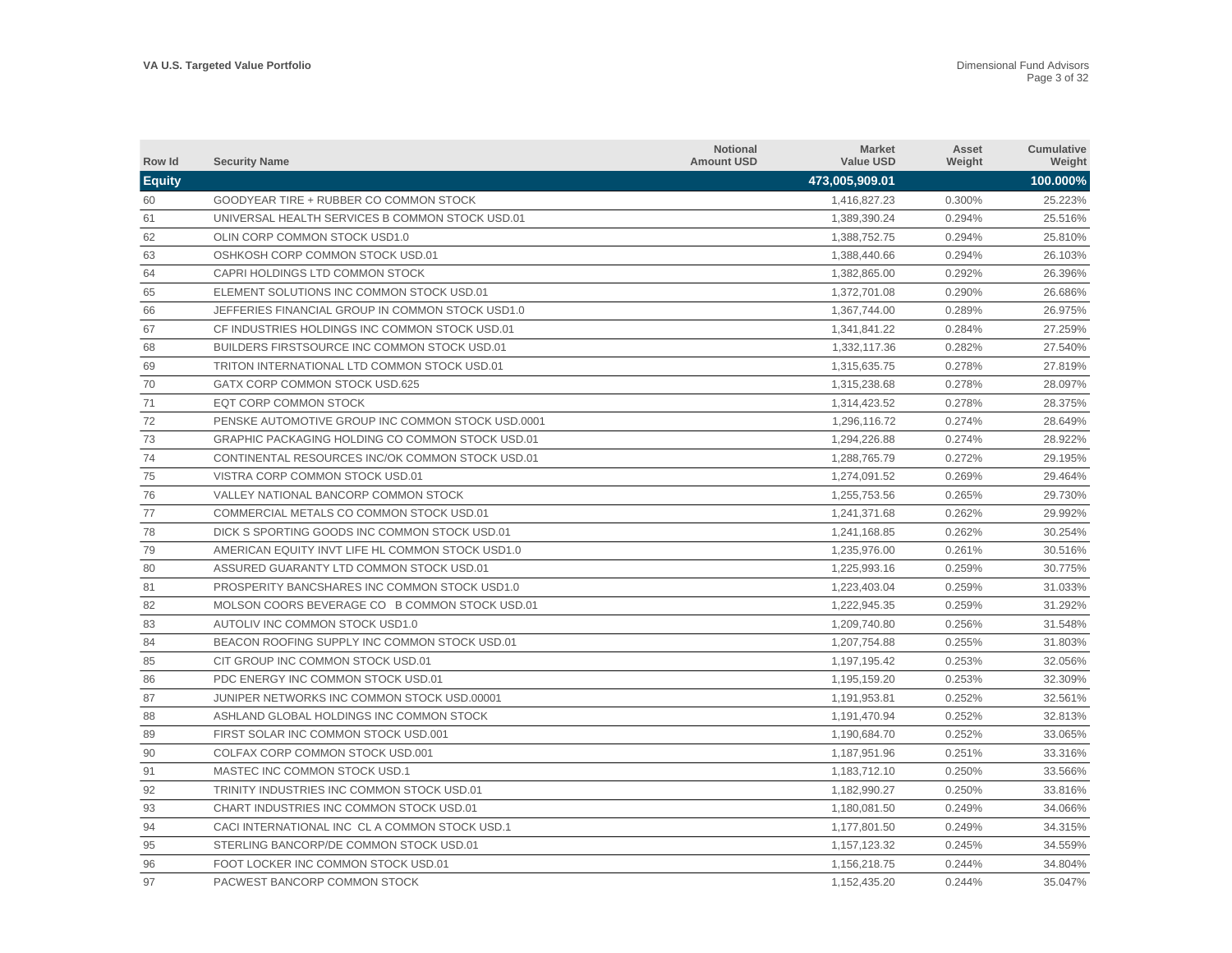| Row Id        | <b>Security Name</b>                              | <b>Notional</b><br><b>Amount USD</b> | <b>Market</b><br><b>Value USD</b> | Asset<br>Weight | Cumulative<br>Weight |
|---------------|---------------------------------------------------|--------------------------------------|-----------------------------------|-----------------|----------------------|
| <b>Equity</b> |                                                   |                                      | 473,005,909.01                    |                 | 100.000%             |
| 98            | GLOBE LIFE INC COMMON STOCK USD1.0                |                                      | 1,137,624.99                      | 0.241%          | 35.288%              |
| 99            | ASSOCIATED BANC CORP COMMON STOCK USD.01          |                                      | 1,128,864.66                      | 0.239%          | 35.526%              |
| 100           | QURATE RETAIL INC SERIES A COMMON STOCK USD.01    |                                      | 1,128,136.80                      | 0.239%          | 35.765%              |
| 101           | UFP INDUSTRIES INC COMMON STOCK                   |                                      | 1,126,982.40                      | 0.238%          | 36.003%              |
| 102           | US FOODS HOLDING CORP COMMON STOCK USD.01         |                                      | 1,125,340.52                      | 0.238%          | 36.241%              |
| 103           | KORN FERRY COMMON STOCK USD.01                    |                                      | 1,115,799.30                      | 0.236%          | 36.477%              |
| 104           | WESCO INTERNATIONAL INC COMMON STOCK USD.01       |                                      | 1,109,574.19                      | 0.235%          | 36.712%              |
| 105           | PACIFIC PREMIER BANCORP INC COMMON STOCK USD.01   |                                      | 1,102,941.60                      | 0.233%          | 36.945%              |
| 106           | UNITED BANKSHARES INC COMMON STOCK USD2.5         |                                      | 1,100,340.18                      | 0.233%          | 37.177%              |
| 107           | URBAN OUTFITTERS INC COMMON STOCK USD.0001        |                                      | 1.096.770.29                      | 0.232%          | 37.409%              |
| 108           | INVESTORS BANCORP INC COMMON STOCK USD.01         |                                      | 1,093,141.66                      | 0.231%          | 37.640%              |
| 109           | SUMMIT MATERIALS INC CL A COMMON STOCK USD.01     |                                      | 1,076,948.70                      | 0.228%          | 37.868%              |
| 110           | AMERIS BANCORP COMMON STOCK USD1.0                |                                      | 1,076,822.57                      | 0.228%          | 38.096%              |
| 111           | REGAL BELOIT CORP COMMON STOCK USD.01             |                                      | 1,050,267.48                      | 0.222%          | 38.318%              |
| 112           | ARCOSA INC COMMON STOCK USD.01                    |                                      | 1,045,931.21                      | 0.221%          | 38.539%              |
| 113           | STIFEL FINANCIAL CORP COMMON STOCK USD.15         |                                      | 1,043,409.28                      | 0.221%          | 38.759%              |
| 114           | TIMKEN CO COMMON STOCK                            |                                      | 1,040,599.40                      | 0.220%          | 38.979%              |
| 115           | PINNACLE FINANCIAL PARTNERS COMMON STOCK USD1.0   |                                      | 1,036,169.42                      | 0.219%          | 39.198%              |
| 116           | OLD REPUBLIC INTL CORP COMMON STOCK USD1.0        |                                      | 1,034,560.80                      | 0.219%          | 39.417%              |
| 117           | KB HOME COMMON STOCK USD1.0                       |                                      | 1,025,381.61                      | 0.217%          | 39.634%              |
| 118           | LEAR CORP COMMON STOCK USD.01                     |                                      | 1,024,062.50                      | 0.217%          | 39.850%              |
| 119           | DANA INC COMMON STOCK USD.01                      |                                      | 1.013.782.44                      | 0.214%          | 40.065%              |
| 120           | SIGNET JEWELERS LTD COMMON STOCK USD.18           |                                      | 1.012.794.64                      | 0.214%          | 40.279%              |
| 121           | <b>BANK OZK COMMON STOCK</b>                      |                                      | 1.009.199.25                      | 0.213%          | 40.492%              |
| 122           | COOPER TIRE + RUBBER COMMON STOCK USD1.0          |                                      | 998,123.40                        | 0.211%          | 40.703%              |
| 123           | AXIS CAPITAL HOLDINGS LTD COMMON STOCK USD.0125   |                                      | 996,703.99                        | 0.211%          | 40.914%              |
| 124           | RENEWABLE ENERGY GROUP INC COMMON STOCK USD.0001  |                                      | 993.241.60                        | 0.210%          | 41.124%              |
| 125           | ABM INDUSTRIES INC COMMON STOCK USD.01            |                                      | 990,206.12                        | 0.209%          | 41.333%              |
| 126           | ATLANTIC UNION BANKSHARES CO COMMON STOCK USD1.33 |                                      | 989,266.04                        | 0.209%          | 41.542%              |
| 127           | SANMINA CORP COMMON STOCK USD.01                  |                                      | 986,375.06                        | 0.209%          | 41.751%              |
| 128           | ENVISTA HOLDINGS CORP COMMON STOCK USD.01         |                                      | 977,445.60                        | 0.207%          | 41.958%              |
| 129           | SONOCO PRODUCTS CO COMMON STOCK                   |                                      | 975,516.30                        | 0.206%          | 42.164%              |
| 130           | CNX RESOURCES CORP COMMON STOCK USD.01            |                                      | 968,480.10                        | 0.205%          | 42.369%              |
| 131           | TAYLOR MORRISON HOME CORP COMMON STOCK USD.00001  |                                      | 961,857.39                        | 0.203%          | 42.572%              |
| 132           | DIODES INC COMMON STOCK USD.667                   |                                      | 960,794.56                        | 0.203%          | 42.775%              |
| 133           | <b>HANCOCK WHITNEY CORP COMMON STOCK USD3.33</b>  |                                      | 960.222.57                        | 0.203%          | 42.978%              |
| 134           | NAVIENT CORP COMMON STOCK USD.01                  |                                      | 952.502.22                        | 0.201%          | 43.180%              |
| 135           | ALLEGHANY CORP COMMON STOCK USD1.0                |                                      | 950.708.22                        | 0.201%          | 43.381%              |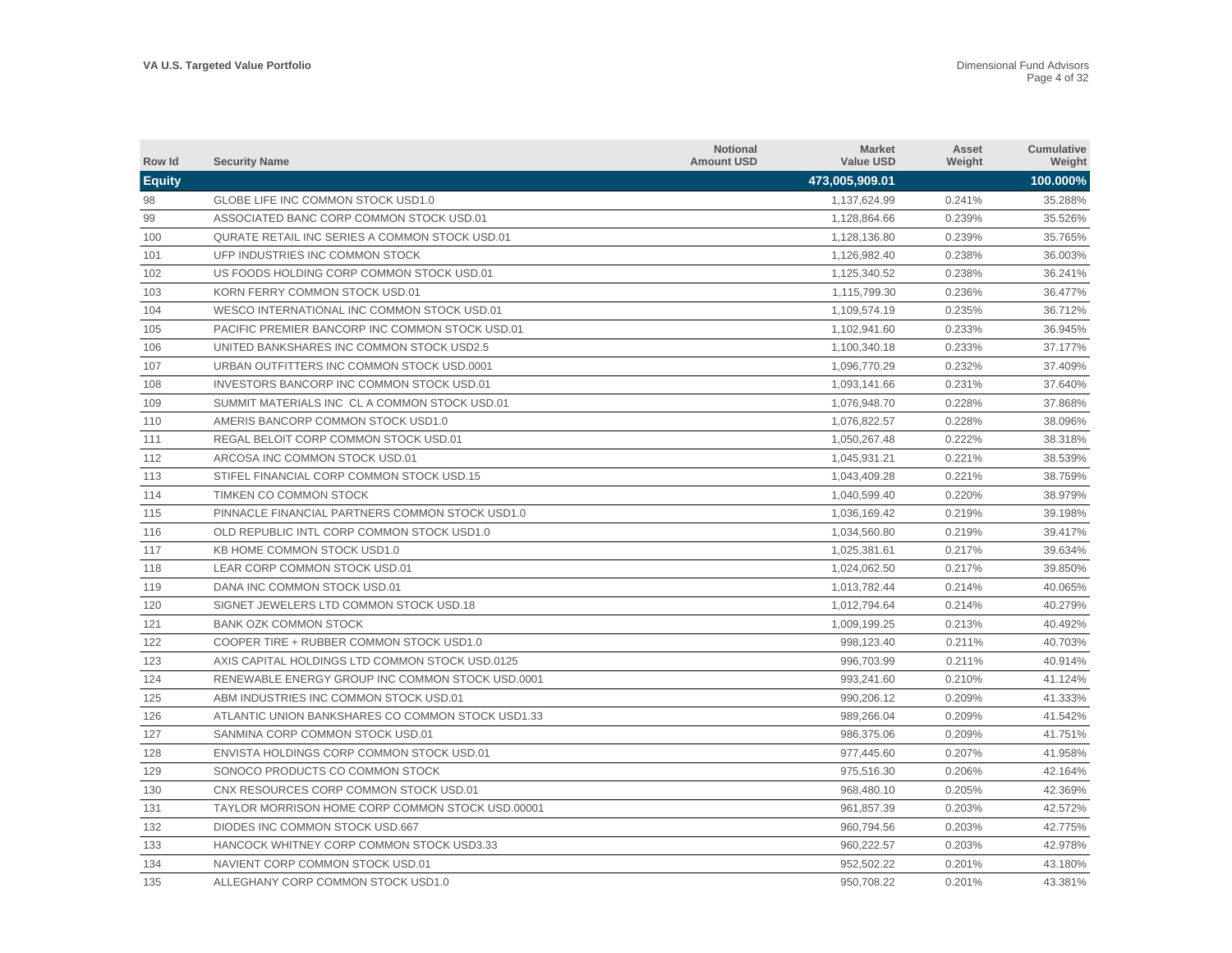| Row Id        | <b>Security Name</b>                               | <b>Notional</b><br><b>Amount USD</b> | <b>Market</b><br><b>Value USD</b> | Asset<br>Weight | Cumulative<br>Weight |
|---------------|----------------------------------------------------|--------------------------------------|-----------------------------------|-----------------|----------------------|
| <b>Equity</b> |                                                    |                                      | 473,005,909.01                    |                 | 100.000%             |
| 136           | BANKUNITED INC COMMON STOCK USD.01                 |                                      | 934,640.70                        | 0.198%          | 43.578%              |
| 137           | XEROX HOLDINGS CORP COMMON STOCK USD1.0            |                                      | 927,016.92                        | 0.196%          | 43.774%              |
| 138           | UNITED STATES STEEL CORP COMMON STOCK USD1.0       |                                      | 926,051.62                        | 0.196%          | 43.970%              |
| 139           | MURPHY OIL CORP COMMON STOCK USD1.0                |                                      | 925,409.13                        | 0.196%          | 44.166%              |
| 140           | RYDER SYSTEM INC COMMON STOCK USD.5                |                                      | 920,887.45                        | 0.195%          | 44.360%              |
| 141           | RANGE RESOURCES CORP COMMON STOCK USD.01           |                                      | 917,262.68                        | 0.194%          | 44.554%              |
| 142           | CATHAY GENERAL BANCORP COMMON STOCK USD.01         |                                      | 913,472.00                        | 0.193%          | 44.747%              |
| 143           | WORTHINGTON INDUSTRIES COMMON STOCK                |                                      | 910.142.94                        | 0.192%          | 44.940%              |
| 144           | TRI POINTE HOMES INC COMMON STOCK USD.01           |                                      | 909,949.48                        | 0.192%          | 45.132%              |
| 145           | UMPQUA HOLDINGS CORP COMMON STOCK                  |                                      | 909.458.55                        | 0.192%          | 45.324%              |
| 146           | MDC HOLDINGS INC COMMON STOCK USD.01               |                                      | 906,859.80                        | 0.192%          | 45.516%              |
| 147           | MACY S INC COMMON STOCK USD.01                     |                                      | 904,357.21                        | 0.191%          | 45.707%              |
| 148           | INTERNATIONAL BANCSHARES CRP COMMON STOCK USD1.0   |                                      | 902,311.96                        | 0.191%          | 45.898%              |
| 149           | CABOT OIL + GAS CORP COMMON STOCK USD.1            |                                      | 901,045.62                        | 0.190%          | 46.088%              |
| 150           | FNB CORP COMMON STOCK USD.01                       |                                      | 899,210.80                        | 0.190%          | 46.279%              |
| 151           | INSIGHT ENTERPRISES INC COMMON STOCK USD.01        |                                      | 897,234.26                        | 0.190%          | 46.468%              |
| 152           | PERRIGO CO PLC COMMON STOCK EUR.001                |                                      | 894.913.11                        | 0.189%          | 46.657%              |
| 153           | MERITAGE HOMES CORP COMMON STOCK USD.01            |                                      | 890.796.72                        | 0.188%          | 46.846%              |
| 154           | KBR INC COMMON STOCK USD.001                       |                                      | 885,388.57                        | 0.187%          | 47.033%              |
| 155           | BIG LOTS INC COMMON STOCK USD.01                   |                                      | 883,802.00                        | 0.187%          | 47.220%              |
| 156           | ANTERO RESOURCES CORP COMMON STOCK USD.01          |                                      | 881,861.40                        | 0.186%          | 47.406%              |
| 157           | TARGA RESOURCES CORP COMMON STOCK USD.001          |                                      | 881,157.75                        | 0.186%          | 47.593%              |
| 158           | WILLSCOT MOBILE MINI HOLDING COMMON STOCK USD.0001 |                                      | 880,257.75                        | 0.186%          | 47.779%              |
| 159           | MATADOR RESOURCES CO COMMON STOCK USD.01           |                                      | 879,117.05                        | 0.186%          | 47.965%              |
| 160           | CLEAN HARBORS INC COMMON STOCK USD.01              |                                      | 872,290.62                        | 0.184%          | 48.149%              |
| 161           | TEXTRON INC COMMON STOCK USD.125                   |                                      | 870,417.68                        | 0.184%          | 48.333%              |
| 162           | TEXAS CAPITAL BANCSHARES INC COMMON STOCK USD.01   |                                      | 869.337.36                        | 0.184%          | 48.517%              |
| 163           | MINERALS TECHNOLOGIES INC COMMON STOCK USD.1       |                                      | 867,385.12                        | 0.183%          | 48.700%              |
| 164           | INDEPENDENT BANK GROUP INC COMMON STOCK USD.01     |                                      | 865.651.92                        | 0.183%          | 48.883%              |
| 165           | ABERCROMBIE + FITCH CO CL A COMMON STOCK USD.01    |                                      | 855,897.26                        | 0.181%          | 49.064%              |
| 166           | DYCOM INDUSTRIES INC COMMON STOCK USD.333          |                                      | 852,084.45                        | 0.180%          | 49.244%              |
| 167           | ALLSCRIPTS HEALTHCARE SOLUTI COMMON STOCK USD.01   |                                      | 846,455.61                        | 0.179%          | 49.423%              |
| 168           | H.B. FULLER CO. COMMON STOCK USD1.0                |                                      | 842,994.00                        | 0.178%          | 49.601%              |
| 169           | BOK FINANCIAL CORPORATION COMMON STOCK USD.00006   |                                      | 840,679.84                        | 0.178%          | 49.779%              |
| 170           | HARLEY DAVIDSON INC COMMON STOCK USD.01            |                                      | 834,882.00                        | 0.177%          | 49.956%              |
| 171           | WERNER ENTERPRISES INC COMMON STOCK USD.01         |                                      | 832,314.65                        | 0.176%          | 50.132%              |
| 172           | VISHAY INTERTECHNOLOGY INC COMMON STOCK USD.1      |                                      | 829.989.44                        | 0.175%          | 50.307%              |
| 173           | GROUP 1 AUTOMOTIVE INC COMMON STOCK USD.01         |                                      | 826,188.44                        | 0.175%          | 50.482%              |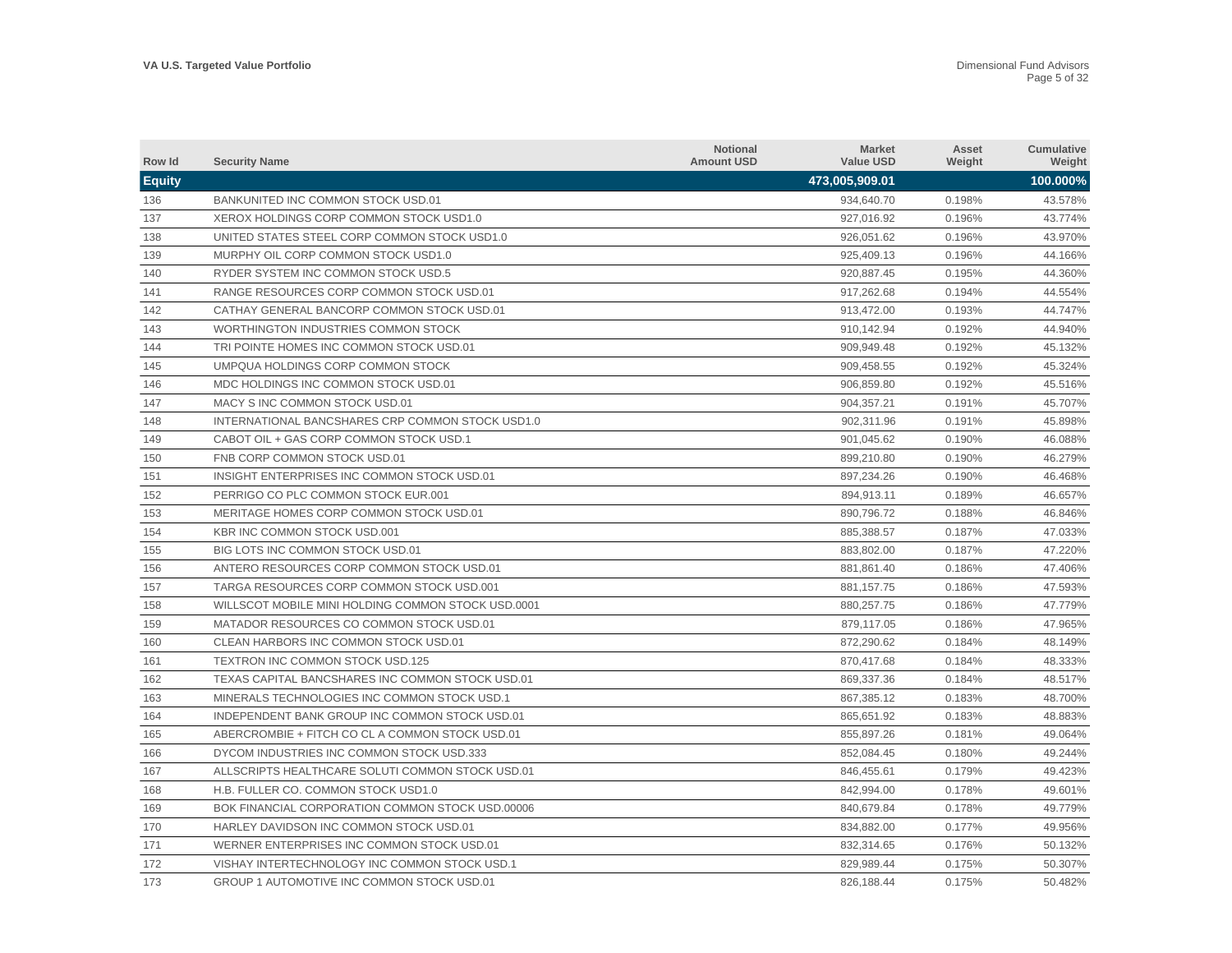| Row Id        | <b>Security Name</b>                             | <b>Notional</b><br><b>Amount USD</b> | <b>Market</b><br><b>Value USD</b> | Asset<br>Weight | Cumulative<br>Weight |
|---------------|--------------------------------------------------|--------------------------------------|-----------------------------------|-----------------|----------------------|
| <b>Equity</b> |                                                  |                                      | 473,005,909.01                    |                 | 100.000%             |
| 174           | MOOG INC CLASS A COMMON STOCK USD1.0             |                                      | 809,964.15                        | 0.171%          | 50.653%              |
| 175           | HECLA MINING CO COMMON STOCK USD.25              |                                      | 806,022.64                        | 0.170%          | 50.823%              |
| 176           | NELNET INC CL A COMMON STOCK USD.01              |                                      | 798,612.46                        | 0.169%          | 50.992%              |
| 177           | RUSH ENTERPRISES INC CL A COMMON STOCK USD.01    |                                      | 797,628.81                        | 0.169%          | 51.161%              |
| 178           | INTEGER HOLDINGS CORP COMMON STOCK USD.001       |                                      | 793,717.80                        | 0.168%          | 51.329%              |
| 179           | SOUTH STATE CORP COMMON STOCK USD2.5             |                                      | 785,021.49                        | 0.166%          | 51.495%              |
| 180           | SYNOVUS FINANCIAL CORP COMMON STOCK USD1.0       |                                      | 781,776.00                        | 0.165%          | 51.660%              |
| 181           | SKYWEST INC COMMON STOCK                         |                                      | 773,561.52                        | 0.164%          | 51.823%              |
| 182           | ALAMO GROUP INC COMMON STOCK USD.1               |                                      | 772.630.20                        | 0.163%          | 51.987%              |
| 183           | OLD NATIONAL BANCORP COMMON STOCK                |                                      | 772.304.22                        | 0.163%          | 52.150%              |
| 184           | SIMMONS FIRST NATL CORP CL A COMMON STOCK USD.01 |                                      | 772,250.76                        | 0.163%          | 52.313%              |
| 185           | ALLEGHENY TECHNOLOGIES INC COMMON STOCK USD.1    |                                      | 771,406.74                        | 0.163%          | 52.476%              |
| 186           | PLEXUS CORP COMMON STOCK USD.01                  |                                      | 770,996.80                        | 0.163%          | 52.639%              |
| 187           | TEREX CORP COMMON STOCK USD.01                   |                                      | 770,935.38                        | 0.163%          | 52.802%              |
| 188           | TELEPHONE AND DATA SYSTEMS COMMON STOCK USD.01   |                                      | 760,021.92                        | 0.161%          | 52.963%              |
| 189           | FLAGSTAR BANCORP INC COMMON STOCK USD.01         |                                      | 756,146.60                        | 0.160%          | 53.123%              |
| 190           | FIRST AMERICAN FINANCIAL COMMON STOCK USD.00001  |                                      | 752,312.00                        | 0.159%          | 53.282%              |
| 191           | OWENS + MINOR INC COMMON STOCK USD2.0            |                                      | 748,943.16                        | 0.158%          | 53.440%              |
| 192           | WSFS FINANCIAL CORP COMMON STOCK USD.01          |                                      | 745,754.62                        | 0.158%          | 53.598%              |
| 193           | SANDERSON FARMS INC COMMON STOCK USD1.0          |                                      | 739,955.00                        | 0.156%          | 53.754%              |
| 194           | WESBANCO INC COMMON STOCK USD2.0833              |                                      | 736,128.84                        | 0.156%          | 53.910%              |
| 195           | FULTON FINANCIAL CORP COMMON STOCK USD2.5        |                                      | 732.272.97                        | 0.155%          | 54.065%              |
| 196           | ADTALEM GLOBAL EDUCATION INC COMMON STOCK USD.01 |                                      | 728.050.02                        | 0.154%          | 54.219%              |
| 197           | <b>FABRINET COMMON STOCK USD.01</b>              |                                      | 723.933.51                        | 0.153%          | 54.372%              |
| 198           | STEPAN CO COMMON STOCK USD1.0                    |                                      | 722,366.13                        | 0.153%          | 54.525%              |
| 199           | EMCOR GROUP INC COMMON STOCK USD.01              |                                      | 719,618.56                        | 0.152%          | 54.677%              |
| 200           | TRONOX HOLDINGS PLC A COMMON STOCK USD.01        |                                      | 719,501.10                        | 0.152%          | 54.829%              |
| 201           | HILLTOP HOLDINGS INC COMMON STOCK USD.01         |                                      | 718,675.41                        | 0.152%          | 54.981%              |
| 202           | MATSON INC COMMON STOCK                          |                                      | 716,491.40                        | 0.151%          | 55.132%              |
| 203           | RENASANT CORP COMMON STOCK USD5.0                |                                      | 716,205.04                        | 0.151%          | 55.284%              |
| 204           | BOISE CASCADE CO COMMON STOCK USD.01             |                                      | 714,190.71                        | 0.151%          | 55.435%              |
| 205           | TECHNIPFMC PLC COMMON STOCK USD1.0               |                                      | 713,891.56                        | 0.151%          | 55.586%              |
| 206           | GRAHAM HOLDINGS CO CLASS B COMMON STOCK USD1.0   |                                      | 705,299.76                        | 0.149%          | 55.735%              |
| 207           | WINTRUST FINANCIAL CORP COMMON STOCK             |                                      | 703,196.60                        | 0.149%          | 55.883%              |
| 208           | GIBRALTAR INDUSTRIES INC COMMON STOCK USD.01     |                                      | 702,156.23                        | 0.148%          | 56.032%              |
| 209           | PATTERSON COS INC COMMON STOCK USD.01            |                                      | 702.133.20                        | 0.148%          | 56.180%              |
| 210           | HUB GROUP INC CL A COMMON STOCK USD.01           |                                      | 700.653.92                        | 0.148%          | 56.328%              |
| 211           | DILLARDS INC CL A COMMON STOCK                   |                                      | 698.780.52                        | 0.148%          | 56.476%              |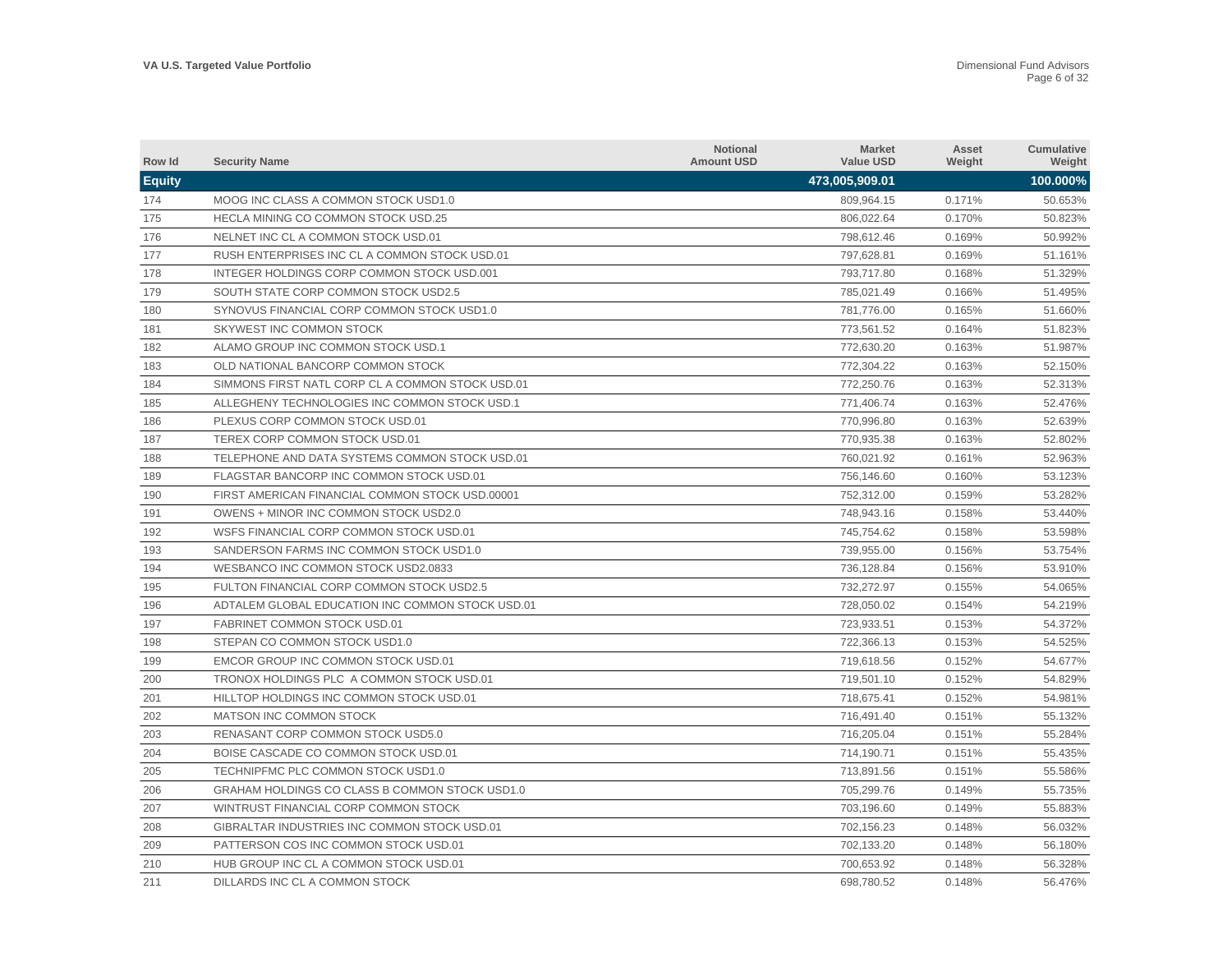| Row Id        | <b>Security Name</b>                             | <b>Notional</b><br><b>Amount USD</b> | <b>Market</b><br><b>Value USD</b> | Asset<br>Weight | Cumulative<br>Weight |
|---------------|--------------------------------------------------|--------------------------------------|-----------------------------------|-----------------|----------------------|
| <b>Equity</b> |                                                  |                                      | 473,005,909.01                    |                 | 100.000%             |
| 212           | CHAMPIONX CORP COMMON STOCK USD.01               |                                      | 698,576.04                        | 0.148%          | 56.624%              |
| 213           | ROGERS CORP COMMON STOCK USD1.0                  |                                      | 698,259.10                        | 0.148%          | 56.771%              |
| 214           | DOMTAR CORP COMMON STOCK USD.01                  |                                      | 688,341.55                        | 0.146%          | 56.917%              |
| 215           | VISTA OUTDOOR INC COMMON STOCK USD.01            |                                      | 685,688.67                        | 0.145%          | 57.062%              |
| 216           | CENTURY COMMUNITIES INC COMMON STOCK USD.01      |                                      | 684,933.60                        | 0.145%          | 57.207%              |
| 217           | FTI CONSULTING INC COMMON STOCK USD.01           |                                      | 681,915.37                        | 0.144%          | 57.351%              |
| 218           | UNITED NATURAL FOODS INC COMMON STOCK USD.01     |                                      | 680,770.98                        | 0.144%          | 57.495%              |
| 219           | CNO FINANCIAL GROUP INC COMMON STOCK USD.01      |                                      | 680,751.54                        | 0.144%          | 57.639%              |
| 220           | TEGNA INC COMMON STOCK USD1.0                    |                                      | 680.139.60                        | 0.144%          | 57.782%              |
| 221           | MANPOWERGROUP INC COMMON STOCK USD.01            |                                      | 677.069.40                        | 0.143%          | 57.926%              |
| 222           | INNOSPEC INC COMMON STOCK USD.01                 |                                      | 676,316.34                        | 0.143%          | 58.069%              |
| 223           | ESCO TECHNOLOGIES INC COMMON STOCK USD.01        |                                      | 676,315.79                        | 0.143%          | 58.212%              |
| 224           | RESIDEO TECHNOLOGIES INC COMMON STOCK USD.001    |                                      | 672,886.75                        | 0.142%          | 58.354%              |
| 225           | TRUSTMARK CORP COMMON STOCK                      |                                      | 661,217.04                        | 0.140%          | 58.494%              |
| 226           | FIRST FINANCIAL BANCORP COMMON STOCK             |                                      | 660,936.00                        | 0.140%          | 58.633%              |
| 227           | CLEAN ENERGY FUELS CORP COMMON STOCK USD.0001    |                                      | 656,868.18                        | 0.139%          | 58.772%              |
| 228           | ASTEC INDUSTRIES INC COMMON STOCK USD.2          |                                      | 655,248.96                        | 0.139%          | 58.911%              |
| 229           | WESTROCK CO COMMON STOCK                         |                                      | 651,197.55                        | 0.138%          | 59.048%              |
| 230           | CABOT CORP COMMON STOCK USD1.0                   |                                      | 650,832.84                        | 0.138%          | 59.186%              |
| 231           | ASBURY AUTOMOTIVE GROUP COMMON STOCK USD.01      |                                      | 650,611.50                        | 0.138%          | 59.324%              |
| 232           | ULTRA CLEAN HOLDINGS INC COMMON STOCK USD.001    |                                      | 649,467.60                        | 0.137%          | 59.461%              |
| 233           | PREMIER INC CLASS A COMMON STOCK USD.01          |                                      | 641.085.15                        | 0.136%          | 59.596%              |
| 234           | MAGELLAN HEALTH INC COMMON STOCK USD.01          |                                      | 640.279.08                        | 0.135%          | 59.732%              |
| 235           | <b>GRAY TELEVISION INC COMMON STOCK</b>          |                                      | 633.548.80                        | 0.134%          | 59.866%              |
| 236           | COLUMBIA BANKING SYSTEM INC COMMON STOCK         |                                      | 633,207.55                        | 0.134%          | 60.000%              |
| 237           | ASGN INC COMMON STOCK USD.01                     |                                      | 633,053.52                        | 0.134%          | 60.133%              |
| 238           | ACUSHNET HOLDINGS CORP COMMON STOCK USD.001      |                                      | 626,356.15                        | 0.132%          | 60.266%              |
| 239           | FIRST BANCORP PUERTO RICO COMMON STOCK USD.1     |                                      | 626,326.24                        | 0.132%          | 60.398%              |
| 240           | BANNER CORPORATION COMMON STOCK USD.01           |                                      | 625,240.92                        | 0.132%          | 60.530%              |
| 241           | UNIVAR SOLUTIONS INC COMMON STOCK USD.01         |                                      | 624,121.50                        | 0.132%          | 60.662%              |
| 242           | AMC NETWORKS INC A COMMON STOCK                  |                                      | 623,885.76                        | 0.132%          | 60.794%              |
| 243           | PRICESMART INC COMMON STOCK USD.0001             |                                      | 622,586.25                        | 0.132%          | 60.926%              |
| 244           | AXOS FINANCIAL INC COMMON STOCK USD.01           |                                      | 618,604.59                        | 0.131%          | 61.057%              |
| 245           | KULICKE + SOFFA INDUSTRIES COMMON STOCK          |                                      | 613,236.57                        | 0.130%          | 61.186%              |
| 246           | <b>ENSTAR GROUP LTD COMMON STOCK USD1.0</b>      |                                      | 612,383.86                        | 0.129%          | 61.316%              |
| 247           | ATLAS AIR WORLDWIDE HOLDINGS COMMON STOCK USD.01 |                                      | 610.262.68                        | 0.129%          | 61.445%              |
| 248           | SYKES ENTERPRISES INC COMMON STOCK USD.01        |                                      | 610.111.28                        | 0.129%          | 61.574%              |
| 249           | SPIRIT AIRLINES INC COMMON STOCK USD.0001        |                                      | 609,182.10                        | 0.129%          | 61.703%              |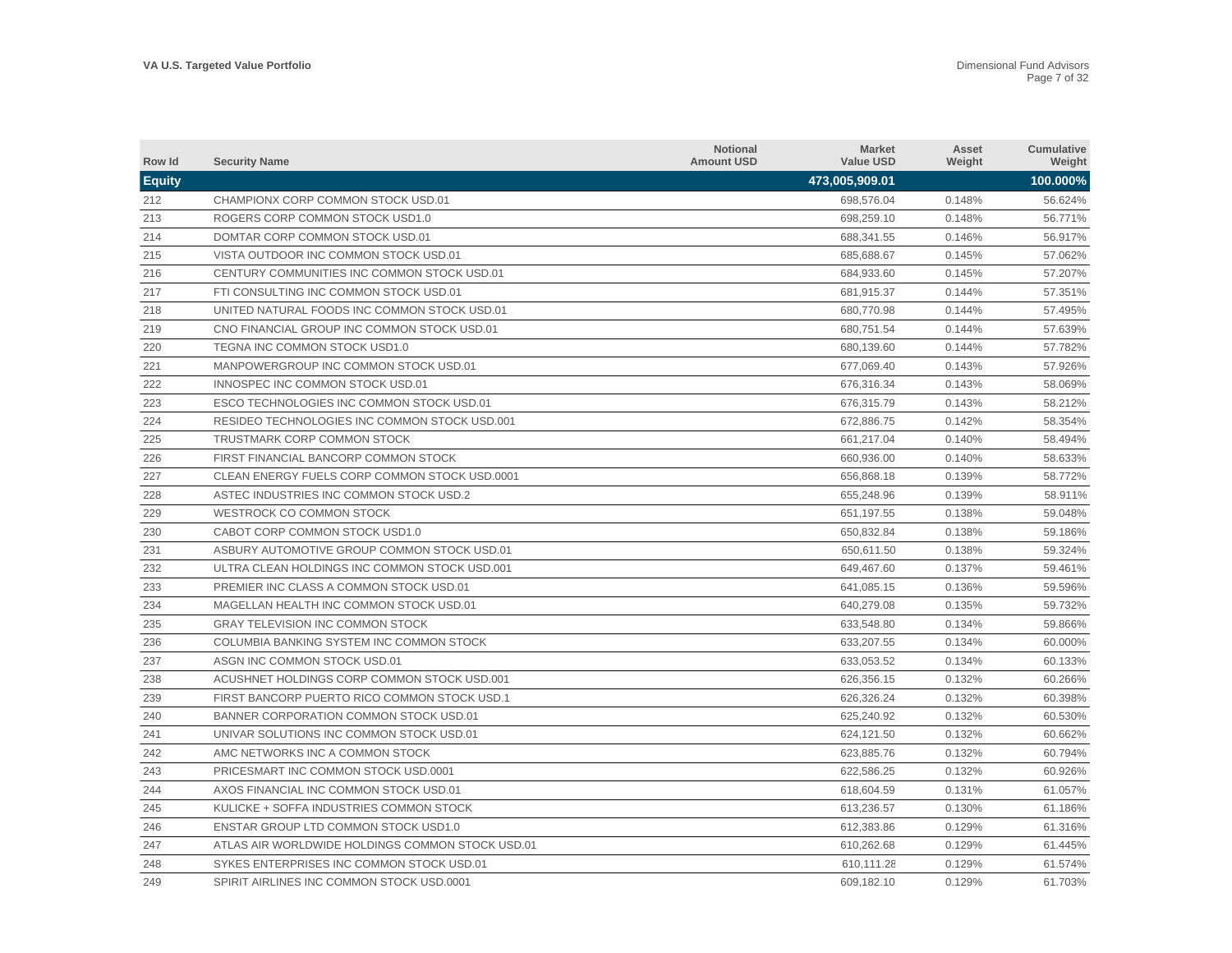| Row Id        | <b>Security Name</b>                              | <b>Notional</b><br><b>Amount USD</b> | <b>Market</b><br><b>Value USD</b> | Asset<br>Weight | Cumulative<br>Weight |
|---------------|---------------------------------------------------|--------------------------------------|-----------------------------------|-----------------|----------------------|
| <b>Equity</b> |                                                   |                                      | 473,005,909.01                    |                 | 100.000%             |
| 250           | ODP CORP/THE COMMON STOCK USD.01                  |                                      | 607,401.99                        | 0.128%          | 61.831%              |
| 251           | CENTURY ALUMINUM COMPANY COMMON STOCK USD.01      |                                      | 606,373.76                        | 0.128%          | 61.959%              |
| 252           | <b>HELMERICH + PAYNE COMMON STOCK USD.1</b>       |                                      | 606,222.56                        | 0.128%          | 62.087%              |
| 253           | FIRST MIDWEST BANCORP INC/IL COMMON STOCK USD.01  |                                      | 602,196.35                        | 0.127%          | 62.215%              |
| 254           | <b>BANCORPSOUTH BANK COMMON STOCK</b>             |                                      | 600,360.32                        | 0.127%          | 62.342%              |
| 255           | WORLD FUEL SERVICES CORP COMMON STOCK USD.01      |                                      | 598,259.20                        | 0.126%          | 62.468%              |
| 256           | SM ENERGY CO COMMON STOCK USD.01                  |                                      | 597,881.51                        | 0.126%          | 62.594%              |
| 257           | MANTECH INTERNATIONAL CORP A COMMON STOCK USD.01  |                                      | 597,694.30                        | 0.126%          | 62.721%              |
| 258           | TEXTAINER GROUP HOLDINGS LTD COMMON STOCK USD.01  |                                      | 596,550.30                        | 0.126%          | 62.847%              |
| 259           | WASHINGTON FEDERAL INC COMMON STOCK USD1.0        |                                      | 596,226.40                        | 0.126%          | 62.973%              |
| 260           | ENOVA INTERNATIONAL INC COMMON STOCK USD.00001    |                                      | 594,112.60                        | 0.126%          | 63.099%              |
| 261           | ARCBEST CORP COMMON STOCK USD.01                  |                                      | 591,811.70                        | 0.125%          | 63.224%              |
| 262           | MR COOPER GROUP INC COMMON STOCK USD.01           |                                      | 591,302.36                        | 0.125%          | 63.349%              |
| 263           | IRIDIUM COMMUNICATIONS INC COMMON STOCK USD.001   |                                      | 589,173.75                        | 0.125%          | 63.473%              |
| 264           | WHITE MOUNTAINS INSURANCE GP COMMON STOCK USD1.0  |                                      | 585,322.50                        | 0.124%          | 63.597%              |
| 265           | BARNES GROUP INC COMMON STOCK USD.01              |                                      | 583,184.88                        | 0.123%          | 63.720%              |
| 266           | CBIZ INC COMMON STOCK USD.01                      |                                      | 582,589.08                        | 0.123%          | 63.843%              |
| 267           | WINNEBAGO INDUSTRIES COMMON STOCK USD.5           |                                      | 573,944.22                        | 0.121%          | 63.965%              |
| 268           | AMERICAN NATIONAL GROUP INC COMMON STOCK USD.01   |                                      | 572,897.57                        | 0.121%          | 64.086%              |
| 269           | VALMONT INDUSTRIES COMMON STOCK USD1.0            |                                      | 571,121.01                        | 0.121%          | 64.207%              |
| 270           | CARPENTER TECHNOLOGY COMMON STOCK USD5.0          |                                      | 569,145.65                        | 0.120%          | 64.327%              |
| 271           | NVENT ELECTRIC PLC COMMON STOCK USD.01            |                                      | 568,777.89                        | 0.120%          | 64.447%              |
| 272           | MACQUARIE INFRASTRUCTURE COR COMMON STOCK USD.001 |                                      | 568,667.37                        | 0.120%          | 64.567%              |
| 273           | CADENCE BANCORP COMMON STOCK                      |                                      | 565,700.97                        | 0.120%          | 64.687%              |
| 274           | <b>GREENBRIER COMPANIES INC COMMON STOCK</b>      |                                      | 563,098.50                        | 0.119%          | 64.806%              |
| 275           | PRESTIGE CONSUMER HEALTHCARE COMMON STOCK USD.01  |                                      | 558,096.88                        | 0.118%          | 64.924%              |
| 276           | EXTENDED STAY AMERICA INC UNIT USD.01             |                                      | 554,639.25                        | 0.117%          | 65.041%              |
| 277           | NETSCOUT SYSTEMS INC COMMON STOCK USD.001         |                                      | 552.611.84                        | 0.117%          | 65.158%              |
| 278           | FIRST MERCHANTS CORP COMMON STOCK                 |                                      | 548,514.00                        | 0.116%          | 65.274%              |
| 279           | HOPE BANCORP INC COMMON STOCK USD.001             |                                      | 543.801.54                        | 0.115%          | 65.389%              |
| 280           | WEIS MARKETS INC COMMON STOCK                     |                                      | 542,987.64                        | 0.115%          | 65.504%              |
| 281           | MARRIOTT VACATIONS WORLD COMMON STOCK USD.01      |                                      | 540,306.36                        | 0.114%          | 65.618%              |
| 282           | AZZ INC COMMON STOCK USD1.0                       |                                      | 537,687.65                        | 0.114%          | 65.732%              |
| 283           | CAPITOL FEDERAL FINANCIAL IN COMMON STOCK USD.01  |                                      | 535,614.56                        | 0.113%          | 65.845%              |
| 284           | CONDUENT INC COMMON STOCK USD.01                  |                                      | 528.650.82                        | 0.112%          | 65.957%              |
| 285           | SPX FLOW INC COMMON STOCK USD.01                  |                                      | 528,615.51                        | 0.112%          | 66.069%              |
| 286           | GMS INC COMMON STOCK USD.01                       |                                      | 528.179.25                        | 0.112%          | 66.180%              |
| 287           | EDGEWELL PERSONAL CARE CO COMMON STOCK USD.01     |                                      | 528,105.60                        | 0.112%          | 66.292%              |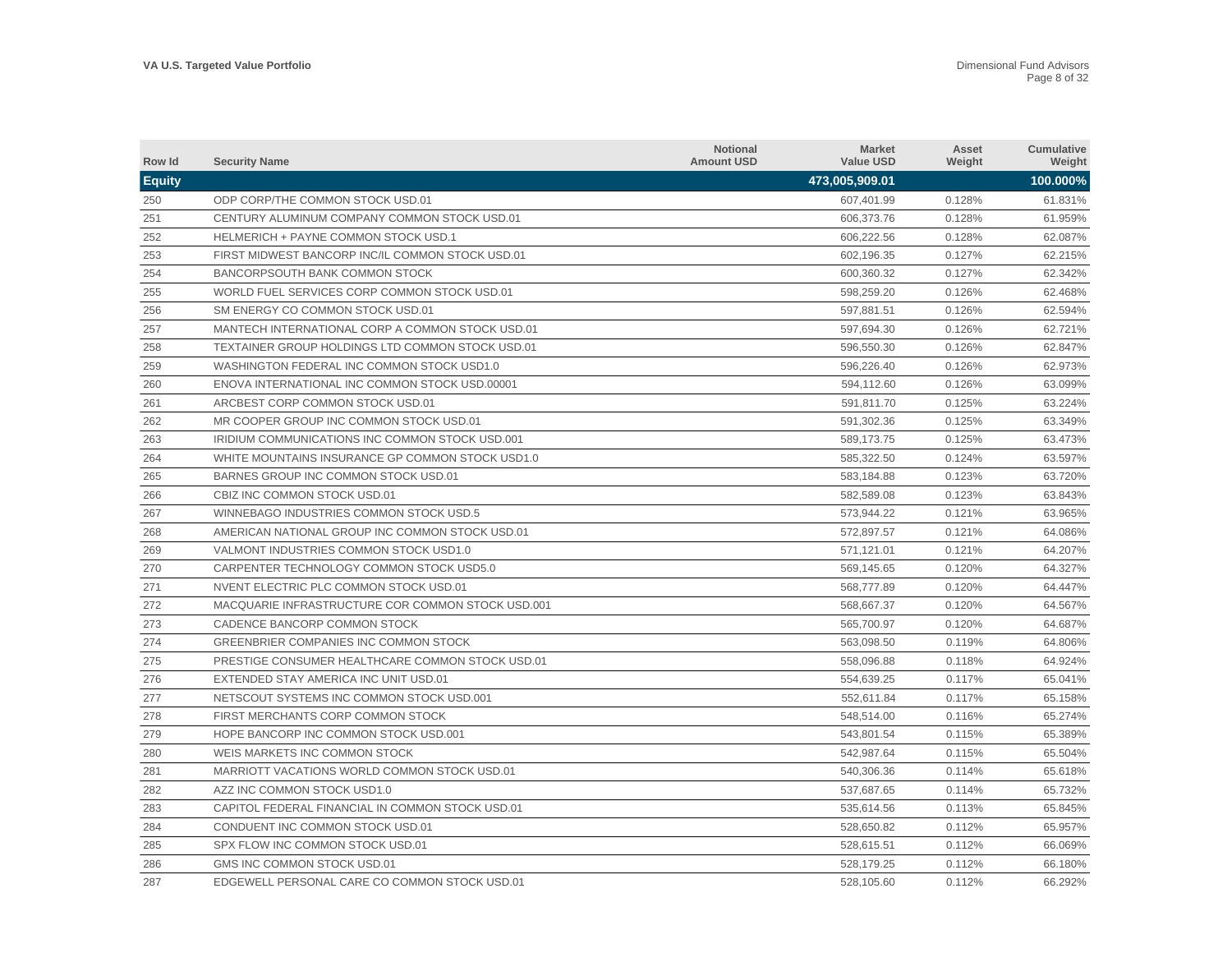| Row Id        | <b>Security Name</b>                                | <b>Notional</b><br><b>Amount USD</b> | <b>Market</b><br><b>Value USD</b> | Asset<br>Weight | Cumulative<br>Weight |
|---------------|-----------------------------------------------------|--------------------------------------|-----------------------------------|-----------------|----------------------|
| <b>Equity</b> |                                                     |                                      | 473,005,909.01                    |                 | 100.000%             |
| 288           | FEDERAL SIGNAL CORP COMMON STOCK USD1.0             |                                      | 526.854.80                        | 0.111%          | 66.403%              |
| 289           | <b>CUBIC CORP COMMON STOCK</b>                      |                                      | 526.613.34                        | 0.111%          | 66.515%              |
| 290           | FRESH DEL MONTE PRODUCE INC COMMON STOCK USD.01     |                                      | 526,591.59                        | 0.111%          | 66.626%              |
| 291           | ITT INC COMMON STOCK USD1.0                         |                                      | 525,277.98                        | 0.111%          | 66.737%              |
| 292           | UNITED THERAPEUTICS CORP COMMON STOCK USD.01        |                                      | 522.216.94                        | 0.110%          | 66.847%              |
| 293           | <b>CURTISS WRIGHT CORP COMMON STOCK USD1.0</b>      |                                      | 521,247.00                        | 0.110%          | 66.958%              |
| 294           | GREAT WESTERN BANCORP INC COMMON STOCK USD.01       |                                      | 520,624.52                        | 0.110%          | 67.068%              |
| 295           | SPECTRUM BRANDS HOLDINGS INC COMMON STOCK USD.01    |                                      | 517,735.00                        | 0.109%          | 67.177%              |
| 296           | PRIMORIS SERVICES CORP COMMON STOCK USD.0001        |                                      | 517,689.38                        | 0.109%          | 67.287%              |
| 297           | PROG HOLDINGS INC COMMON STOCK USD.5                |                                      | 516.276.54                        | 0.109%          | 67.396%              |
| 298           | ADT INC COMMON STOCK USD.01                         |                                      | 515,734.64                        | 0.109%          | 67.505%              |
| 299           | RADIAN GROUP INC COMMON STOCK USD.001               |                                      | 514.638.75                        | 0.109%          | 67.614%              |
| 300           | KIRBY CORP COMMON STOCK USD.1                       |                                      | 511,053.84                        | 0.108%          | 67.722%              |
| 301           | XPERI HOLDING CORP COMMON STOCK                     |                                      | 506,217.81                        | 0.107%          | 67.829%              |
| 302           | KNOWLES CORP COMMON STOCK USD.01                    |                                      | 505,950.20                        | 0.107%          | 67.936%              |
| 303           | US CONCRETE INC COMMON STOCK USD.001                |                                      | 505,248.12                        | 0.107%          | 68.042%              |
| 304           | CENTRAL GARDEN AND PET CO A COMMON STOCK USD.01     |                                      | 503.592.45                        | 0.106%          | 68.149%              |
| 305           | <b>KRATON CORP COMMON STOCK USD.01</b>              |                                      | 503,551.58                        | 0.106%          | 68.255%              |
| 306           | MYRIAD GENETICS INC COMMON STOCK USD.01             |                                      | 503,003.55                        | 0.106%          | 68.362%              |
| 307           | <b>GRANITE CONSTRUCTION INC COMMON STOCK USD.01</b> |                                      | 502,159.00                        | 0.106%          | 68.468%              |
| 308           | CUSTOMERS BANCORP INC COMMON STOCK USD1.0           |                                      | 498.523.94                        | 0.105%          | 68.573%              |
| 309           | SPROUTS FARMERS MARKET INC COMMON STOCK USD.001     |                                      | 498,140.06                        | 0.105%          | 68.679%              |
| 310           | SUPER MICRO COMPUTER INC COMMON STOCK USD.001       |                                      | 497.780.64                        | 0.105%          | 68.784%              |
| 311           | ONEMAIN HOLDINGS INC COMMON STOCK USD.01            |                                      | 497,286.04                        | 0.105%          | 68.889%              |
| 312           | SEABOARD CORP COMMON STOCK USD1.0                   |                                      | 494,458.66                        | 0.105%          | 68.993%              |
| 313           | AIR TRANSPORT SERVICES GROUP COMMON STOCK USD.01    |                                      | 493,031.00                        | 0.104%          | 69.098%              |
| 314           | JANUS HENDERSON GROUP PLC COMMON STOCK USD1.5       |                                      | 491,453.55                        | 0.104%          | 69.202%              |
| 315           | MEDNAX INC COMMON STOCK USD.01                      |                                      | 487,011.87                        | 0.103%          | 69.305%              |
| 316           | ONTO INNOVATION INC COMMON STOCK                    |                                      | 486,911.10                        | 0.103%          | 69.407%              |
| 317           | ARCHROCK INC COMMON STOCK USD.01                    |                                      | 485.982.90                        | 0.103%          | 69.510%              |
| 318           | UNITED COMMUNITY BANKS/GA COMMON STOCK USD1.0       |                                      | 483,343.92                        | 0.102%          | 69.612%              |
| 319           | MCGRATH RENTCORP COMMON STOCK                       |                                      | 483,335.45                        | 0.102%          | 69.715%              |
| 320           | LA Z BOY INC COMMON STOCK USD1.0                    |                                      | 482,572.80                        | 0.102%          | 69.817%              |
| 321           | SENSIENT TECHNOLOGIES CORP COMMON STOCK USD.1       |                                      | 481,650.00                        | 0.102%          | 69.918%              |
| 322           | OSI SYSTEMS INC COMMON STOCK                        |                                      | 480,115.60                        | 0.102%          | 70.020%              |
| 323           | WILEY (JOHN) + SONS CLASS A COMMON STOCK USD1.0     |                                      | 476,960.00                        | 0.101%          | 70.121%              |
| 324           | COHU INC COMMON STOCK USD1.0                        |                                      | 475.888.16                        | 0.101%          | 70.221%              |
| 325           | KENNAMETAL INC COMMON STOCK USD1.25                 |                                      | 475.323.24                        | 0.100%          | 70.322%              |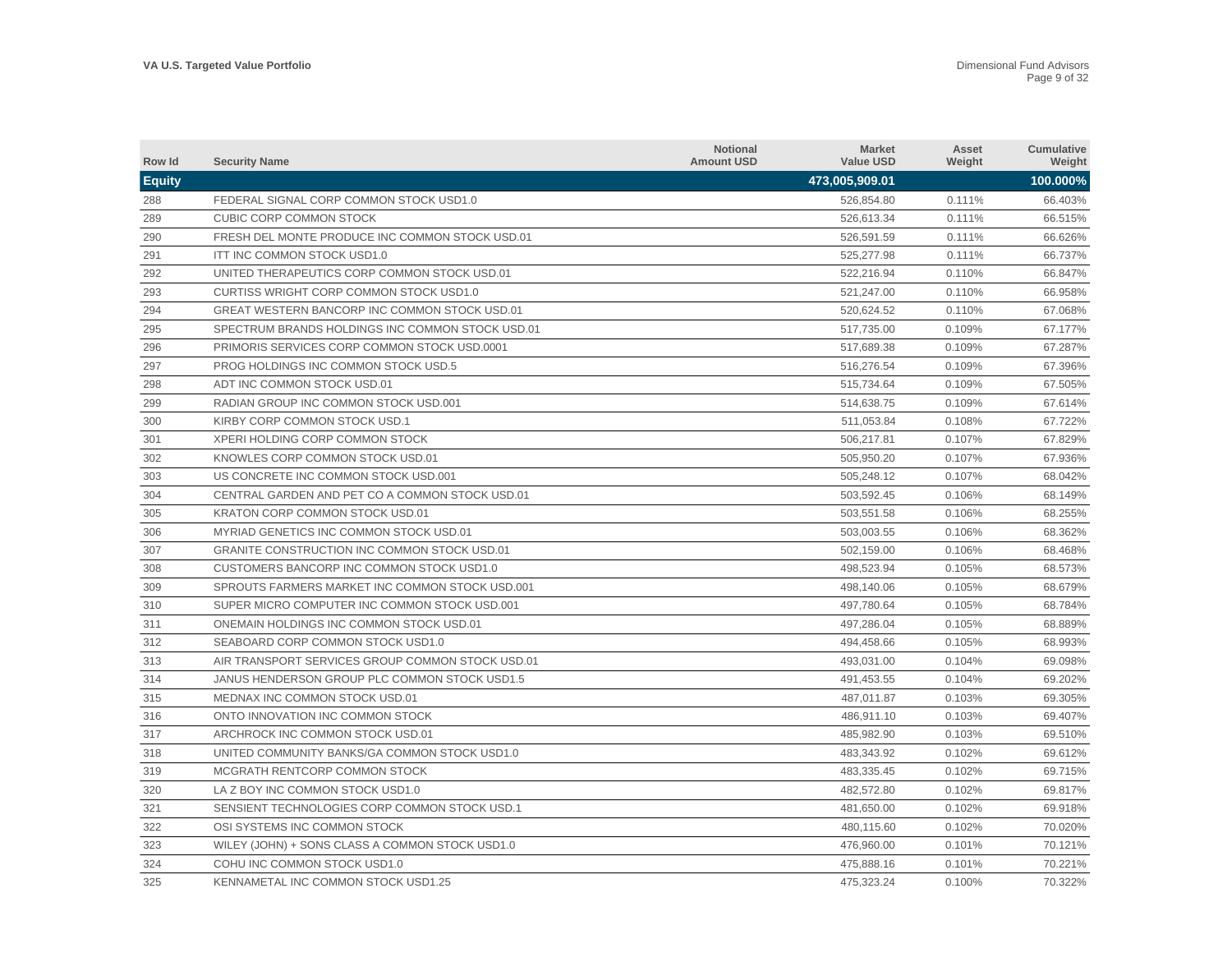| Row Id        | <b>Security Name</b>                             | <b>Notional</b><br><b>Amount USD</b> | <b>Market</b><br><b>Value USD</b> | Asset<br>Weight | <b>Cumulative</b><br>Weight |
|---------------|--------------------------------------------------|--------------------------------------|-----------------------------------|-----------------|-----------------------------|
| <b>Equity</b> |                                                  |                                      | 473,005,909.01                    |                 | 100.000%                    |
| 326           | JAZZ PHARMACEUTICALS PLC COMMON STOCK USD.0001   |                                      | 474.043.08                        | 0.100%          | 70.422%                     |
| 327           | LIBERTY LATIN AMERIC CL C COMMON STOCK USD.01    |                                      | 473,043.12                        | 0.100%          | 70.522%                     |
| 328           | NUVASIVE INC COMMON STOCK USD.001                |                                      | 472,425.36                        | 0.100%          | 70.622%                     |
| 329           | <b>GRIFFON CORP COMMON STOCK USD.25</b>          |                                      | 470,122.51                        | 0.099%          | 70.721%                     |
| 330           | NU SKIN ENTERPRISES INC A COMMON STOCK USD.001   |                                      | 464,744.43                        | 0.098%          | 70.820%                     |
| 331           | DELEK US HOLDINGS INC COMMON STOCK USD.01        |                                      | 463,195.26                        | 0.098%          | 70.918%                     |
| 332           | GREIF INC CL A COMMON STOCK                      |                                      | 463,011.00                        | 0.098%          | 71.015%                     |
| 333           | FORMFACTOR INC COMMON STOCK USD.001              |                                      | 462,738.38                        | 0.098%          | 71.113%                     |
| 334           | LGI HOMES INC COMMON STOCK USD.01                |                                      | 462,263.76                        | 0.098%          | 71.211%                     |
| 335           | SAIA INC COMMON STOCK USD.001                    |                                      | 460,929.42                        | 0.097%          | 71.308%                     |
| 336           | TREEHOUSE FOODS INC COMMON STOCK USD.01          |                                      | 455,114.88                        | 0.096%          | 71.405%                     |
| 337           | INDEPENDENT BANK CORP/MA COMMON STOCK USD.01     |                                      | 453,531.53                        | 0.096%          | 71.501%                     |
| 338           | INTERNATIONAL GAME TECHNOLOG COMMON STOCK USD.1  |                                      | 450.411.15                        | 0.095%          | 71.596%                     |
| 339           | SONIC AUTOMOTIVE INC CLASS A COMMON STOCK USD.01 |                                      | 450,145.17                        | 0.095%          | 71.691%                     |
| 340           | TAPESTRY INC COMMON STOCK USD.01                 |                                      | 449.889.57                        | 0.095%          | 71.786%                     |
| 341           | ADIENT PLC COMMON STOCK USD.001                  |                                      | 449.646.60                        | 0.095%          | 71.881%                     |
| 342           | ENLINK MIDSTREAM LLC COMMON STOCK USD.01         |                                      | 449,403.24                        | 0.095%          | 71.976%                     |
| 343           | HIBBETT SPORTS INC COMMON STOCK USD.01           |                                      | 441,653.79                        | 0.093%          | 72.070%                     |
| 344           | SCHWEITZER MAUDUIT INTL INC COMMON STOCK USD.1   |                                      | 441,121.76                        | 0.093%          | 72.163%                     |
| 345           | MATERION CORP COMMON STOCK                       |                                      | 438,906.24                        | 0.093%          | 72.256%                     |
| 346           | TRIUMPH BANCORP INC COMMON STOCK USD.01          |                                      | 438,414.35                        | 0.093%          | 72.348%                     |
| 347           | SANDY SPRING BANCORP INC COMMON STOCK USD1.0     |                                      | 435,602.90                        | 0.092%          | 72.440%                     |
| 348           | HERC HOLDINGS INC COMMON STOCK USD.01            |                                      | 435.516.34                        | 0.092%          | 72.532%                     |
| 349           | DONNELLEY FINANCIAL SOLUTION COMMON STOCK USD.01 |                                      | 434,314.98                        | 0.092%          | 72.624%                     |
| 350           | REALOGY HOLDINGS CORP COMMON STOCK USD.01        |                                      | 432,944.95                        | 0.092%          | 72.716%                     |
| 351           | DIME COMMUNITY BANCSHARES IN COMMON STOCK USD.01 |                                      | 432,569.28                        | 0.091%          | 72.807%                     |
| 352           | PBF ENERGY INC CLASS A COMMON STOCK USD.001      |                                      | 431,617.45                        | 0.091%          | 72.898%                     |
| 353           | JELD WEN HOLDING INC COMMON STOCK USD.01         |                                      | 425,789.13                        | 0.090%          | 72.988%                     |
| 354           | ANTERO MIDSTREAM CORP COMMON STOCK               |                                      | 424,238.43                        | 0.090%          | 73.078%                     |
| 355           | PATTERSON UTI ENERGY INC COMMON STOCK USD.01     |                                      | 422,124.52                        | 0.089%          | 73.167%                     |
| 356           | ALBANY INTL CORP CL A COMMON STOCK USD.001       |                                      | 421,940.85                        | 0.089%          | 73.257%                     |
| 357           | EW SCRIPPS CO/THE A COMMON STOCK USD.01          |                                      | 420,683.37                        | 0.089%          | 73.346%                     |
| 358           | BOSTON PRIVATE FINL HOLDING COMMON STOCK USD1.0  |                                      | 418,767.48                        | 0.089%          | 73.434%                     |
| 359           | HORACE MANN EDUCATORS COMMON STOCK USD.001       |                                      | 418,575.27                        | 0.088%          | 73.523%                     |
| 360           | SCHNITZER STEEL INDS INC A COMMON STOCK USD1.0   |                                      | 417.607.47                        | 0.088%          | 73.611%                     |
| 361           | EMPLOYERS HOLDINGS INC COMMON STOCK USD.01       |                                      | 417,595.88                        | 0.088%          | 73.699%                     |
| 362           | OFG BANCORP COMMON STOCK USD1.0                  |                                      | 415.936.56                        | 0.088%          | 73.787%                     |
| 363           | BENCHMARK ELECTRONICS INC COMMON STOCK USD.1     |                                      | 415,843.08                        | 0.088%          | 73.875%                     |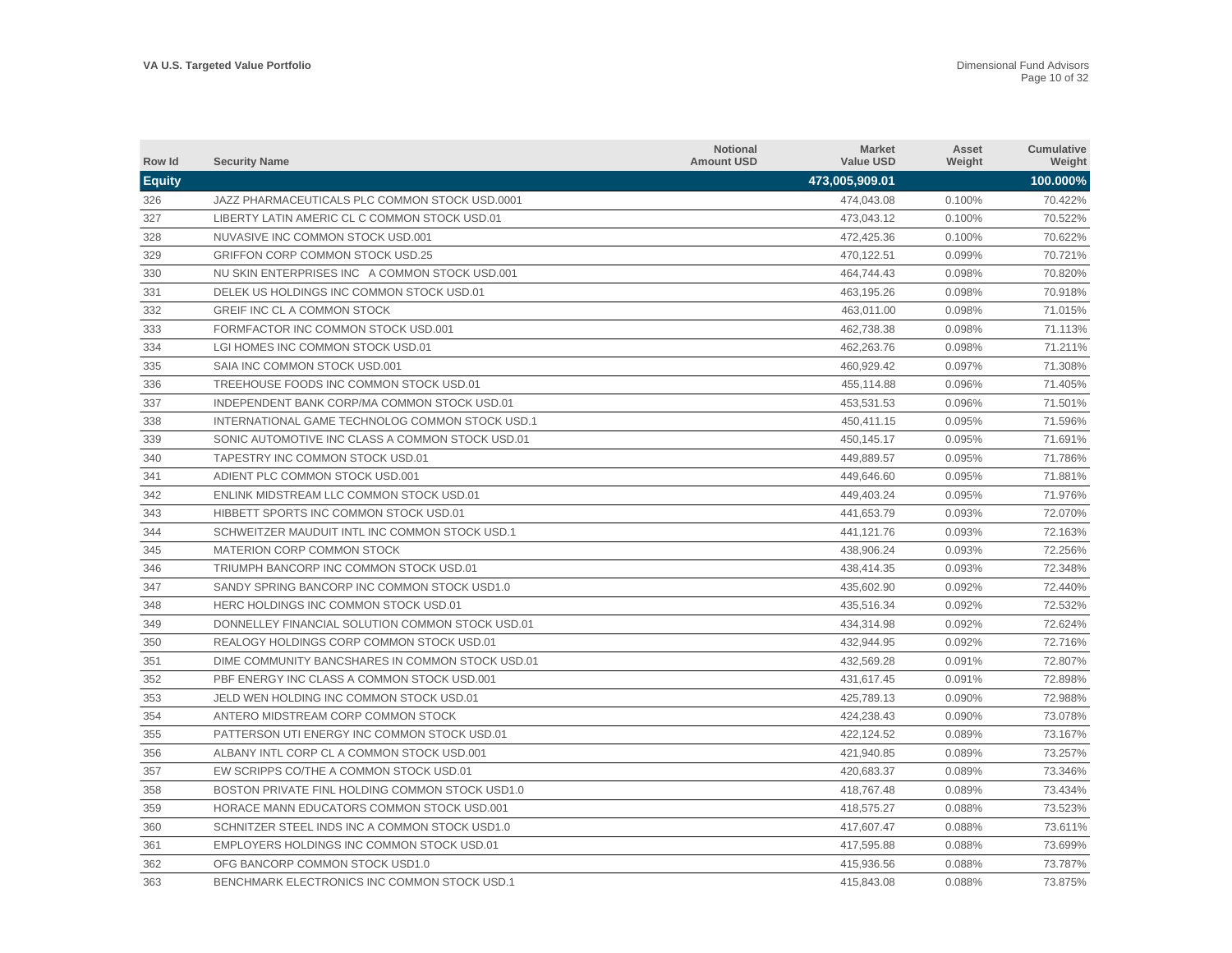| Row Id        | <b>Security Name</b>                              | <b>Notional</b><br><b>Amount USD</b> | <b>Market</b><br><b>Value USD</b> | Asset<br>Weight | <b>Cumulative</b><br>Weight |
|---------------|---------------------------------------------------|--------------------------------------|-----------------------------------|-----------------|-----------------------------|
| <b>Equity</b> |                                                   |                                      | 473,005,909.01                    |                 | 100.000%                    |
| 364           | MUELLER INDUSTRIES INC COMMON STOCK USD.01        |                                      | 412.673.00                        | 0.087%          | 73.962%                     |
| 365           | METHODE ELECTRONICS INC COMMON STOCK USD.5        |                                      | 412,495.48                        | 0.087%          | 74.049%                     |
| 366           | EAGLE BANCORP INC COMMON STOCK USD.01             |                                      | 411,792.19                        | 0.087%          | 74.137%                     |
| 367           | UMB FINANCIAL CORP COMMON STOCK USD1.0            |                                      | 408,467.92                        | 0.086%          | 74.223%                     |
| 368           | FIRST BUSEY CORP COMMON STOCK USD.001             |                                      | 408,142.80                        | 0.086%          | 74.309%                     |
| 369           | FIRST INTERSTATE BANCSYS A COMMON STOCK           |                                      | 408,098.56                        | 0.086%          | 74.395%                     |
| 370           | UNIVERSAL CORP/VA COMMON STOCK                    |                                      | 408,033.83                        | 0.086%          | 74.482%                     |
| 371           | NORTHWEST BANCSHARES INC COMMON STOCK USD.01      |                                      | 406,305.10                        | 0.086%          | 74.568%                     |
| 372           | EQUITRANS MIDSTREAM CORP COMMON STOCK             |                                      | 405,911.04                        | 0.086%          | 74.653%                     |
| 373           | NOW INC COMMON STOCK USD.01                       |                                      | 405,486.83                        | 0.086%          | 74.739%                     |
| 374           | BED BATH + BEYOND INC COMMON STOCK USD.01         |                                      | 404,223.05                        | 0.085%          | 74.825%                     |
| 375           | SELECT MEDICAL HOLDINGS CORP COMMON STOCK USD.001 |                                      | 401,595.70                        | 0.085%          | 74.909%                     |
| 376           | CAVCO INDUSTRIES INC COMMON STOCK USD.01          |                                      | 400.232.14                        | 0.085%          | 74.994%                     |
| 377           | ZUMIEZ INC COMMON STOCK                           |                                      | 400.214.10                        | 0.085%          | 75.079%                     |
| 378           | ARGO GROUP INTERNATIONAL COMMON STOCK USD1.0      |                                      | 397,427.36                        | 0.084%          | 75.163%                     |
| 379           | BROOKFIELD RENEWABLE COR A COMMON STOCK USD.01    |                                      | 395.553.60                        | 0.084%          | 75.246%                     |
| 380           | DIAMONDBACK ENERGY INC COMMON STOCK USD.01        |                                      | 394,567.81                        | 0.083%          | 75.330%                     |
| 381           | AMERESCO INC CL A COMMON STOCK USD.0001           |                                      | 391,714.65                        | 0.083%          | 75.413%                     |
| 382           | HEARTLAND FINANCIAL USA INC COMMON STOCK USD1.0   |                                      | 390,520.20                        | 0.083%          | 75.495%                     |
| 383           | APOGEE ENTERPRISES INC COMMON STOCK USD.333       |                                      | 390,444.88                        | 0.083%          | 75.578%                     |
| 384           | MUELLER WATER PRODUCTS INC A COMMON STOCK USD.01  |                                      | 390,100.65                        | 0.082%          | 75.660%                     |
| 385           | LIONS GATE ENTERTAINMENT B COMMON STOCK           |                                      | 389,115.60                        | 0.082%          | 75.742%                     |
| 386           | COVETRUS INC COMMON STOCK                         |                                      | 388.980.63                        | 0.082%          | 75.825%                     |
| 387           | BRADY CORPORATION CL A COMMON STOCK USD.01        |                                      | 387,833.20                        | 0.082%          | 75.907%                     |
| 388           | HOWARD HUGHES CORP/THE COMMON STOCK               |                                      | 387,749.88                        | 0.082%          | 75.989%                     |
| 389           | ICF INTERNATIONAL INC COMMON STOCK USD.001        |                                      | 386,395.40                        | 0.082%          | 76.070%                     |
| 390           | BOOT BARN HOLDINGS INC COMMON STOCK USD.0001      |                                      | 385,885.83                        | 0.082%          | 76.152%                     |
| 391           | APA CORP COMMON STOCK USD.625                     |                                      | 384,760.50                        | 0.081%          | 76.233%                     |
| 392           | TTM TECHNOLOGIES COMMON STOCK USD.001             |                                      | 384,598.00                        | 0.081%          | 76.315%                     |
| 393           | AMERICAN AXLE + MFG HOLDINGS COMMON STOCK USD.01  |                                      | 384,390.72                        | 0.081%          | 76.396%                     |
| 394           | MERCURY GENERAL CORP COMMON STOCK                 |                                      | 383,711.10                        | 0.081%          | 76.477%                     |
| 395           | PROVIDENT FINANCIAL SERVICES COMMON STOCK USD.01  |                                      | 383,371.96                        | 0.081%          | 76.558%                     |
| 396           | AVANOS MEDICAL INC COMMON STOCK USD.01            |                                      | 382,768.74                        | 0.081%          | 76.639%                     |
| 397           | GUESS? INC COMMON STOCK USD.01                    |                                      | 382,509.50                        | 0.081%          | 76.720%                     |
| 398           | BERKSHIRE HILLS BANCORP INC COMMON STOCK USD.01   |                                      | 381.850.56                        | 0.081%          | 76.801%                     |
| 399           | LIVE OAK BANCSHARES INC COMMON STOCK NPV          |                                      | 381,831.75                        | 0.081%          | 76.881%                     |
| 400           | MAXAR TECHNOLOGIES INC COMMON STOCK               |                                      | 379.334.60                        | 0.080%          | 76.961%                     |
| 401           | FIRST BANCORP/NC COMMON STOCK                     |                                      | 377.884.50                        | 0.080%          | 77.041%                     |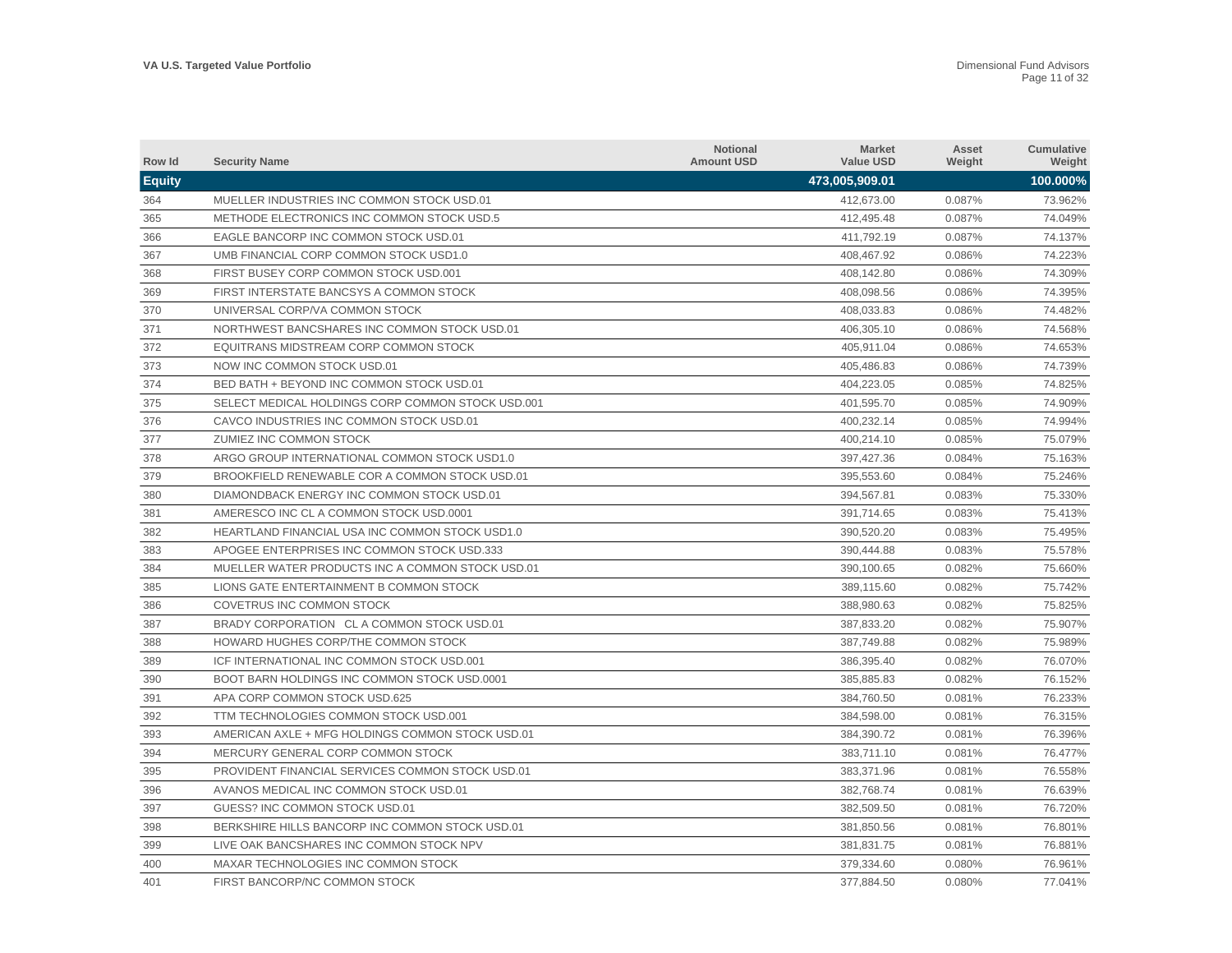| Row Id        | <b>Security Name</b>                              | <b>Notional</b><br><b>Amount USD</b> | <b>Market</b><br><b>Value USD</b> | Asset<br>Weight | <b>Cumulative</b><br>Weight |
|---------------|---------------------------------------------------|--------------------------------------|-----------------------------------|-----------------|-----------------------------|
| <b>Equity</b> |                                                   |                                      | 473,005,909.01                    |                 | 100.000%                    |
| 402           | THOR INDUSTRIES INC COMMON STOCK USD.1            |                                      | 377,406.74                        | 0.080%          | 77.121%                     |
| 403           | AXCELIS TECHNOLOGIES INC COMMON STOCK USD.001     |                                      | 371,700.14                        | 0.079%          | 77.200%                     |
| 404           | MYR GROUP INC/DELAWARE COMMON STOCK USD.01        |                                      | 369.888.87                        | 0.078%          | 77.278%                     |
| 405           | SUPERNUS PHARMACEUTICALS INC COMMON STOCK USD.001 |                                      | 367,305.40                        | 0.078%          | 77.356%                     |
| 406           | PC CONNECTION INC COMMON STOCK USD.01             |                                      | 365,924.32                        | 0.077%          | 77.433%                     |
| 407           | PREFERRED BANK/LOS ANGELES COMMON STOCK           |                                      | 365,459.52                        | 0.077%          | 77.510%                     |
| 408           | FIVE PRIME THERAPEUTICS INC COMMON STOCK USD.001  |                                      | 365,172.98                        | 0.077%          | 77.587%                     |
| 409           | STEWART INFORMATION SERVICES COMMON STOCK USD1.0  |                                      | 365,094.51                        | 0.077%          | 77.665%                     |
| 410           | EPLUS INC COMMON STOCK USD.01                     |                                      | 364,682.40                        | 0.077%          | 77.742%                     |
| 411           | CONNECTONE BANCORP INC COMMON STOCK               |                                      | 364,583.70                        | 0.077%          | 77.819%                     |
| 412           | MARINEMAX INC COMMON STOCK USD.001                |                                      | 363,190.88                        | 0.077%          | 77.896%                     |
| 413           | ANGIODYNAMICS INC COMMON STOCK USD.01             |                                      | 362,770.20                        | 0.077%          | 77.972%                     |
| 414           | MASONITE INTERNATIONAL CORP COMMON STOCK          |                                      | 362.199.32                        | 0.077%          | 78.049%                     |
| 415           | MARTEN TRANSPORT LTD COMMON STOCK USD.01          |                                      | 361,868.28                        | 0.077%          | 78.125%                     |
| 416           | CITI TRENDS INC COMMON STOCK USD.01               |                                      | 360.924.24                        | 0.076%          | 78.202%                     |
| 417           | BRYN MAWR BANK CORP COMMON STOCK USD1.0           |                                      | 360.621.24                        | 0.076%          | 78.278%                     |
| 418           | PILGRIM S PRIDE CORP COMMON STOCK USD.01          |                                      | 360,489.87                        | 0.076%          | 78.354%                     |
| 419           | DRIL QUIP INC COMMON STOCK USD.01                 |                                      | 360,146.74                        | 0.076%          | 78.430%                     |
| 420           | STANDARD MOTOR PRODS COMMON STOCK USD2.0          |                                      | 359,583.84                        | 0.076%          | 78.506%                     |
| 421           | SOUTHWESTERN ENERGY CO COMMON STOCK USD.01        |                                      | 358,245.30                        | 0.076%          | 78.582%                     |
| 422           | UNIFIRST CORP/MA COMMON STOCK USD.1               |                                      | 357,712.29                        | 0.076%          | 78.658%                     |
| 423           | STRIDE INC COMMON STOCK USD.0001                  |                                      | 357,285.26                        | 0.076%          | 78.733%                     |
| 424           | ENCORE CAPITAL GROUP INC COMMON STOCK USD.01      |                                      | 355,834.35                        | 0.075%          | 78.808%                     |
| 425           | KAMAN CORP COMMON STOCK USD1.0                    |                                      | 355,183.25                        | 0.075%          | 78.883%                     |
| 426           | M/I HOMES INC COMMON STOCK USD.01                 |                                      | 353,533.95                        | 0.075%          | 78.958%                     |
| 427           | BANC OF CALIFORNIA INC COMMON STOCK USD.01        |                                      | 352,975.84                        | 0.075%          | 79.033%                     |
| 428           | ANDERSONS INC/THE COMMON STOCK                    |                                      | 352,681.78                        | 0.075%          | 79.107%                     |
| 429           | BROOKLINE BANCORP INC COMMON STOCK USD.01         |                                      | 349,335.00                        | 0.074%          | 79.181%                     |
| 430           | MERIDIAN BANCORP INC COMMON STOCK                 |                                      | 349,077.42                        | 0.074%          | 79.255%                     |
| 431           | COWEN INC A COMMON STOCK USD.01                   |                                      | 347,422.60                        | 0.073%          | 79.328%                     |
| 432           | NORTHFIELD BANCORP INC COMMON STOCK USD.01        |                                      | 346,514.72                        | 0.073%          | 79.402%                     |
| 433           | PEOPLES BANCORP INC COMMON STOCK                  |                                      | 344,901.66                        | 0.073%          | 79.475%                     |
| 434           | ADDUS HOMECARE CORP COMMON STOCK USD.001          |                                      | 344,205.69                        | 0.073%          | 79.547%                     |
| 435           | CUSHMAN + WAKEFIELD PLC COMMON STOCK USD.01       |                                      | 343,438.08                        | 0.073%          | 79.620%                     |
| 436           | HERITAGE COMMERCE CORP COMMON STOCK               |                                      | 342.612.14                        | 0.072%          | 79.692%                     |
| 437           | UNIVEST FINANCIAL CORP COMMON STOCK USD5.0        |                                      | 342,365.25                        | 0.072%          | 79.765%                     |
| 438           | US SILICA HOLDINGS INC COMMON STOCK USD.01        |                                      | 342.030.70                        | 0.072%          | 79.837%                     |
| 439           | US CELLULAR CORP COMMON STOCK USD1.0              |                                      | 341.306.88                        | 0.072%          | 79.909%                     |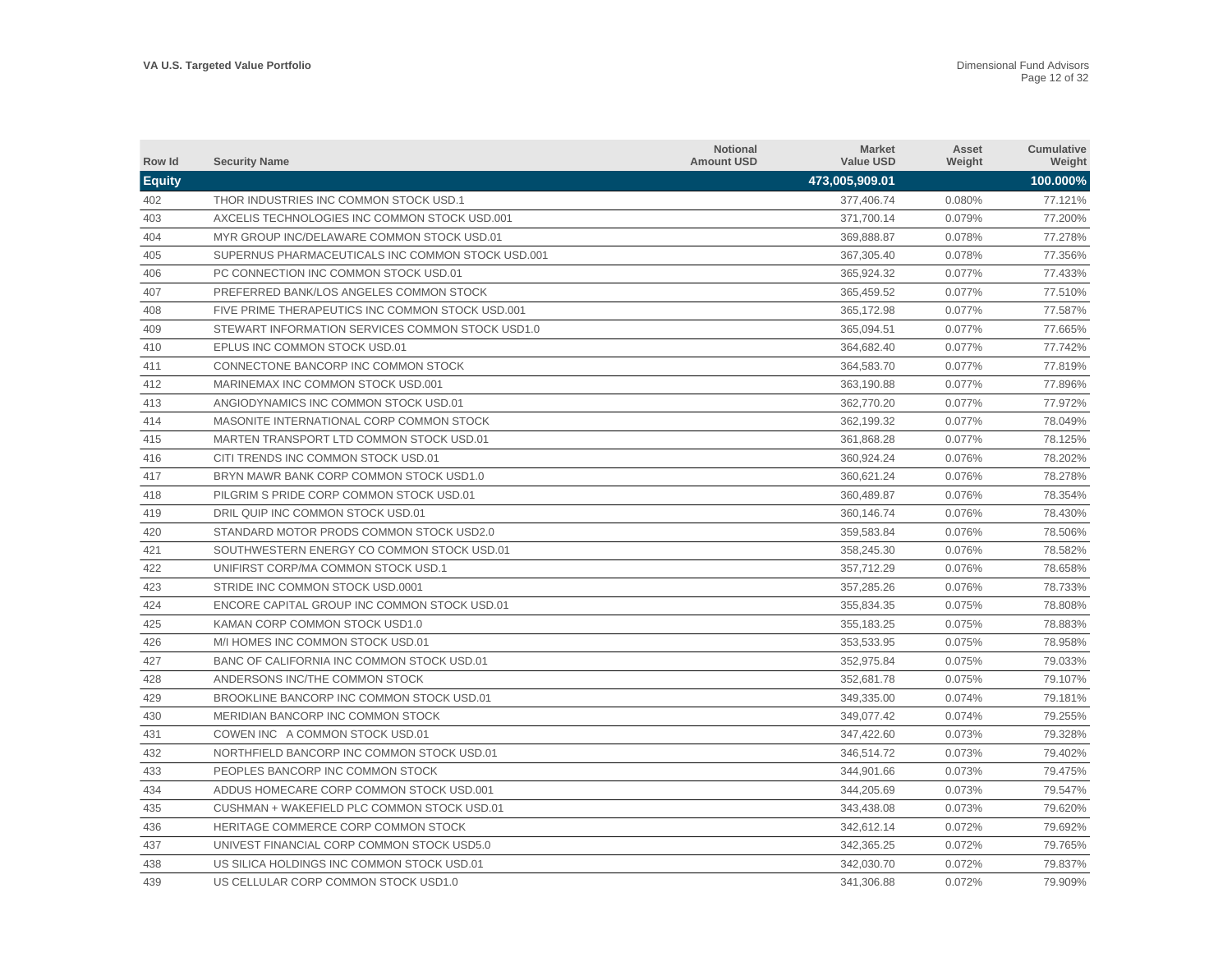| Row Id        | <b>Security Name</b>                             | Notional<br><b>Amount USD</b> | <b>Market</b><br><b>Value USD</b> | Asset<br>Weight | Cumulative<br>Weight |
|---------------|--------------------------------------------------|-------------------------------|-----------------------------------|-----------------|----------------------|
| <b>Equity</b> |                                                  |                               | 473,005,909.01                    |                 | 100.000%             |
| 440           | ENCORE WIRE CORP COMMON STOCK USD.01             |                               | 340,214.84                        | 0.072%          | 79.981%              |
| 441           | FIRST COMMONWEALTH FINL CORP COMMON STOCK USD1.0 |                               | 340,037.31                        | 0.072%          | 80.053%              |
| 442           | G III APPAREL GROUP LTD COMMON STOCK USD.01      |                               | 338,351.64                        | 0.072%          | 80.125%              |
| 443           | PEAPACK GLADSTONE FINL CORP COMMON STOCK         |                               | 338,197.76                        | 0.071%          | 80.196%              |
| 444           | STONEX GROUP INC COMMON STOCK USD.01             |                               | 337.883.84                        | 0.071%          | 80.268%              |
| 445           | N B T BANCORP INC COMMON STOCK USD.01            |                               | 337,155.00                        | 0.071%          | 80.339%              |
| 446           | ADTRAN INC COMMON STOCK USD.01                   |                               | 337,019.40                        | 0.071%          | 80.410%              |
| 447           | TOWNE BANK COMMON STOCK USD1.667                 |                               | 336.953.60                        | 0.071%          | 80.481%              |
| 448           | LAKELAND BANCORP INC COMMON STOCK                |                               | 336,102.69                        | 0.071%          | 80.552%              |
| 449           | SCHNEIDER NATIONAL INC CL B COMMON STOCK         |                               | 335.471.95                        | 0.071%          | 80.623%              |
| 450           | MODINE MANUFACTURING CO COMMON STOCK USD.625     |                               | 335,057.45                        | 0.071%          | 80.694%              |
| 451           | LIONS GATE ENTERTAINMENT A COMMON STOCK NPV      |                               | 334,057.75                        | 0.071%          | 80.765%              |
| 452           | KEARNY FINANCIAL CORP/MD COMMON STOCK USD.01     |                               | 333,951.60                        | 0.071%          | 80.835%              |
| 453           | AEGION CORP COMMON STOCK USD.01                  |                               | 333,586.25                        | 0.071%          | 80.906%              |
| 454           | MATTHEWS INTL CORP CLASS A COMMON STOCK USD1.0   |                               | 333,169.20                        | 0.070%          | 80.976%              |
| 455           | TRINSEO SA COMMON STOCK USD.01                   |                               | 332.612.08                        | 0.070%          | 81.047%              |
| 456           | ATN INTERNATIONAL INC COMMON STOCK USD.01        |                               | 330.381.12                        | 0.070%          | 81.117%              |
| 457           | <b>HOSTESS BRANDS INC COMMON STOCK USD.0001</b>  |                               | 328,859.22                        | 0.070%          | 81.186%              |
| 458           | WEBSTER FINANCIAL CORP COMMON STOCK USD.01       |                               | 328,731.15                        | 0.069%          | 81.256%              |
| 459           | ENERSYS COMMON STOCK USD.01                      |                               | 328,060.40                        | 0.069%          | 81.325%              |
| 460           | PROPETRO HOLDING CORP COMMON STOCK               |                               | 326,654.38                        | 0.069%          | 81.394%              |
| 461           | FLOWERS FOODS INC COMMON STOCK USD.01            |                               | 326,583.60                        | 0.069%          | 81.463%              |
| 462           | HURON CONSULTING GROUP INC COMMON STOCK USD.01   |                               | 325,757.08                        | 0.069%          | 81.532%              |
| 463           | WADDELL + REED FINANCIAL A COMMON STOCK USD.01   |                               | 323,696.10                        | 0.068%          | 81.600%              |
| 464           | J2 GLOBAL INC COMMON STOCK USD.01                |                               | 321,104.94                        | 0.068%          | 81.668%              |
| 465           | DHT HOLDINGS INC COMMON STOCK USD.01             |                               | 319,715.95                        | 0.068%          | 81.736%              |
| 466           | VERITIV CORP COMMON STOCK USD.01                 |                               | 316.795.38                        | 0.067%          | 81.803%              |
| 467           | GREAT SOUTHERN BANCORP INC COMMON STOCK USD.01   |                               | 316,388.61                        | 0.067%          | 81.870%              |
| 468           | MANITOWOC COMPANY INC COMMON STOCK USD.01        |                               | 315,094.22                        | 0.067%          | 81.936%              |
| 469           | KADANT INC COMMON STOCK USD.01                   |                               | 314,887.02                        | 0.067%          | 82.003%              |
| 470           | WOLVERINE WORLD WIDE INC COMMON STOCK USD1.0     |                               | 313,380.96                        | 0.066%          | 82.069%              |
| 471           | PREMIER FINANCIAL CORP COMMON STOCK USD.01       |                               | 313,242.68                        | 0.066%          | 82.135%              |
| 472           | PROASSURANCE CORP COMMON STOCK USD.01            |                               | 310,469.52                        | 0.066%          | 82.201%              |
| 473           | NETGEAR INC COMMON STOCK USD.001                 |                               | 310,469.40                        | 0.066%          | 82.267%              |
| 474           | GORMAN RUPP CO COMMON STOCK                      |                               | 310,273.81                        | 0.066%          | 82.332%              |
| 475           | CAI INTERNATIONAL INC COMMON STOCK USD.0001      |                               | 310,264.32                        | 0.066%          | 82.398%              |
| 476           | ECHOSTAR CORP A COMMON STOCK USD.001             |                               | 309.792.00                        | 0.065%          | 82.463%              |
| 477           | SHOE CARNIVAL INC COMMON STOCK USD.01            |                               | 309,276.24                        | 0.065%          | 82.529%              |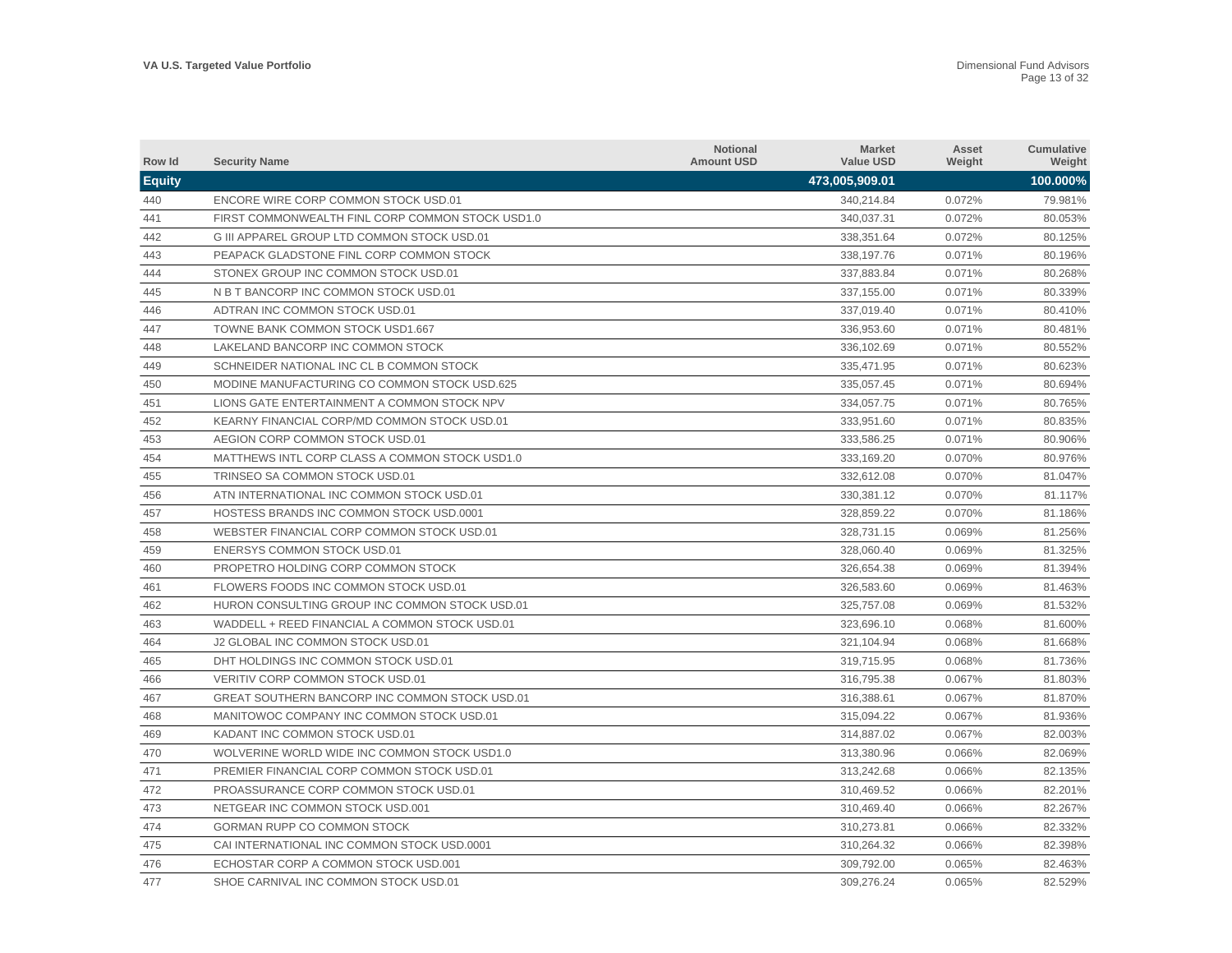| Row Id        | <b>Security Name</b>                             | <b>Notional</b><br><b>Amount USD</b> | <b>Market</b><br><b>Value USD</b> | Asset<br>Weight | <b>Cumulative</b><br>Weight |
|---------------|--------------------------------------------------|--------------------------------------|-----------------------------------|-----------------|-----------------------------|
| <b>Equity</b> |                                                  |                                      | 473,005,909.01                    |                 | 100.000%                    |
| 478           | 1ST SOURCE CORP COMMON STOCK                     |                                      | 308.270.82                        | 0.065%          | 82.594%                     |
| 479           | ENPRO INDUSTRIES INC COMMON STOCK USD.01         |                                      | 308,251.05                        | 0.065%          | 82.659%                     |
| 480           | COMMUNITY TRUST BANCORP INC COMMON STOCK USD5.0  |                                      | 307.725.67                        | 0.065%          | 82.724%                     |
| 481           | <b>HERITAGE FINANCIAL CORP COMMON STOCK</b>      |                                      | 307,505.36                        | 0.065%          | 82.789%                     |
| 482           | TRANSOCEAN LTD COMMON STOCK CHF.1                |                                      | 306,869.10                        | 0.065%          | 82.854%                     |
| 483           | JOHNSON OUTDOORS INC A COMMON STOCK USD.05       |                                      | 306.627.00                        | 0.065%          | 82.919%                     |
| 484           | MERCER INTERNATIONAL INC COMMON STOCK USD1.0     |                                      | 305,801.89                        | 0.065%          | 82.983%                     |
| 485           | FBL FINANCIAL GROUP INC CL A COMMON STOCK        |                                      | 304.819.92                        | 0.064%          | 83.048%                     |
| 486           | STEELCASE INC CL A COMMON STOCK                  |                                      | 304.075.09                        | 0.064%          | 83.112%                     |
| 487           | BROOKDALE SENIOR LIVING INC COMMON STOCK USD.01  |                                      | 304,060.90                        | 0.064%          | 83.176%                     |
| 488           | <b>GREEN PLAINS INC COMMON STOCK USD.001</b>     |                                      | 303,400.56                        | 0.064%          | 83.241%                     |
| 489           | NATIONAL WESTERN LIFE GROU A COMMON STOCK USD.01 |                                      | 302,784.00                        | 0.064%          | 83.305%                     |
| 490           | TRISTATE CAPITAL HLDGS INC COMMON STOCK          |                                      | 302.385.78                        | 0.064%          | 83.369%                     |
| 491           | MARCUS + MILLICHAP INC COMMON STOCK USD.0001     |                                      | 301.850.90                        | 0.064%          | 83.432%                     |
| 492           | SIRIUSPOINT LTD COMMON STOCK USD.1               |                                      | 300,401.46                        | 0.064%          | 83.496%                     |
| 493           | SCORPIO TANKERS INC COMMON STOCK USD.01          |                                      | 300,233.44                        | 0.063%          | 83.559%                     |
| 494           | BUCKLE INC/THE COMMON STOCK USD.01               |                                      | 298,056.64                        | 0.063%          | 83.622%                     |
| 495           | VEECO INSTRUMENTS INC COMMON STOCK USD.01        |                                      | 295,275.38                        | 0.062%          | 83.685%                     |
| 496           | MEREDITH CORP COMMON STOCK USD1.0                |                                      | 294,047.72                        | 0.062%          | 83.747%                     |
| 497           | HOMESTREET INC COMMON STOCK                      |                                      | 293,902.83                        | 0.062%          | 83.809%                     |
| 498           | TUTOR PERINI CORP COMMON STOCK USD1.0            |                                      | 293,687.10                        | 0.062%          | 83.871%                     |
| 499           | MONRO INC COMMON STOCK USD.01                    |                                      | 291,757.20                        | 0.062%          | 83.933%                     |
| 500           | S + T BANCORP INC COMMON STOCK USD2.5            |                                      | 291,081.50                        | 0.062%          | 83.994%                     |
| 501           | ADVANSIX INC COMMON STOCK USD.01                 |                                      | 290,997.00                        | 0.062%          | 84.056%                     |
| 502           | NATIONAL BANK HOLD CL A COMMON STOCK             |                                      | 290,695.68                        | 0.061%          | 84.117%                     |
| 503           | AMERICAN WOODMARK CORP COMMON STOCK              |                                      | 289,923.78                        | 0.061%          | 84.179%                     |
| 504           | COMFORT SYSTEMS USA INC COMMON STOCK USD.01      |                                      | 289,883.29                        | 0.061%          | 84.240%                     |
| 505           | OCEANFIRST FINANCIAL CORP COMMON STOCK USD.01    |                                      | 289,314.90                        | 0.061%          | 84.301%                     |
| 506           | COEUR MINING INC COMMON STOCK USD.01             |                                      | 289.113.51                        | 0.061%          | 84.362%                     |
| 507           | ALLEGIANCE BANCSHARES INC COMMON STOCK USD1.0    |                                      | 288,563.72                        | 0.061%          | 84.423%                     |
| 508           | INGLES MARKETS INC CLASS A COMMON STOCK USD.05   |                                      | 288,460.35                        | 0.061%          | 84.484%                     |
| 509           | MOSAIC CO/THE COMMON STOCK USD.01                |                                      | 286,228.55                        | 0.061%          | 84.545%                     |
| 510           | CALLON PETROLEUM CO COMMON STOCK USD.01          |                                      | 286,041.00                        | 0.060%          | 84.605%                     |
| 511           | ALLIANCE DATA SYSTEMS CORP COMMON STOCK USD.01   |                                      | 285,381.14                        | 0.060%          | 84.666%                     |
| 512           | TRUEBLUE INC COMMON STOCK                        |                                      | 284,916.78                        | 0.060%          | 84.726%                     |
| 513           | DUCOMMUN INC COMMON STOCK USD.01                 |                                      | 284.340.00                        | 0.060%          | 84.786%                     |
| 514           | CTS CORP COMMON STOCK                            |                                      | 283,515.68                        | 0.060%          | 84.846%                     |
| 515           | KAR AUCTION SERVICES INC COMMON STOCK USD.01     |                                      | 282.780.00                        | 0.060%          | 84.906%                     |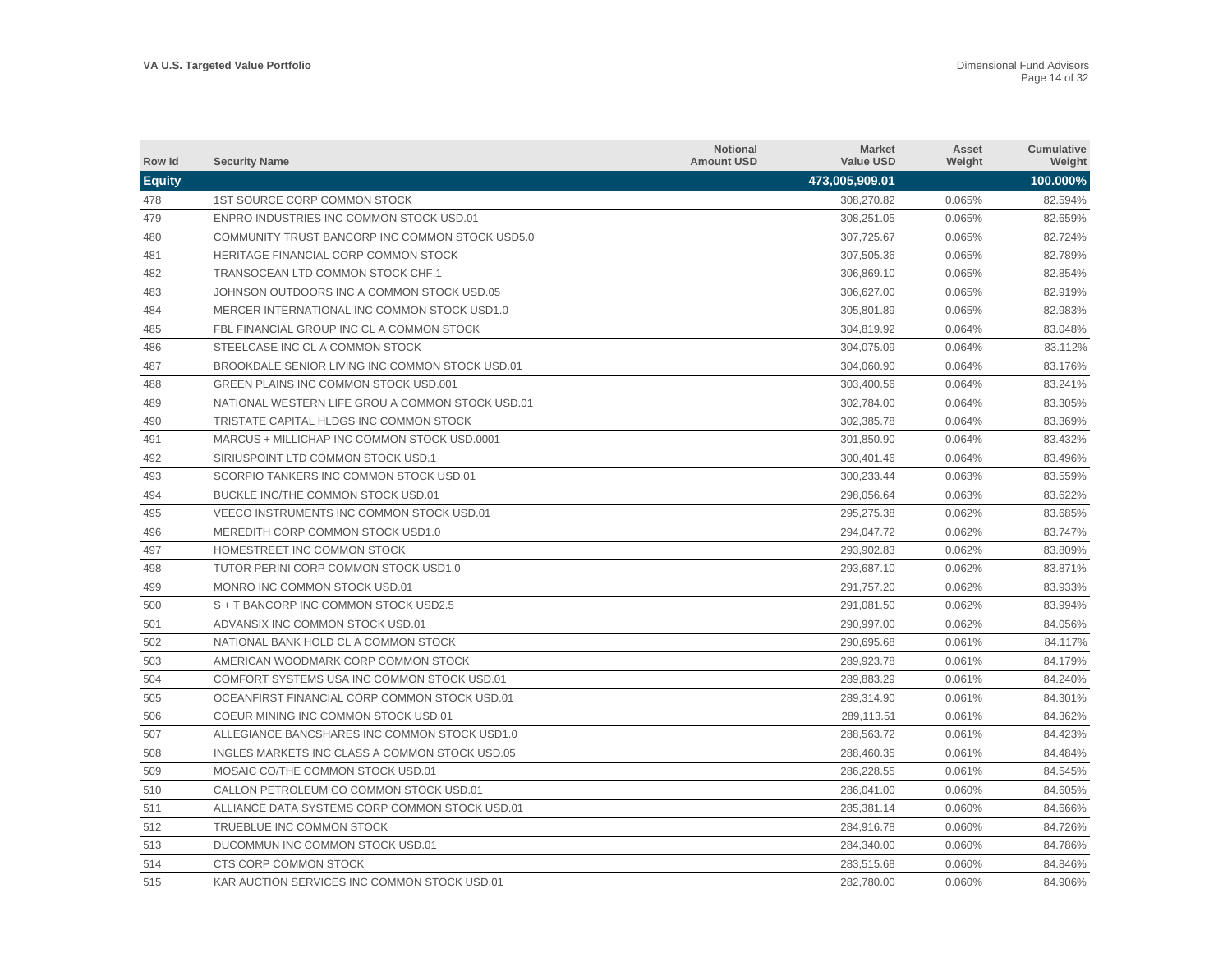| Row Id        | <b>Security Name</b>                                | <b>Notional</b><br><b>Amount USD</b> | <b>Market</b><br><b>Value USD</b> | Asset<br>Weight | <b>Cumulative</b><br>Weight |
|---------------|-----------------------------------------------------|--------------------------------------|-----------------------------------|-----------------|-----------------------------|
| <b>Equity</b> |                                                     |                                      | 473,005,909.01                    |                 | 100.000%                    |
| 516           | REXNORD CORP COMMON STOCK USD.01                    |                                      | 282.492.91                        | 0.060%          | 84.965%                     |
| 517           | HANMI FINANCIAL CORPORATION COMMON STOCK USD.001    |                                      | 282,375.76                        | 0.060%          | 85.025%                     |
| 518           | STATE AUTO FINANCIAL CORP COMMON STOCK              |                                      | 282,030.39                        | 0.060%          | 85.085%                     |
| 519           | FB FINANCIAL CORP COMMON STOCK USD1.0               |                                      | 279,742.32                        | 0.059%          | 85.144%                     |
| 520           | HORIZON BANCORP INC/IN COMMON STOCK                 |                                      | 279,331.72                        | 0.059%          | 85.203%                     |
| 521           | FLUSHING FINANCIAL CORP COMMON STOCK USD.01         |                                      | 279,195.73                        | 0.059%          | 85.262%                     |
| 522           | YELP INC COMMON STOCK USD.000001                    |                                      | 278,577.00                        | 0.059%          | 85.321%                     |
| 523           | ECHO GLOBAL LOGISTICS INC COMMON STOCK USD.0001     |                                      | 275.308.65                        | 0.058%          | 85.379%                     |
| 524           | CHUY S HOLDINGS INC COMMON STOCK USD.01             |                                      | 274,784.00                        | 0.058%          | 85.437%                     |
| 525           | WASHINGTON TRUST BANCORP COMMON STOCK USD.0625      |                                      | 274.413.45                        | 0.058%          | 85.495%                     |
| 526           | META FINANCIAL GROUP INC COMMON STOCK USD.01        |                                      | 273,627.09                        | 0.058%          | 85.553%                     |
| 527           | AAR CORP COMMON STOCK USD1.0                        |                                      | 273,265.65                        | 0.058%          | 85.611%                     |
| 528           | KIMBALL ELECTRONICS INC COMMON STOCK                |                                      | 271,416.00                        | 0.057%          | 85.668%                     |
| 529           | HNI CORP COMMON STOCK USD1.0                        |                                      | 270,709.08                        | 0.057%          | 85.725%                     |
| 530           | <b>GLATFELTER CORP COMMON STOCK USD.01</b>          |                                      | 269,855.25                        | 0.057%          | 85.782%                     |
| 531           | GENESCO INC COMMON STOCK USD1.0                     |                                      | 269,657.50                        | 0.057%          | 85.839%                     |
| 532           | BANCORP INC/THE COMMON STOCK USD1.0                 |                                      | 268,469.04                        | 0.057%          | 85.896%                     |
| 533           | RE/MAX HOLDINGS INC CL A COMMON STOCK USD.0001      |                                      | 268,442.85                        | 0.057%          | 85.953%                     |
| 534           | SCHOLASTIC CORP COMMON STOCK USD.01                 |                                      | 268,189.77                        | 0.057%          | 86.010%                     |
| 535           | CARS.COM INC COMMON STOCK USD.01                    |                                      | 266,029.92                        | 0.056%          | 86.066%                     |
| 536           | COLUMBUS MCKINNON CORP/NY COMMON STOCK USD.01       |                                      | 265.804.88                        | 0.056%          | 86.122%                     |
| 537           | LUMINEX CORP COMMON STOCK USD.001                   |                                      | 265.408.00                        | 0.056%          | 86.178%                     |
| 538           | CORE MARK HOLDING CO INC COMMON STOCK USD.01        |                                      | 265.181.26                        | 0.056%          | 86.234%                     |
| 539           | GREAT LAKES DREDGE + DOCK CO COMMON STOCK USD.0001  |                                      | 265,035.24                        | 0.056%          | 86.290%                     |
| 540           | ORBCOMM INC COMMON STOCK USD.001                    |                                      | 264,341.35                        | 0.056%          | 86.346%                     |
| 541           | CONTAINER STORE GROUP INC/TH COMMON STOCK USD.01    |                                      | 264,276.48                        | 0.056%          | 86.402%                     |
| 542           | AMERICAN VANGUARD CORP COMMON STOCK USD.1           |                                      | 264,023.76                        | 0.056%          | 86.458%                     |
| 543           | COPA HOLDINGS SA CLASS A COMMON STOCK               |                                      | 263,456.19                        | 0.056%          | 86.513%                     |
| 544           | <b>QUANEX BUILDING PRODUCTS COMMON STOCK USD.01</b> |                                      | 263,401.66                        | 0.056%          | 86.569%                     |
| 545           | PQ GROUP HOLDINGS INC COMMON STOCK                  |                                      | 263,175.30                        | 0.056%          | 86.625%                     |
| 546           | REPUBLIC BANCORP INC CLASS A COMMON STOCK           |                                      | 262,728.28                        | 0.056%          | 86.680%                     |
| 547           | HAVERTY FURNITURE COMMON STOCK USD1.0               |                                      | 261,706.03                        | 0.055%          | 86.736%                     |
| 548           | WHIRLPOOL CORP COMMON STOCK USD1.0                  |                                      | 259,792.65                        | 0.055%          | 86.791%                     |
| 549           | CLEARWATER PAPER CORP COMMON STOCK USD.0001         |                                      | 259,314.66                        | 0.055%          | 86.845%                     |
| 550           | GENWORTH FINANCIAL INC CL A COMMON STOCK USD.001    |                                      | 258,667.84                        | 0.055%          | 86.900%                     |
| 551           | COSTAMARE INC COMMON STOCK USD.0001                 |                                      | 257,527.40                        | 0.054%          | 86.955%                     |
| 552           | GATES INDUSTRIAL CORP PLC COMMON STOCK USD.01       |                                      | 256.367.67                        | 0.054%          | 87.009%                     |
| 553           | MIDDLEBY CORP COMMON STOCK USD.01                   |                                      | 256,249.50                        | 0.054%          | 87.063%                     |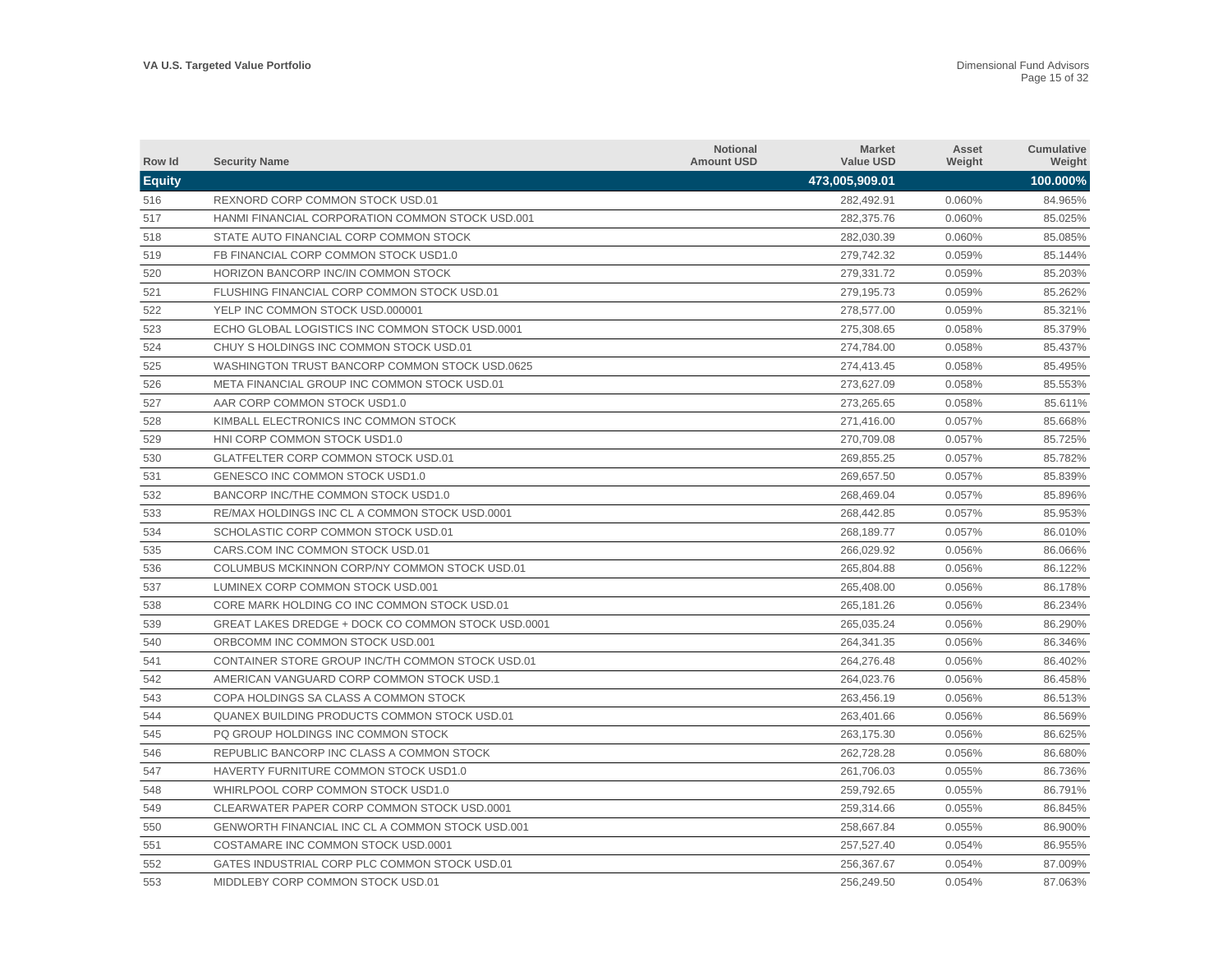| Row Id        | <b>Security Name</b>                             | <b>Notional</b><br><b>Amount USD</b> | <b>Market</b><br><b>Value USD</b> | Asset<br>Weight | <b>Cumulative</b><br>Weight |
|---------------|--------------------------------------------------|--------------------------------------|-----------------------------------|-----------------|-----------------------------|
| <b>Equity</b> |                                                  |                                      | 473,005,909.01                    |                 | 100.000%                    |
| 554           | <b>HAWKINS INC COMMON STOCK USD.01</b>           |                                      | 255.087.20                        | 0.054%          | 87.117%                     |
| 555           | ACCO BRANDS CORP COMMON STOCK USD.01             |                                      | 253,478.52                        | 0.054%          | 87.170%                     |
| 556           | PERFICIENT INC COMMON STOCK USD.001              |                                      | 250,675.68                        | 0.053%          | 87.223%                     |
| 557           | MBIA INC COMMON STOCK USD1.0                     |                                      | 250,649.10                        | 0.053%          | 87.276%                     |
| 558           | HYSTER YALE MATERIALS COMMON STOCK USD.01        |                                      | 250,295.76                        | 0.053%          | 87.329%                     |
| 559           | HARMONIC INC COMMON STOCK USD.001                |                                      | 250,041.12                        | 0.053%          | 87.382%                     |
| 560           | OXFORD INDUSTRIES INC COMMON STOCK USD1.0        |                                      | 248,447.64                        | 0.053%          | 87.435%                     |
| 561           | ETHAN ALLEN INTERIORS INC COMMON STOCK USD.01    |                                      | 248,296.73                        | 0.052%          | 87.487%                     |
| 562           | SCANSOURCE INC COMMON STOCK                      |                                      | 247,087.50                        | 0.052%          | 87.539%                     |
| 563           | WARRIOR MET COAL INC COMMON STOCK USD.01         |                                      | 246,620.61                        | 0.052%          | 87.592%                     |
| 564           | KELLY SERVICES INC A COMMON STOCK USD1.0         |                                      | 246,172.58                        | 0.052%          | 87.644%                     |
| 565           | TRICO BANCSHARES COMMON STOCK                    |                                      | 246,134.52                        | 0.052%          | 87.696%                     |
| 566           | CARRIAGE SERVICES INC COMMON STOCK USD.01        |                                      | 245.626.20                        | 0.052%          | 87.748%                     |
| 567           | ANIKA THERAPEUTICS INC COMMON STOCK USD.01       |                                      | 245,311.06                        | 0.052%          | 87.799%                     |
| 568           | SEACOR HOLDINGS INC COMMON STOCK USD.01          |                                      | 244.907.50                        | 0.052%          | 87.851%                     |
| 569           | QCR HOLDINGS INC COMMON STOCK USD1.0             |                                      | 244.646.82                        | 0.052%          | 87.903%                     |
| 570           | INTERDIGITAL INC COMMON STOCK USD.01             |                                      | 244,536.30                        | 0.052%          | 87.955%                     |
| 571           | STRATASYS LTD COMMON STOCK ILS.01                |                                      | 240,222.50                        | 0.051%          | 88.005%                     |
| 572           | SAFETY INSURANCE GROUP INC COMMON STOCK USD.01   |                                      | 240,028.25                        | 0.051%          | 88.056%                     |
| 573           | ENTERPRISE FINANCIAL SERVICE COMMON STOCK USD.01 |                                      | 239,833.44                        | 0.051%          | 88.107%                     |
| 574           | BELDEN INC COMMON STOCK USD.01                   |                                      | 239,331.78                        | 0.051%          | 88.158%                     |
| 575           | NATIONAL HEALTHCARE CORP COMMON STOCK USD.01     |                                      | 239,105.79                        | 0.051%          | 88.208%                     |
| 576           | <b>HERMAN MILLER INC COMMON STOCK USD.2</b>      |                                      | 237,353.20                        | 0.050%          | 88.258%                     |
| 577           | HELIX ENERGY SOLUTIONS GROUP COMMON STOCK        |                                      | 237,001.55                        | 0.050%          | 88.308%                     |
| 578           | RESOLUTE FOREST PRODUCTS COMMON STOCK USD.001    |                                      | 235,578.30                        | 0.050%          | 88.358%                     |
| 579           | BLUCORA INC COMMON STOCK USD.0001                |                                      | 235,189.76                        | 0.050%          | 88.408%                     |
| 580           | BONANZA CREEK ENERGY INC COMMON STOCK            |                                      | 234,781.83                        | 0.050%          | 88.458%                     |
| 581           | FIRST FOUNDATION INC COMMON STOCK USD.001        |                                      | 234,365.40                        | 0.050%          | 88.507%                     |
| 582           | PGT INNOVATIONS INC COMMON STOCK USD.01          |                                      | 233,991.75                        | 0.049%          | 88.557%                     |
| 583           | PRA GROUP INC COMMON STOCK USD.01                |                                      | 233,689.28                        | 0.049%          | 88.606%                     |
| 584           | KRONOS WORLDWIDE INC COMMON STOCK USD.01         |                                      | 232,713.00                        | 0.049%          | 88.655%                     |
| 585           | FIRST HAWAIIAN INC COMMON STOCK USD.01           |                                      | 232,207.08                        | 0.049%          | 88.704%                     |
| 586           | PHOTRONICS INC COMMON STOCK USD.01               |                                      | 232.007.26                        | 0.049%          | 88.753%                     |
| 587           | DENBURY INC COMMON STOCK USD.001                 |                                      | 231,500.26                        | 0.049%          | 88.802%                     |
| 588           | SIMPLY GOOD FOODS CO/THE COMMON STOCK USD.0001   |                                      | 230.492.34                        | 0.049%          | 88.851%                     |
| 589           | NABORS INDUSTRIES LTD COMMON STOCK USD.001       |                                      | 229,606.65                        | 0.049%          | 88.900%                     |
| 590           | CRANE CO COMMON STOCK USD1.0                     |                                      | 228.670.85                        | 0.048%          | 88.948%                     |
| 591           | TRUSTCO BANK CORP NY COMMON STOCK USD1.0         |                                      | 226,340.07                        | 0.048%          | 88.996%                     |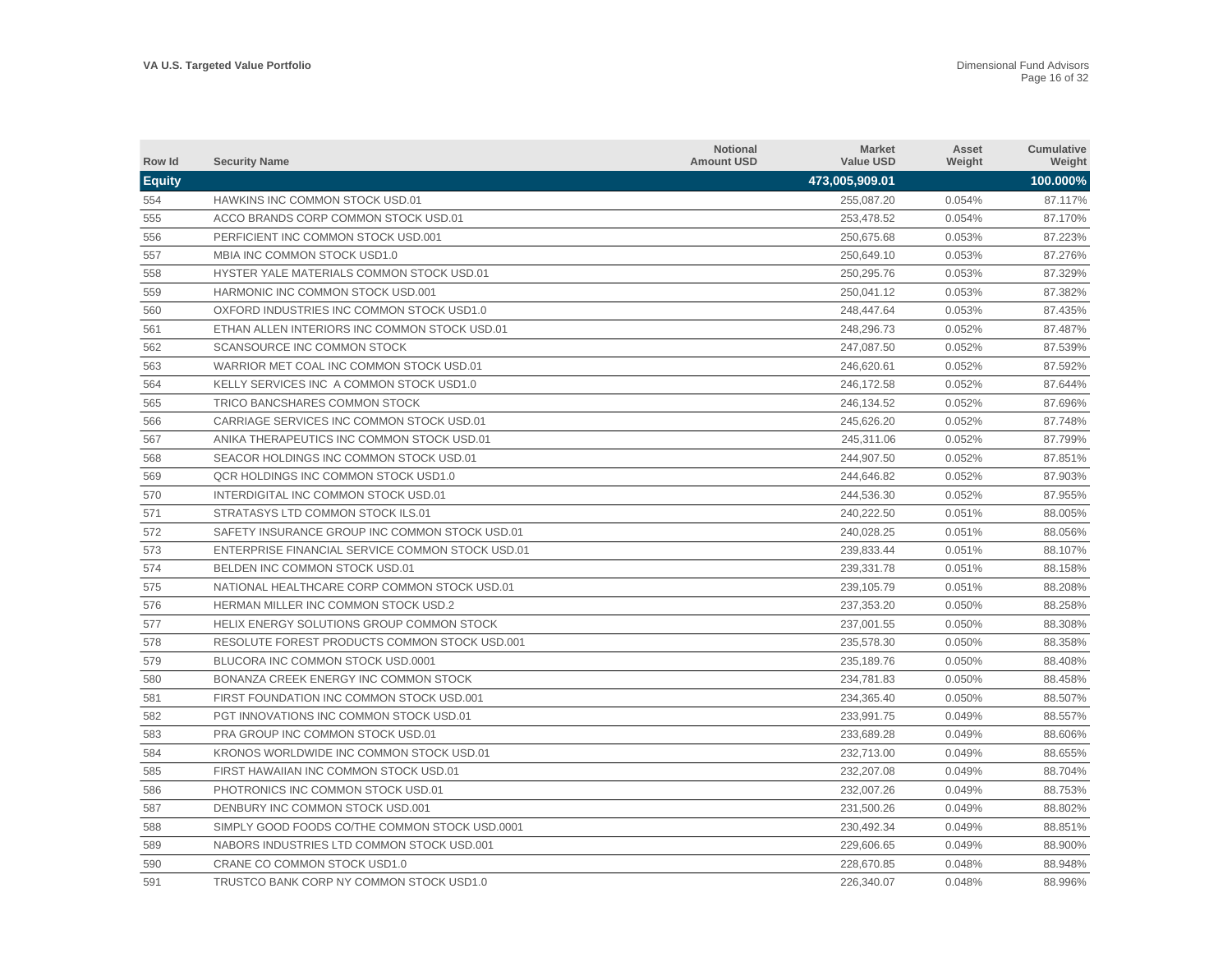| <b>Row Id</b> | <b>Security Name</b>                               | <b>Notional</b><br><b>Amount USD</b> | <b>Market</b><br><b>Value USD</b> | Asset<br>Weight | Cumulative<br>Weight |
|---------------|----------------------------------------------------|--------------------------------------|-----------------------------------|-----------------|----------------------|
| <b>Equity</b> |                                                    |                                      | 473,005,909.01                    |                 | 100.000%             |
| 592           | SUNCOKE ENERGY INC COMMON STOCK USD.01             |                                      | 225,546.75                        | 0.048%          | 89.043%              |
| 593           | AMERICAN PUBLIC EDUCATION COMMON STOCK USD.01      |                                      | 225,395.38                        | 0.048%          | 89.091%              |
| 594           | OPPENHEIMER HOLDINGS CL A COMMON STOCK USD.001     |                                      | 225,321.30                        | 0.048%          | 89.139%              |
| 595           | CRA INTERNATIONAL INC COMMON STOCK                 |                                      | 224,666.40                        | 0.047%          | 89.186%              |
| 596           | <b>ENNIS INC COMMON STOCK USD2.5</b>               |                                      | 224,495.25                        | 0.047%          | 89.234%              |
| 597           | FUTUREFUEL CORP COMMON STOCK USD.0001              |                                      | 223,950.89                        | 0.047%          | 89.281%              |
| 598           | ALTRA INDUSTRIAL MOTION CORP COMMON STOCK USD.001  |                                      | 223,603.44                        | 0.047%          | 89.328%              |
| 599           | NEENAH INC COMMON STOCK USD.01                     |                                      | 223.297.48                        | 0.047%          | 89.375%              |
| 600           | STANDEX INTERNATIONAL CORP COMMON STOCK USD1.5     |                                      | 223,155.95                        | 0.047%          | 89.423%              |
| 601           | FERRO CORP COMMON STOCK USD1.0                     |                                      | 222.535.14                        | 0.047%          | 89.470%              |
| 602           | SEACOAST BANKING CORP/FL COMMON STOCK USD.1        |                                      | 220,484.16                        | 0.047%          | 89.516%              |
| 603           | <b>GENTHERM INC COMMON STOCK</b>                   |                                      | 220,329.03                        | 0.047%          | 89.563%              |
| 604           | NMI HOLDINGS INC CLASS A COMMON STOCK USD.01       |                                      | 216,755.16                        | 0.046%          | 89.609%              |
| 605           | CIENA CORP COMMON STOCK USD.01                     |                                      | 216,636.48                        | 0.046%          | 89.654%              |
| 606           | EBIX INC COMMON STOCK USD.1                        |                                      | 215,722.05                        | 0.046%          | 89.700%              |
| 607           | CONSOLIDATED COMMUNICATIONS COMMON STOCK USD.01    |                                      | 215,272.80                        | 0.046%          | 89.746%              |
| 608           | CAMDEN NATIONAL CORP COMMON STOCK                  |                                      | 212.306.96                        | 0.045%          | 89.791%              |
| 609           | ORASURE TECHNOLOGIES INC COMMON STOCK USD.000001   |                                      | 211,425.39                        | 0.045%          | 89.835%              |
| 610           | UNITED FIRE GROUP INC COMMON STOCK USD.001         |                                      | 211,270.80                        | 0.045%          | 89.880%              |
| 611           | MILLER INDUSTRIES INC/TENN COMMON STOCK USD.01     |                                      | 210,903.54                        | 0.045%          | 89.924%              |
| 612           | WATERSTONE FINANCIAL INC COMMON STOCK USD.01       |                                      | 210,693.56                        | 0.045%          | 89.969%              |
| 613           | RYERSON HOLDING CORP COMMON STOCK USD.01           |                                      | 209,881.68                        | 0.044%          | 90.013%              |
| 614           | SFL CORP LTD COMMON STOCK USD.01                   |                                      | 209,578.64                        | 0.044%          | 90.058%              |
| 615           | CENTENNIAL RESOURCE DEVELO A COMMON STOCK USD.0001 |                                      | 209,290.20                        | 0.044%          | 90.102%              |
| 616           | SMART GLOBAL HOLDINGS INC COMMON STOCK USD.01      |                                      | 208,516.62                        | 0.044%          | 90.146%              |
| 617           | BRIGHTHOUSE FINANCIAL INC COMMON STOCK USD.01      |                                      | 208,063.50                        | 0.044%          | 90.190%              |
| 618           | HEIDRICK + STRUGGLES INTL COMMON STOCK USD.01      |                                      | 207.961.84                        | 0.044%          | 90.234%              |
| 619           | INDEPENDENCE HOLDING CO COMMON STOCK USD1.0        |                                      | 206.701.95                        | 0.044%          | 90.278%              |
| 620           | RPC INC COMMON STOCK USD.1                         |                                      | 206,139.60                        | 0.044%          | 90.321%              |
| 621           | FORWARD AIR CORP COMMON STOCK USD.01               |                                      | 205,772.77                        | 0.044%          | 90.365%              |
| 622           | TIMKENSTEEL CORP COMMON STOCK                      |                                      | 204,685.00                        | 0.043%          | 90.408%              |
| 623           | TITAN MACHINERY INC COMMON STOCK USD.00001         |                                      | 203,974.50                        | 0.043%          | 90.451%              |
| 624           | MERCANTILE BANK CORP COMMON STOCK                  |                                      | 203,879.13                        | 0.043%          | 90.494%              |
| 625           | CENTRAL GARDEN + PET CO COMMON STOCK USD.01        |                                      | 203,789.13                        | 0.043%          | 90.537%              |
| 626           | GREEN BRICK PARTNERS INC COMMON STOCK USD.01       |                                      | 203,439.60                        | 0.043%          | 90.580%              |
| 627           | NEXTIER OILFIELD SOLUTIONS I COMMON STOCK USD.01   |                                      | 201,423.12                        | 0.043%          | 90.623%              |
| 628           | MIDLAND STATES BANCORP INC COMMON STOCK USD.01     |                                      | 201.225.96                        | 0.043%          | 90.665%              |
| 629           | <b>HEARTLAND EXPRESS INC COMMON STOCK USD.01</b>   |                                      | 200,871.22                        | 0.042%          | 90.708%              |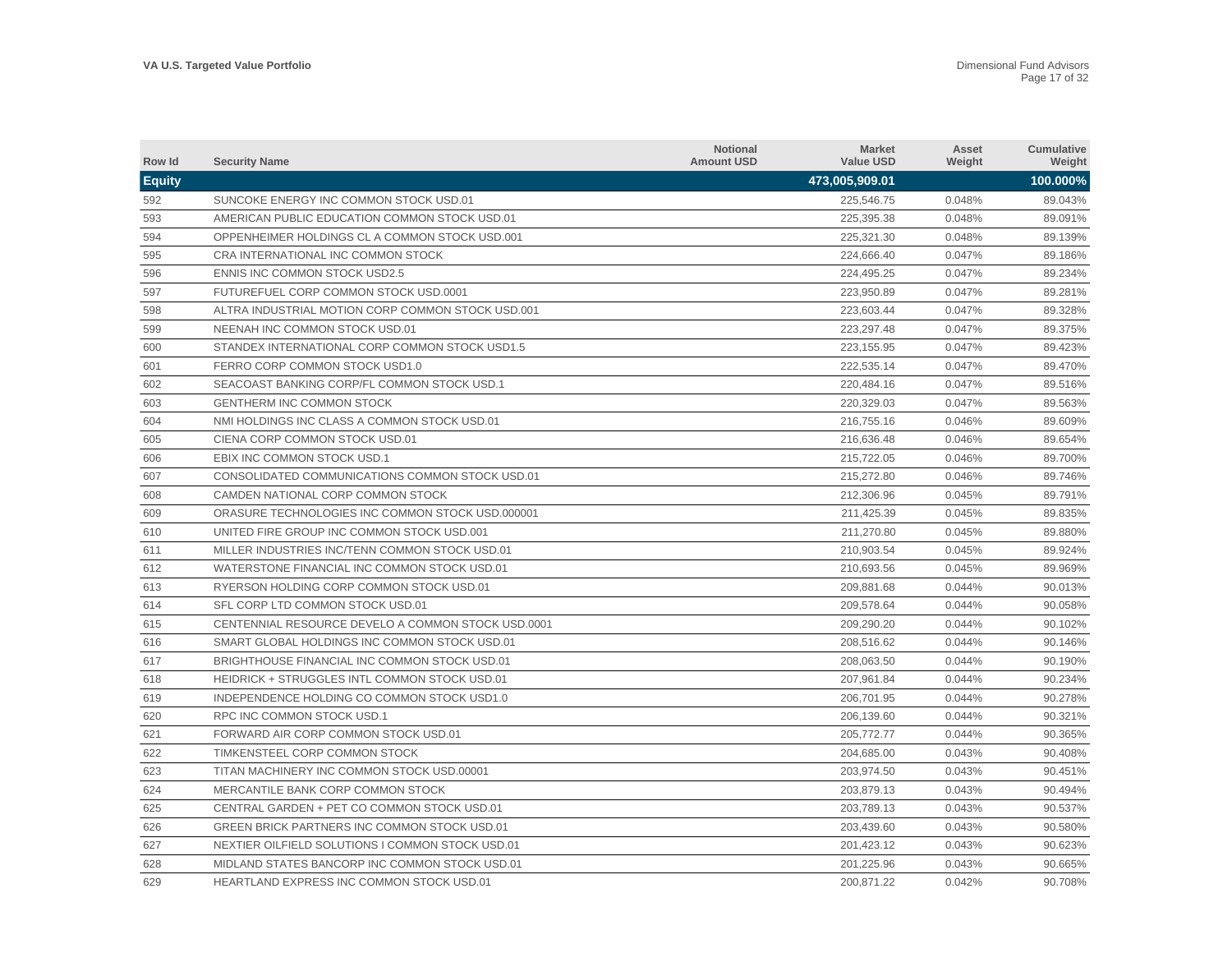| Row Id        | <b>Security Name</b>                             | <b>Notional</b><br><b>Amount USD</b> | <b>Market</b><br><b>Value USD</b> | Asset<br>Weight | Cumulative<br>Weight |
|---------------|--------------------------------------------------|--------------------------------------|-----------------------------------|-----------------|----------------------|
| <b>Equity</b> |                                                  |                                      | 473,005,909.01                    |                 | 100.000%             |
| 630           | TRIMAS CORP COMMON STOCK USD.01                  |                                      | 199,960.40                        | 0.042%          | 90.750%              |
| 631           | ARROW FINANCIAL CORP COMMON STOCK USD1.0         |                                      | 199,760.07                        | 0.042%          | 90.792%              |
| 632           | ENTERCOM COMMUNICATIONS CL A COMMON STOCK USD.01 |                                      | 199,605.00                        | 0.042%          | 90.835%              |
| 633           | FOSSIL GROUP INC COMMON STOCK USD.01             |                                      | 197,680.80                        | 0.042%          | 90.876%              |
| 634           | COMTECH TELECOMMUNICATIONS COMMON STOCK USD.1    |                                      | 196,732.80                        | 0.042%          | 90.918%              |
| 635           | FINANCIAL INSTITUTIONS INC COMMON STOCK USD.01   |                                      | 196,703.26                        | 0.042%          | 90.960%              |
| 636           | DIGI INTERNATIONAL INC COMMON STOCK USD.01       |                                      | 196,109.73                        | 0.041%          | 91.001%              |
| 637           | KNOLL INC COMMON STOCK USD.01                    |                                      | 195,577.46                        | 0.041%          | 91.042%              |
| 638           | NATUS MEDICAL INC COMMON STOCK USD.001           |                                      | 195,301.86                        | 0.041%          | 91.084%              |
| 639           | MADISON SQUARE GARDEN ENTERT COMMON STOCK USD.01 |                                      | 193.538.80                        | 0.041%          | 91.125%              |
| 640           | STONERIDGE INC COMMON STOCK                      |                                      | 193,532.04                        | 0.041%          | 91.166%              |
| 641           | CITY HOLDING CO COMMON STOCK USD2.5              |                                      | 193,491.48                        | 0.041%          | 91.206%              |
| 642           | FIRST MID BANCSHARES INC COMMON STOCK USD4.0     |                                      | 193,028.42                        | 0.041%          | 91.247%              |
| 643           | TALOS ENERGY INC COMMON STOCK                    |                                      | 192,531.64                        | 0.041%          | 91.288%              |
| 644           | ALPHA + OMEGA SEMICONDUCTOR COMMON STOCK         |                                      | 192,374.10                        | 0.041%          | 91.329%              |
| 645           | FIRST COMMUNITY BANKSHARES COMMON STOCK USD1.0   |                                      | 192.235.90                        | 0.041%          | 91.369%              |
| 646           | UNIFI INC COMMON STOCK USD.1                     |                                      | 191.817.60                        | 0.041%          | 91.410%              |
| 647           | MGIC INVESTMENT CORP COMMON STOCK USD1.0         |                                      | 191,254.65                        | 0.040%          | 91.450%              |
| 648           | LIBERTY MEDIA CORP LIBERTY C TRACKING STK USD.01 |                                      | 190,995.48                        | 0.040%          | 91.491%              |
| 649           | CVB FINANCIAL CORP COMMON STOCK                  |                                      | 190,415.80                        | 0.040%          | 91.531%              |
| 650           | MERCHANTS BANCORP/IN COMMON STOCK                |                                      | 189,694.62                        | 0.040%          | 91.571%              |
| 651           | NATIONAL PRESTO INDS INC COMMON STOCK USD1.0     |                                      | 188,727.43                        | 0.040%          | 91.611%              |
| 652           | TECHNIP ENERGIES ADR SPON ADR                    |                                      | 188,127.99                        | 0.040%          | 91.651%              |
| 653           | TEJON RANCH CO COMMON STOCK USD.5                |                                      | 187,906.50                        | 0.040%          | 91.690%              |
| 654           | AMBAC FINANCIAL GROUP INC COMMON STOCK USD.01    |                                      | 187,705.62                        | 0.040%          | 91.730%              |
| 655           | SPARTANNASH CO COMMON STOCK                      |                                      | 187,564.65                        | 0.040%          | 91.770%              |
| 656           | NEOPHOTONICS CORP COMMON STOCK USD.0025          |                                      | 187,459.65                        | 0.040%          | 91.809%              |
| 657           | DXP ENTERPRISES INC COMMON STOCK USD.01          |                                      | 186.631.62                        | 0.039%          | 91.849%              |
| 658           | AXT INC COMMON STOCK USD.001                     |                                      | 186,478.38                        | 0.039%          | 91.888%              |
| 659           | KIMBALL INTERNATIONAL B COMMON STOCK USD.05      |                                      | 185,570.00                        | 0.039%          | 91.927%              |
| 660           | PERFORMANCE FOOD GROUP CO COMMON STOCK USD.01    |                                      | 183,487.85                        | 0.039%          | 91.966%              |
| 661           | INSTEEL INDUSTRIES INC COMMON STOCK              |                                      | 183,312.96                        | 0.039%          | 92.005%              |
| 662           | KEMPER CORP COMMON STOCK USD.1                   |                                      | 183,196.56                        | 0.039%          | 92.044%              |
| 663           | FRANKLIN ELECTRIC CO INC COMMON STOCK USD.1      |                                      | 182,903.98                        | 0.039%          | 92.082%              |
| 664           | OLYMPIC STEEL INC COMMON STOCK                   |                                      | 182,383.85                        | 0.039%          | 92.121%              |
| 665           | BYLINE BANCORP INC COMMON STOCK USD.01           |                                      | 181,488.15                        | 0.038%          | 92.159%              |
| 666           | AMERICAN EAGLE OUTFITTERS COMMON STOCK USD.01    |                                      | 180.995.60                        | 0.038%          | 92.198%              |
| 667           | ORTHOFIX MEDICAL INC COMMON STOCK USD.1          |                                      | 179,512.35                        | 0.038%          | 92.236%              |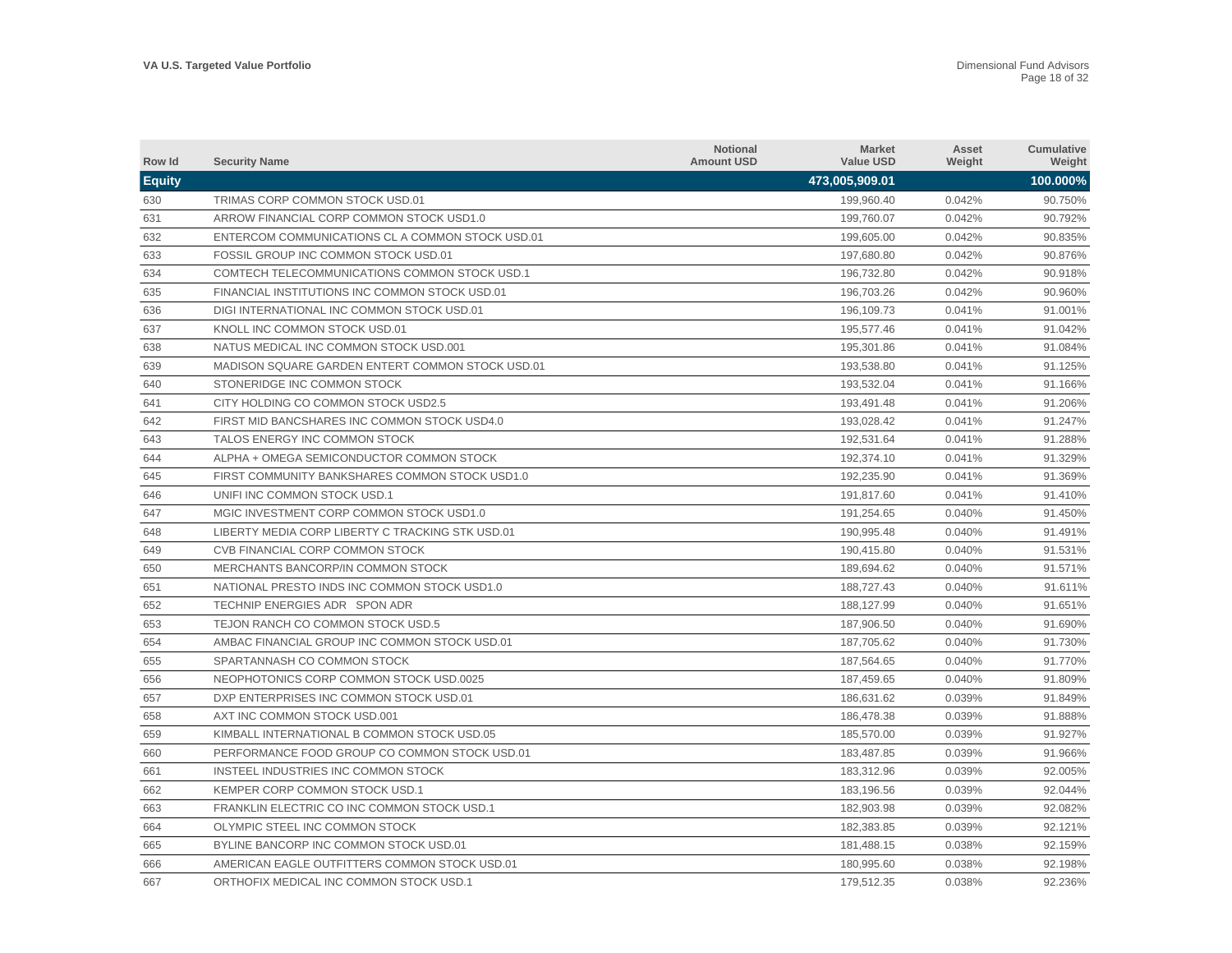| Row Id        | <b>Security Name</b>                              | <b>Notional</b><br><b>Amount USD</b> | <b>Market</b><br><b>Value USD</b> | Asset<br>Weight | <b>Cumulative</b><br>Weight |
|---------------|---------------------------------------------------|--------------------------------------|-----------------------------------|-----------------|-----------------------------|
| <b>Equity</b> |                                                   |                                      | 473,005,909.01                    |                 | 100.000%                    |
| 668           | HARSCO CORP COMMON STOCK USD1.25                  |                                      | 178,771.60                        | 0.038%          | 92.273%                     |
| 669           | MSC INDUSTRIAL DIRECT CO A COMMON STOCK USD.001   |                                      | 178,486.01                        | 0.038%          | 92.311%                     |
| 670           | REX AMERICAN RESOURCES CORP COMMON STOCK USD.01   |                                      | 177,935.38                        | 0.038%          | 92.349%                     |
| 671           | CAL MAINE FOODS INC COMMON STOCK USD.01           |                                      | 177,730.92                        | 0.038%          | 92.386%                     |
| 672           | HOME BANCSHARES INC COMMON STOCK USD.01           |                                      | 177,556.20                        | 0.038%          | 92.424%                     |
| 673           | WESCO INTERNATIONAL INC PUBLIC VAR                |                                      | 175,045.86                        | 0.037%          | 92.461%                     |
| 674           | SCIENCE APPLICATIONS INTE COMMON STOCK USD.0001   |                                      | 173,616.43                        | 0.037%          | 92.498%                     |
| 675           | VIAD CORP COMMON STOCK USD1.5                     |                                      | 172.135.25                        | 0.036%          | 92.534%                     |
| 676           | CIRCOR INTERNATIONAL INC COMMON STOCK USD.01      |                                      | 171,244.76                        | 0.036%          | 92.570%                     |
| 677           | UNIVERSAL ELECTRONICS INC COMMON STOCK USD.01     |                                      | 170.901.73                        | 0.036%          | 92.606%                     |
| 678           | FLUOR CORP COMMON STOCK USD.01                    |                                      | 170,635.10                        | 0.036%          | 92.642%                     |
| 679           | ATLANTIC CAPITAL BANCSHARES COMMON STOCK          |                                      | 169,808.60                        | 0.036%          | 92.678%                     |
| 680           | CENTRAL PACIFIC FINANCIAL CO COMMON STOCK         |                                      | 168,110.68                        | 0.036%          | 92.714%                     |
| 681           | TIDEWATER INC COMMON STOCK                        |                                      | 167,638.87                        | 0.035%          | 92.749%                     |
| 682           | FEDERAL AGRIC MTG CORP CL C COMMON STOCK USD1.0   |                                      | 166,288.72                        | 0.035%          | 92.784%                     |
| 683           | UNITED STATES LIME + MINERAL COMMON STOCK USD.1   |                                      | 165.934.11                        | 0.035%          | 92.819%                     |
| 684           | VANDA PHARMACEUTICALS INC COMMON STOCK USD.001    |                                      | 165.565.46                        | 0.035%          | 92.854%                     |
| 685           | XPO LOGISTICS INC COMMON STOCK USD.001            |                                      | 164,975.40                        | 0.035%          | 92.889%                     |
| 686           | CAPITAL CITY BANK GROUP INC COMMON STOCK USD.01   |                                      | 164,706.60                        | 0.035%          | 92.924%                     |
| 687           | ALLIED MOTION TECHNOLOGIES COMMON STOCK           |                                      | 163,896.69                        | 0.035%          | 92.959%                     |
| 688           | LAUREATE EDUCATION INC A COMMON STOCK USD.001     |                                      | 163,528.47                        | 0.035%          | 92.993%                     |
| 689           | MOTORCAR PARTS OF AMERICA IN COMMON STOCK USD.01  |                                      | 163,192.50                        | 0.035%          | 93.028%                     |
| 690           | TOPBUILD CORP COMMON STOCK                        |                                      | 163,145.97                        | 0.034%          | 93.062%                     |
| 691           | NATURAL GROCERS BY VITAMIN C COMMON STOCK USD.001 |                                      | 162,249.75                        | 0.034%          | 93.097%                     |
| 692           | KOSMOS ENERGY LTD COMMON STOCK USD.01             |                                      | 162,228.01                        | 0.034%          | 93.131%                     |
| 693           | NV5 GLOBAL INC COMMON STOCK USD.01                |                                      | 161,754.75                        | 0.034%          | 93.165%                     |
| 694           | THERMON GROUP HOLDINGS INC COMMON STOCK USD.001   |                                      | 160,695.05                        | 0.034%          | 93.199%                     |
| 695           | HARBORONE BANCORP INC COMMON STOCK USD.01         |                                      | 159,700.32                        | 0.034%          | 93.233%                     |
| 696           | ALTABANCORP COMMON STOCK USD.01                   |                                      | 159,541.80                        | 0.034%          | 93.267%                     |
| 697           | REV GROUP INC COMMON STOCK USD.001                |                                      | 159,008.84                        | 0.034%          | 93.300%                     |
| 698           | STERLING CONSTRUCTION CO COMMON STOCK USD.01      |                                      | 157,736.80                        | 0.033%          | 93.334%                     |
| 699           | OIL STATES INTERNATIONAL INC COMMON STOCK USD.01  |                                      | 156,966.93                        | 0.033%          | 93.367%                     |
| 700           | VOXX INTERNATIONAL CORP COMMON STOCK USD.01       |                                      | 156,082.34                        | 0.033%          | 93.400%                     |
| 701           | COOPER STANDARD HOLDING COMMON STOCK USD.001      |                                      | 154,868.48                        | 0.033%          | 93.433%                     |
| 702           | INTERNATIONAL SEAWAYS INC COMMON STOCK            |                                      | 154,807.44                        | 0.033%          | 93.465%                     |
| 703           | AARON S CO INC/THE COMMON STOCK USD.5             |                                      | 153,129.84                        | 0.032%          | 93.498%                     |
| 704           | MERIDIAN BIOSCIENCE INC COMMON STOCK              |                                      | 153.063.75                        | 0.032%          | 93.530%                     |
| 705           | FORESTAR GROUP INC COMMON STOCK USD1.0            |                                      | 152,972.88                        | 0.032%          | 93.562%                     |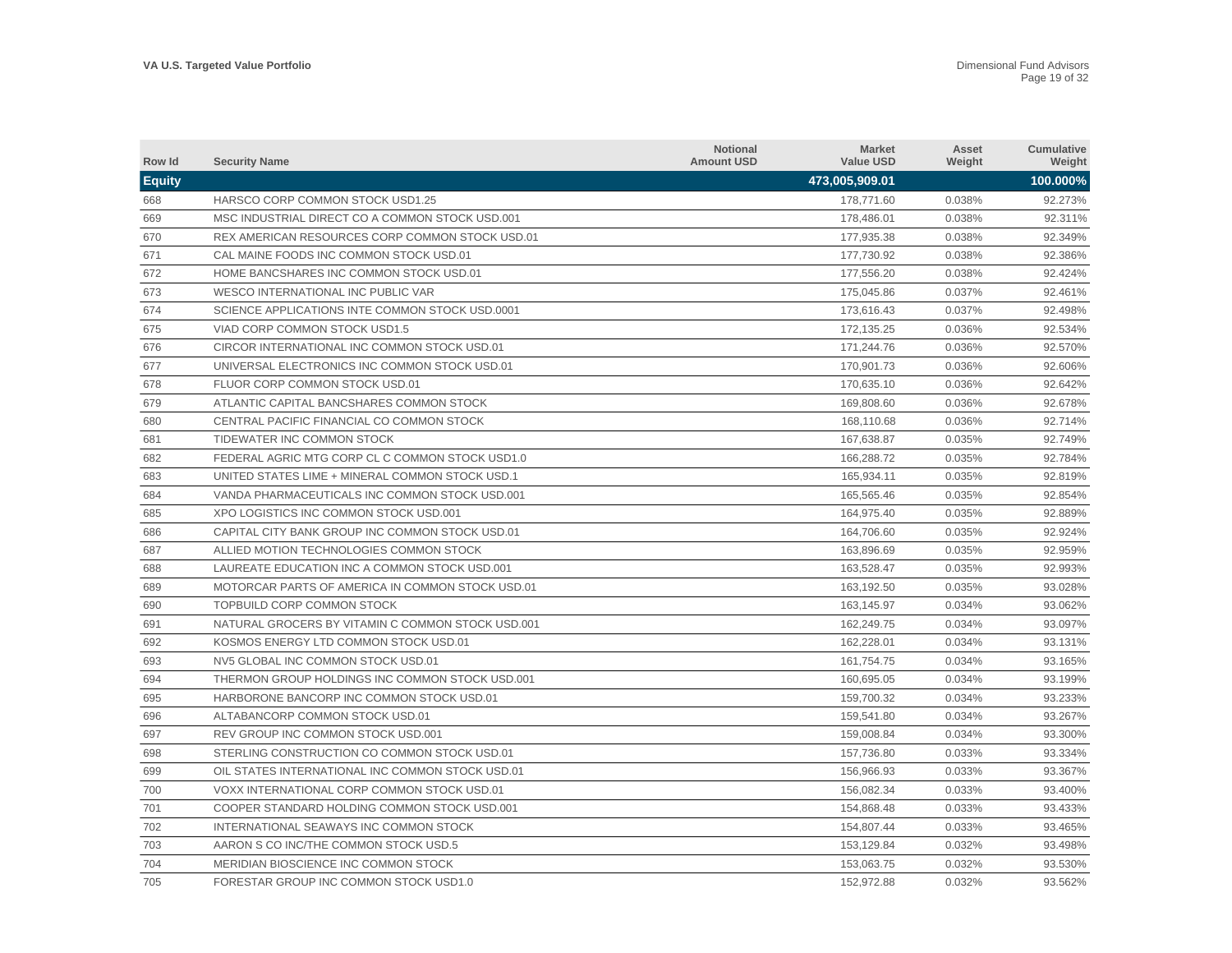| Row Id        | <b>Security Name</b>                             | <b>Notional</b><br><b>Amount USD</b> | <b>Market</b><br><b>Value USD</b> | Asset<br>Weight | Cumulative<br>Weight |
|---------------|--------------------------------------------------|--------------------------------------|-----------------------------------|-----------------|----------------------|
| <b>Equity</b> |                                                  |                                      | 473,005,909.01                    |                 | 100.000%             |
| 706           | SIERRA BANCORP COMMON STOCK                      |                                      | 152,706.40                        | 0.032%          | 93.595%              |
| 707           | TRIPLE S MANAGEMENT CORP B COMMON STOCK USD1.0   |                                      | 152,587.86                        | 0.032%          | 93.627%              |
| 708           | B+G FOODS INC COMMON STOCK USD.01                |                                      | 151,355.38                        | 0.032%          | 93.659%              |
| 709           | SMITH + WESSON BRANDS INC COMMON STOCK USD.001   |                                      | 150,890.15                        | 0.032%          | 93.691%              |
| 710           | TITAN INTERNATIONAL INC COMMON STOCK             |                                      | 150,410.24                        | 0.032%          | 93.723%              |
| 711           | BERRY CORP COMMON STOCK USD.001                  |                                      | 150,246.68                        | 0.032%          | 93.754%              |
| 712           | HAYNES INTERNATIONAL INC COMMON STOCK USD.001    |                                      | 149,774.16                        | 0.032%          | 93.786%              |
| 713           | SOUTHSIDE BANCSHARES INC COMMON STOCK USD1.25    |                                      | 149,611.35                        | 0.032%          | 93.818%              |
| 714           | OLD SECOND BANCORP INC COMMON STOCK USD1.0       |                                      | 149,563.62                        | 0.032%          | 93.849%              |
| 715           | MTS SYSTEMS CORP COMMON STOCK USD.25             |                                      | 149.457.60                        | 0.032%          | 93.881%              |
| 716           | PREFORMED LINE PRODUCTS CO COMMON STOCK USD2.0   |                                      | 148,981.25                        | 0.031%          | 93.912%              |
| 717           | ST JOE CO/THE COMMON STOCK                       |                                      | 148,777.20                        | 0.031%          | 93.944%              |
| 718           | TEAM INC COMMON STOCK USD.3                      |                                      | 148,344.98                        | 0.031%          | 93.975%              |
| 719           | GREIF INC CL B COMMON STOCK                      |                                      | 148,308.84                        | 0.031%          | 94.007%              |
| 720           | TREDEGAR CORP COMMON STOCK                       |                                      | 147,593.33                        | 0.031%          | 94.038%              |
| 721           | GANNETT CO INC COMMON STOCK USD.01               |                                      | 147,148.38                        | 0.031%          | 94.069%              |
| 722           | LIBERTY LATIN AMERIC CL A COMMON STOCK USD.01    |                                      | 147,057.46                        | 0.031%          | 94.100%              |
| 723           | REGIONAL MANAGEMENT CORP COMMON STOCK USD.1      |                                      | 146,750.44                        | 0.031%          | 94.131%              |
| 724           | VERSO CORP A COMMON STOCK                        |                                      | 146,512.78                        | 0.031%          | 94.162%              |
| 725           | RAMBUS INC COMMON STOCK USD.001                  |                                      | 146,383.20                        | 0.031%          | 94.193%              |
| 726           | VSE CORP COMMON STOCK USD.05                     |                                      | 145,636.50                        | 0.031%          | 94.224%              |
| 727           | RESOURCES CONNECTION INC COMMON STOCK USD.01     |                                      | 145,636.24                        | 0.031%          | 94.254%              |
| 728           | GREENLIGHT CAPITAL RE LTD A COMMON STOCK USD.01  |                                      | 143,854.50                        | 0.030%          | 94.285%              |
| 729           | PATRICK INDUSTRIES INC COMMON STOCK              |                                      | 143,650.00                        | 0.030%          | 94.315%              |
| 730           | LYDALL INC COMMON STOCK USD.1                    |                                      | 143,563.70                        | 0.030%          | 94.346%              |
| 731           | CASS INFORMATION SYSTEMS INC COMMON STOCK USD.5  |                                      | 143,437.00                        | 0.030%          | 94.376%              |
| 732           | LANDS END INC COMMON STOCK USD.01                |                                      | 143,277.75                        | 0.030%          | 94.406%              |
| 733           | VECTRUS INC COMMON STOCK USD.01                  |                                      | 143.165.76                        | 0.030%          | 94.436%              |
| 734           | HEALTHSTREAM INC COMMON STOCK                    |                                      | 143,087.70                        | 0.030%          | 94.467%              |
| 735           | RENT A CENTER INC COMMON STOCK USD.01            |                                      | 142.708.50                        | 0.030%          | 94.497%              |
| 736           | NICOLET BANKSHARES INC COMMON STOCK              |                                      | 141,548.16                        | 0.030%          | 94.527%              |
| 737           | ASTRONICS CORP COMMON STOCK USD.01               |                                      | 138,529.16                        | 0.029%          | 94.556%              |
| 738           | BARNES + NOBLE EDUCATION INC COMMON STOCK USD.01 |                                      | 138,404.42                        | 0.029%          | 94.585%              |
| 739           | EL POLLO LOCO HOLDINGS INC COMMON STOCK USD.01   |                                      | 137,987.20                        | 0.029%          | 94.615%              |
| 740           | TEEKAY TANKERS LTD CLASS A COMMON STOCK USD.01   |                                      | 137,373.70                        | 0.029%          | 94.644%              |
| 741           | EAST WEST BANCORP INC COMMON STOCK USD.001       |                                      | 137,341.80                        | 0.029%          | 94.673%              |
| 742           | SENECA FOODS CORP CL A COMMON STOCK USD.25       |                                      | 137.220.26                        | 0.029%          | 94.702%              |
| 743           | POWELL INDUSTRIES INC COMMON STOCK USD.01        |                                      | 136,868.67                        | 0.029%          | 94.731%              |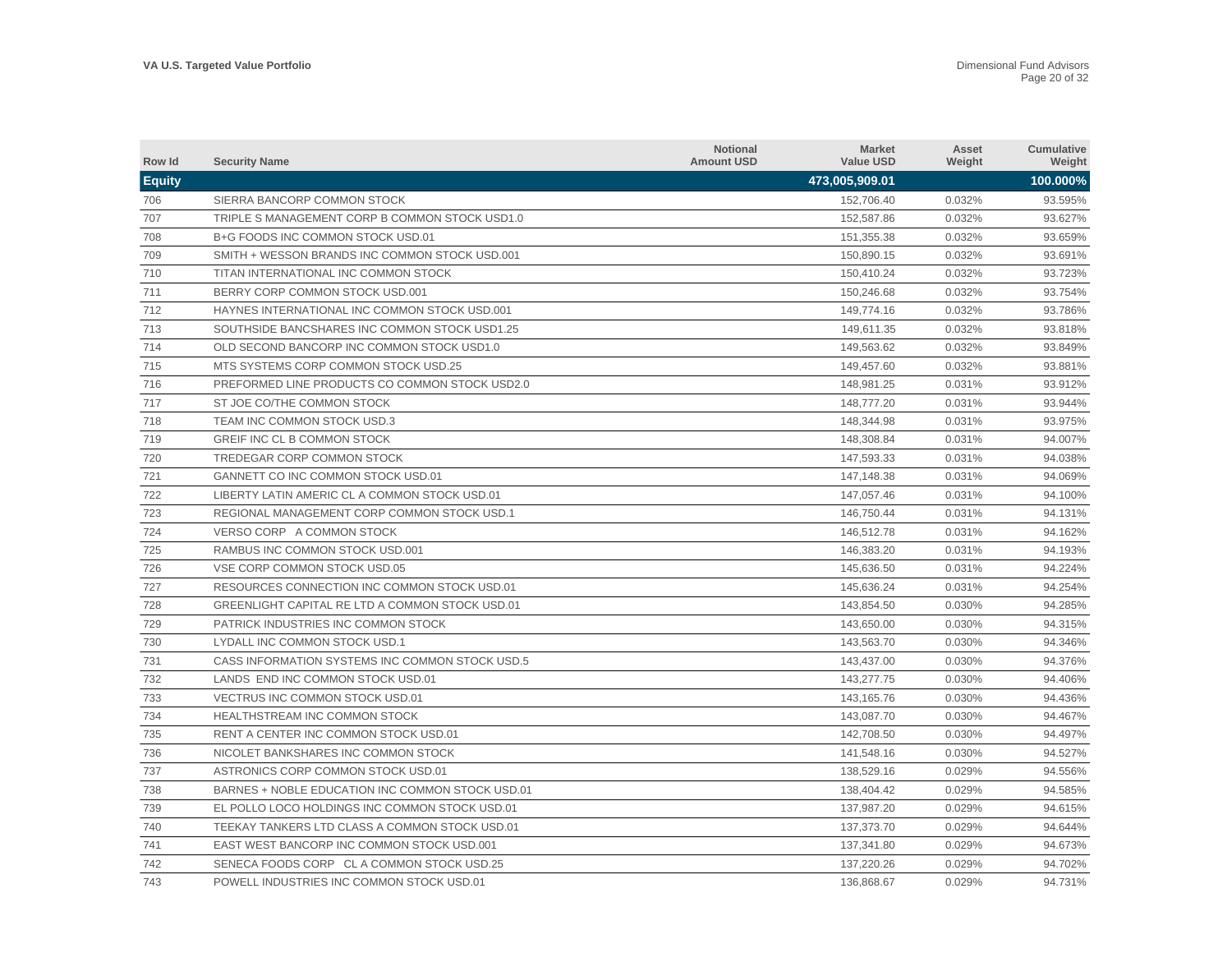| Row Id        | <b>Security Name</b>                               | <b>Notional</b><br><b>Amount USD</b> | <b>Market</b><br><b>Value USD</b> | Asset<br>Weight | Cumulative<br>Weight |
|---------------|----------------------------------------------------|--------------------------------------|-----------------------------------|-----------------|----------------------|
| <b>Equity</b> |                                                    |                                      | 473,005,909.01                    |                 | 100.000%             |
| 744           | CONN S INC COMMON STOCK USD.01                     |                                      | 136,402.85                        | 0.029%          | 94.759%              |
| 745           | NEW JERSEY RESOURCES CORP COMMON STOCK USD2.5      |                                      | 135,398.52                        | 0.029%          | 94.788%              |
| 746           | VIASAT INC COMMON STOCK USD.0001                   |                                      | 134,596.00                        | 0.028%          | 94.816%              |
| 747           | NORTHWEST PIPE CO COMMON STOCK USD.01              |                                      | 134,114.46                        | 0.028%          | 94.845%              |
| 748           | EZCORP INC CL A COMMON STOCK USD.01                |                                      | 133,951.44                        | 0.028%          | 94.873%              |
| 749           | RCI HOSPITALITY HOLDINGS INC COMMON STOCK USD.01   |                                      | 133,856.95                        | 0.028%          | 94.901%              |
| 750           | MOVADO GROUP INC COMMON STOCK USD.01               |                                      | 133,629.65                        | 0.028%          | 94.930%              |
| 751           | TRUECAR INC COMMON STOCK USD.0001                  |                                      | 133,515.86                        | 0.028%          | 94.958%              |
| 752           | FIRST FINANCIAL CORP/INDIANA COMMON STOCK          |                                      | 133.499.66                        | 0.028%          | 94.986%              |
| 753           | FRANK SINTERNATIONAL NV COMMON STOCK EUR.01        |                                      | 132.841.00                        | 0.028%          | 95.014%              |
| 754           | <b>MAXIMUS INC COMMON STOCK</b>                    |                                      | 131,779.20                        | 0.028%          | 95.042%              |
| 755           | US XPRESS ENTERPRISES INC A COMMON STOCK USD.01    |                                      | 131,306.25                        | 0.028%          | 95.070%              |
| 756           | SOLARIS OILFIELD INFRAST A COMMON STOCK USD.01     |                                      | 131,117.22                        | 0.028%          | 95.098%              |
| 757           | MISTRAS GROUP INC COMMON STOCK USD.01              |                                      | 130,849.88                        | 0.028%          | 95.125%              |
| 758           | PERDOCEO EDUCATION CORP COMMON STOCK USD.01        |                                      | 130,567.32                        | 0.028%          | 95.153%              |
| 759           | RAFAEL HOLDINGS INC CLASS B COMMON STOCK USD.01    |                                      | 130,338.80                        | 0.028%          | 95.180%              |
| 760           | EQUITY BANCSHARES INC CLA COMMON STOCK USD.01      |                                      | 130,150.00                        | 0.028%          | 95.208%              |
| 761           | MIDWESTONE FINANCIAL GROUP I COMMON STOCK USD.01   |                                      | 130,074.00                        | 0.027%          | 95.235%              |
| 762           | HUNTINGTON INGALLS INDUSTRIE COMMON STOCK USD.01   |                                      | 129,891.35                        | 0.027%          | 95.263%              |
| 763           | MGP INGREDIENTS INC COMMON STOCK                   |                                      | 129,242.75                        | 0.027%          | 95.290%              |
| 764           | LENDINGCLUB CORP COMMON STOCK USD.01               |                                      | 128,789.92                        | 0.027%          | 95.317%              |
| 765           | BAR HARBOR BANKSHARES COMMON STOCK USD2.0          |                                      | 128.683.08                        | 0.027%          | 95.345%              |
| 766           | HOOKER FURNITURE CORP COMMON STOCK                 |                                      | 128,448.58                        | 0.027%          | 95.372%              |
| 767           | INTERFACE INC COMMON STOCK USD.1                   |                                      | 128.232.00                        | 0.027%          | 95.399%              |
| 768           | UFP TECHNOLOGIES INC COMMON STOCK USD.01           |                                      | 127,339.92                        | 0.027%          | 95.426%              |
| 769           | ICHOR HOLDINGS LTD COMMON STOCK USD.0001           |                                      | 127,021.80                        | 0.027%          | 95.453%              |
| 770           | DORIAN LPG LTD COMMON STOCK USD.01                 |                                      | 126,914.58                        | 0.027%          | 95.479%              |
| 771           | SKYLINE CHAMPION CORP COMMON STOCK USD.028         |                                      | 126,320.66                        | 0.027%          | 95.506%              |
| 772           | PARK OHIO HOLDINGS CORP COMMON STOCK USD1.0        |                                      | 125,960.00                        | 0.027%          | 95.533%              |
| 773           | FIRST BANCSHARES INC/MS COMMON STOCK USD1.0        |                                      | 125,791.96                        | 0.027%          | 95.559%              |
| 774           | CHIMERIX INC COMMON STOCK USD.001                  |                                      | 125,724.88                        | 0.027%          | 95.586%              |
| 775           | LIQUIDITY SERVICES INC COMMON STOCK USD.001        |                                      | 125,266.36                        | 0.026%          | 95.612%              |
| 776           | SELECT ENERGY SERVICES INC A COMMON STOCK USD.01   |                                      | 124,908.36                        | 0.026%          | 95.639%              |
| 777           | AMPHASTAR PHARMACEUTICALS IN COMMON STOCK USD.0001 |                                      | 124,850.80                        | 0.026%          | 95.665%              |
| 778           | JETBLUE AIRWAYS CORP COMMON STOCK USD.01           |                                      | 123,870.60                        | 0.026%          | 95.691%              |
| 779           | BASSETT FURNITURE INDS COMMON STOCK USD5.0         |                                      | 123.777.00                        | 0.026%          | 95.718%              |
| 780           | VAREX IMAGING CORP COMMON STOCK USD.01             |                                      | 123,493.23                        | 0.026%          | 95.744%              |
| 781           | FLEXSTEEL INDS COMMON STOCK USD1.0                 |                                      | 123,159.90                        | 0.026%          | 95.770%              |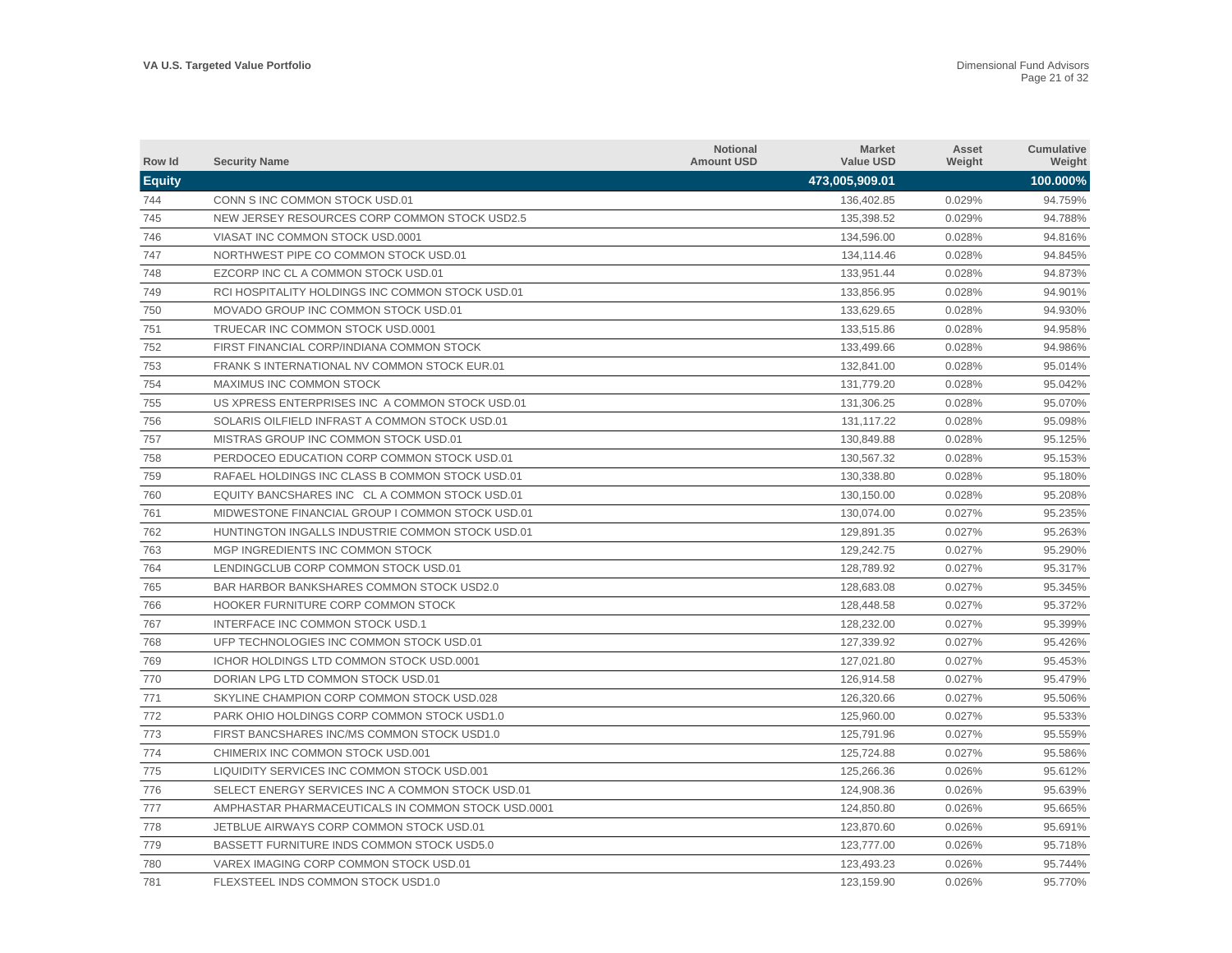| Row Id        | <b>Security Name</b>                               | <b>Notional</b><br><b>Amount USD</b> | <b>Market</b><br><b>Value USD</b> | Asset<br>Weight | <b>Cumulative</b><br>Weight |
|---------------|----------------------------------------------------|--------------------------------------|-----------------------------------|-----------------|-----------------------------|
| <b>Equity</b> |                                                    |                                      | 473,005,909.01                    |                 | 100.000%                    |
| 782           | HACKETT GROUP INC/THE COMMON STOCK USD.001         |                                      | 122.925.00                        | 0.026%          | 95.796%                     |
| 783           | PLAYA HOTELS + RESORTS NV COMMON STOCK USD.01      |                                      | 122,603.50                        | 0.026%          | 95.822%                     |
| 784           | <b>IROBOT CORP COMMON STOCK USD.01</b>             |                                      | 122,546.54                        | 0.026%          | 95.848%                     |
| 785           | LIBERTY MEDIA CORP LIBERTY A TRACKING STK USD.01   |                                      | 122,265.78                        | 0.026%          | 95.873%                     |
| 786           | HERITAGE INSURANCE HOLDINGS COMMON STOCK USD.0001  |                                      | 122,090.52                        | 0.026%          | 95.899%                     |
| 787           | NEXTGEN HEALTHCARE INC COMMON STOCK USD.01         |                                      | 121,577.70                        | 0.026%          | 95.925%                     |
| 788           | TILLY S INC CLASS A SHRS COMMON STOCK USD.001      |                                      | 121,191.92                        | 0.026%          | 95.951%                     |
| 789           | INTREPID POTASH INC COMMON STOCK USD.001           |                                      | 121,025.52                        | 0.026%          | 95.976%                     |
| 790           | BRIGHTVIEW HOLDINGS INC COMMON STOCK USD.01        |                                      | 120,839.81                        | 0.026%          | 96.002%                     |
| 791           | DEL TACO RESTAURANTS INC COMMON STOCK              |                                      | 120,439.76                        | 0.025%          | 96.027%                     |
| 792           | HOMETRUST BANCSHARES INC COMMON STOCK              |                                      | 120,435.10                        | 0.025%          | 96.053%                     |
| 793           | LANDEC CORP COMMON STOCK USD.001                   |                                      | 120,320.60                        | 0.025%          | 96.078%                     |
| 794           | CARROLS RESTAURANT GROUP INC COMMON STOCK USD.01   |                                      | 120.184.79                        | 0.025%          | 96.103%                     |
| 795           | GLOBAL INDEMNITY GROUP LLC A COMMON STOCK NPV      |                                      | 120,012.36                        | 0.025%          | 96.129%                     |
| 796           | FIRST INTERNET BANCORP COMMON STOCK                |                                      | 118,548.95                        | 0.025%          | 96.154%                     |
| 797           | HILLENBRAND INC COMMON STOCK                       |                                      | 117,700.57                        | 0.025%          | 96.179%                     |
| 798           | VERA BRADLEY INC COMMON STOCK                      |                                      | 117,634.70                        | 0.025%          | 96.204%                     |
| 799           | FIESTA RESTAURANT GROUP COMMON STOCK USD.01        |                                      | 117,099.59                        | 0.025%          | 96.228%                     |
| 800           | EARTHSTONE ENERGY INC A COMMON STOCK USD.001       |                                      | 116,645.10                        | 0.025%          | 96.253%                     |
| 801           | MATRIX SERVICE CO COMMON STOCK USD.01              |                                      | 116,561.01                        | 0.025%          | 96.278%                     |
| 802           | MACATAWA BANK CORP COMMON STOCK                    |                                      | 115,240.90                        | 0.024%          | 96.302%                     |
| 803           | PRIMIS FINANCIAL CORP COMMON STOCK USD.01          |                                      | 114,735.14                        | 0.024%          | 96.326%                     |
| 804           | FIRST OF LONG ISLAND CORP COMMON STOCK USD.1       |                                      | 114,240.00                        | 0.024%          | 96.351%                     |
| 805           | CATO CORP CLASS A COMMON STOCK USD.033             |                                      | 114,096.00                        | 0.024%          | 96.375%                     |
| 806           | AVIAT NETWORKS INC COMMON STOCK USD.01             |                                      | 113,664.00                        | 0.024%          | 96.399%                     |
| 807           | CROSS COUNTRY HEALTHCARE INC COMMON STOCK USD.0001 |                                      | 113,321.77                        | 0.024%          | 96.423%                     |
| 808           | BANK OF MARIN BANCORP/CA COMMON STOCK              |                                      | 113,172.40                        | 0.024%          | 96.447%                     |
| 809           | INVACARE CORP COMMON STOCK USD.25                  |                                      | 112,897.54                        | 0.024%          | 96.470%                     |
| 810           | OPTION CARE HEALTH INC COMMON STOCK USD.0001       |                                      | 112,276.46                        | 0.024%          | 96.494%                     |
| 811           | RUSH ENTERPRISES INC CL B COMMON STOCK USD.01      |                                      | 111,597.75                        | 0.024%          | 96.518%                     |
| 812           | ARCONIC CORP COMMON STOCK USD.01                   |                                      | 111,106.64                        | 0.023%          | 96.541%                     |
| 813           | BIG 5 SPORTING GOODS CORP COMMON STOCK USD.01      |                                      | 111,093.20                        | 0.023%          | 96.565%                     |
| 814           | DAKTRONICS INC COMMON STOCK                        |                                      | 110,728.20                        | 0.023%          | 96.588%                     |
| 815           | CONSOL ENERGY INC COMMON STOCK USD.01              |                                      | 110,535.84                        | 0.023%          | 96.612%                     |
| 816           | VISHAY PRECISION GROUP COMMON STOCK                |                                      | 109.776.03                        | 0.023%          | 96.635%                     |
| 817           | LCI INDUSTRIES COMMON STOCK USD.01                 |                                      | 109,131.00                        | 0.023%          | 96.658%                     |
| 818           | HERITAGE CRYSTAL CLEAN INC COMMON STOCK USD.01     |                                      | 108.411.48                        | 0.023%          | 96.681%                     |
| 819           | MARCUS CORPORATION COMMON STOCK USD1.0             |                                      | 108,405.77                        | 0.023%          | 96.704%                     |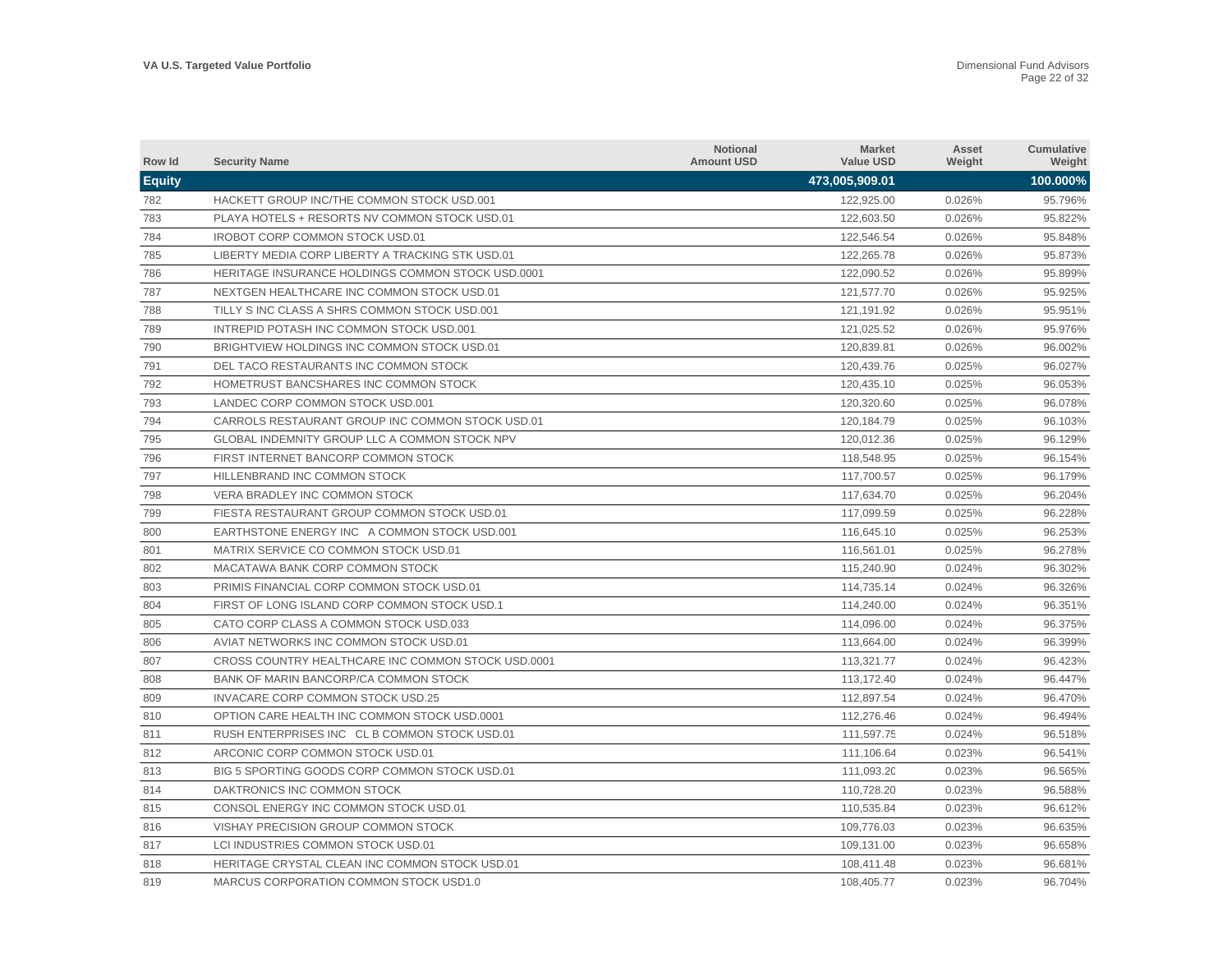| Row Id        | <b>Security Name</b>                               | <b>Notional</b><br><b>Amount USD</b> | <b>Market</b><br><b>Value USD</b> | Asset<br>Weight | <b>Cumulative</b><br>Weight |
|---------------|----------------------------------------------------|--------------------------------------|-----------------------------------|-----------------|-----------------------------|
| <b>Equity</b> |                                                    |                                      | 473,005,909.01                    |                 | 100.000%                    |
| 820           | MODIVCARE INC COMMON STOCK USD.001                 |                                      | 108,127.60                        | 0.023%          | 96.726%                     |
| 821           | DESIGNER BRANDS INC CLASS A COMMON STOCK           |                                      | 107,949.60                        | 0.023%          | 96.749%                     |
| 822           | TRIBUNE PUBLISHING CO COMMON STOCK USD.01          |                                      | 107,886.03                        | 0.023%          | 96.772%                     |
| 823           | COMMUNITY HEALTH SYSTEMS INC COMMON STOCK USD.01   |                                      | 107,849.04                        | 0.023%          | 96.795%                     |
| 824           | CECO ENVIRONMENTAL CORP COMMON STOCK USD.01        |                                      | 107,697.33                        | 0.023%          | 96.818%                     |
| 825           | APPLIED INDUSTRIAL TECH INC COMMON STOCK           |                                      | 106,942.41                        | 0.023%          | 96.840%                     |
| 826           | TERRITORIAL BANCORP INC COMMON STOCK USD.01        |                                      | 106,157.52                        | 0.022%          | 96.863%                     |
| 827           | HELIOS TECHNOLOGIES INC COMMON STOCK USD.001       |                                      | 105.078.54                        | 0.022%          | 96.885%                     |
| 828           | WESTERN NEW ENGLAND BANCORP COMMON STOCK USD.01    |                                      | 104,869.20                        | 0.022%          | 96.907%                     |
| 829           | DONEGAL GROUP INC CL A COMMON STOCK USD.01         |                                      | 104,525.24                        | 0.022%          | 96.929%                     |
| 830           | BARRETT BUSINESS SVCS INC COMMON STOCK USD.01      |                                      | 103,703.16                        | 0.022%          | 96.951%                     |
| 831           | ROCKY BRANDS INC COMMON STOCK                      |                                      | 102,714.00                        | 0.022%          | 96.973%                     |
| 832           | COVENANT LOGISTICS GROUP INC COMMON STOCK USD.01   |                                      | 102,414.66                        | 0.022%          | 96.995%                     |
| 833           | CVR ENERGY INC COMMON STOCK USD.01                 |                                      | 102,402.02                        | 0.022%          | 97.016%                     |
| 834           | LAKELAND INDUSTRIES INC COMMON STOCK USD.01        |                                      | 102,190.48                        | 0.022%          | 97.038%                     |
| 835           | <b>FARMERS NATL BANC CORP COMMON STOCK</b>         |                                      | 102,103.80                        | 0.022%          | 97.059%                     |
| 836           | NORDIC AMERICAN TANKERS LTD COMMON STOCK USD.01    |                                      | 102.063.00                        | 0.022%          | 97.081%                     |
| 837           | VERITEX HOLDINGS INC COMMON STOCK USD.01           |                                      | 101,432.00                        | 0.021%          | 97.102%                     |
| 838           | NEXA RESOURCES SA COMMON STOCK                     |                                      | 101,259.75                        | 0.021%          | 97.124%                     |
| 839           | ACHILLION PHARMACE COMMON STOCK                    |                                      | 101,223.98                        | 0.021%          | 97.145%                     |
| 840           | PROTECTIVE INSURANCE CORP B COMMON STOCK           |                                      | 100,262.08                        | 0.021%          | 97.166%                     |
| 841           | WILLIS LEASE FINANCE CORP COMMON STOCK USD.01      |                                      | 99,653.78                         | 0.021%          | 97.187%                     |
| 842           | UNIVERSAL LOGISTICS HOLDINGS COMMON STOCK          |                                      | 99,241.32                         | 0.021%          | 97.208%                     |
| 843           | OCEANEERING INTL INC COMMON STOCK USD.25           |                                      | 97,983.60                         | 0.021%          | 97.229%                     |
| 844           | KVH INDUSTRIES INC COMMON STOCK USD.01             |                                      | 97,712.08                         | 0.021%          | 97.250%                     |
| 845           | HMS HOLDINGS CORP COMMON STOCK USD.01              |                                      | 97,687.95                         | 0.021%          | 97.270%                     |
| 846           | ENTRAVISION COMMUNICATIONS A COMMON STOCK USD.0001 |                                      | 97.267.04                         | 0.021%          | 97.291%                     |
| 847           | NN INC COMMON STOCK USD.01                         |                                      | 95,954.04                         | 0.020%          | 97.311%                     |
| 848           | COMPUTER PROGRAMS + SYSTEMS COMMON STOCK USD.001   |                                      | 94,982.40                         | 0.020%          | 97.331%                     |
| 849           | J + J SNACK FOODS CORP COMMON STOCK                |                                      | 92,333.64                         | 0.020%          | 97.351%                     |
| 850           | UNIVERSAL INSURANCE HOLDINGS COMMON STOCK USD.01   |                                      | 92,091.48                         | 0.019%          | 97.370%                     |
| 851           | INDEPENDENT BANK CORP MICH COMMON STOCK USD1.0     |                                      | 91,746.84                         | 0.019%          | 97.390%                     |
| 852           | PDF SOLUTIONS INC COMMON STOCK USD.00015           |                                      | 91,069.16                         | 0.019%          | 97.409%                     |
| 853           | HOUGHTON MIFFLIN HARCOURT CO COMMON STOCK USD.01   |                                      | 90,578.94                         | 0.019%          | 97.428%                     |
| 854           | GP STRATEGIES CORP COMMON STOCK USD.01             |                                      | 89,989.65                         | 0.019%          | 97.447%                     |
| 855           | P.A.M. TRANSPORTATION SVCS COMMON STOCK USD.01     |                                      | 89,958.60                         | 0.019%          | 97.466%                     |
| 856           | VILLAGE SUPER MARKET CLASS A COMMON STOCK          |                                      | 89.566.00                         | 0.019%          | 97.485%                     |
| 857           | CNB FINANCIAL CORP/PA COMMON STOCK                 |                                      | 89,457.35                         | 0.019%          | 97.504%                     |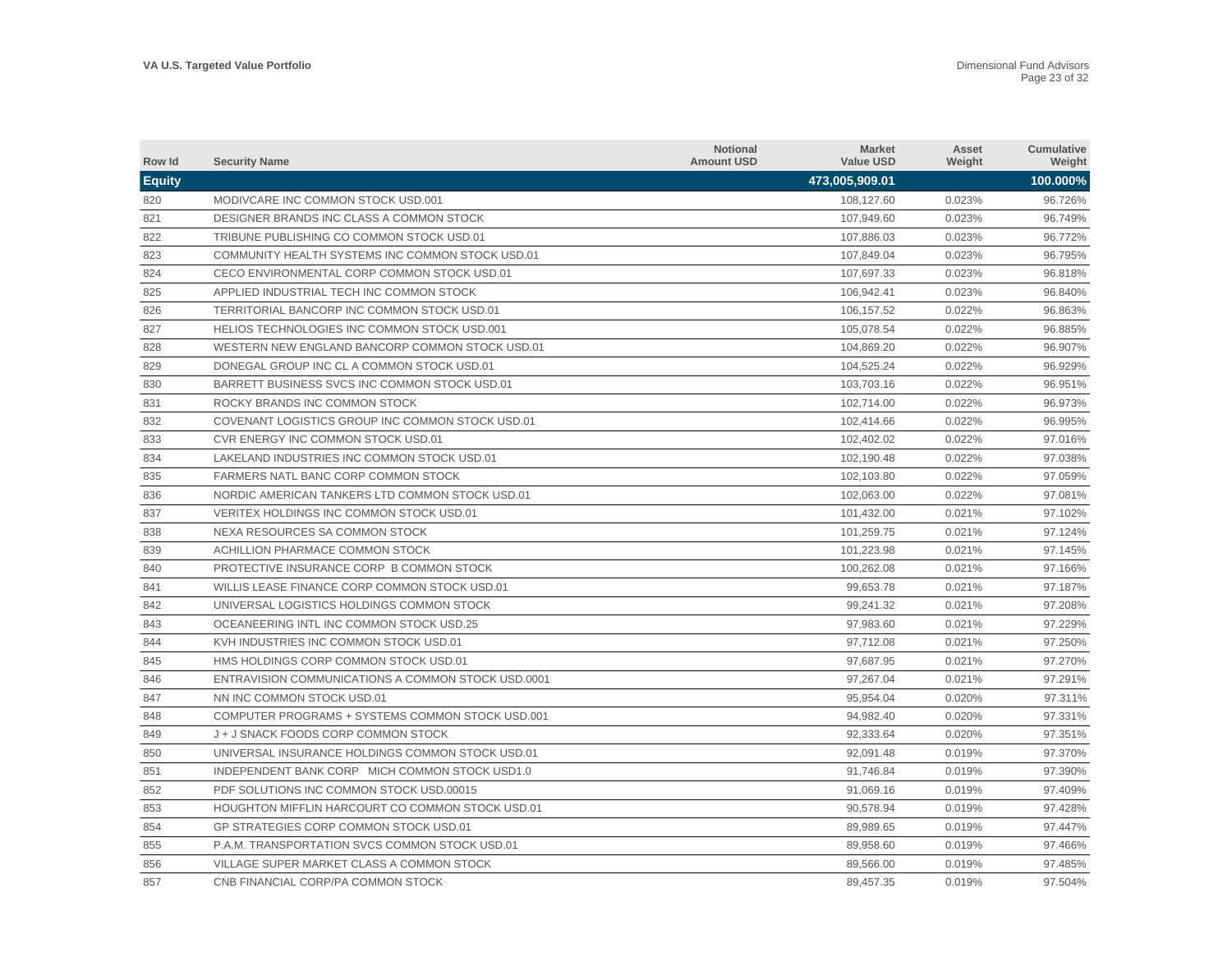| Row Id        | <b>Security Name</b>                                | <b>Notional</b><br><b>Amount USD</b> | <b>Market</b><br><b>Value USD</b> | Asset<br>Weight | Cumulative<br>Weight |
|---------------|-----------------------------------------------------|--------------------------------------|-----------------------------------|-----------------|----------------------|
| <b>Equity</b> |                                                     |                                      | 473,005,909.01                    |                 | 100.000%             |
| 858           | MESA AIR GROUP INC COMMON STOCK                     |                                      | 87,640.20                         | 0.019%          | 97.523%              |
| 859           | PDL BIOPHARMA INC COMMON STOCK USD.01               |                                      | 87,252.75                         | 0.018%          | 97.541%              |
| 860           | MAGNITE INC COMMON STOCK USD.00001                  |                                      | 87,172.95                         | 0.018%          | 97.559%              |
| 861           | TRAVELCENTERS OF AMERICA INC COMMON STOCK USD.00001 |                                      | 86,924.52                         | 0.018%          | 97.578%              |
| 862           | CTO REALTY GROWTH INC REIT USD.01                   |                                      | 86,648.66                         | 0.018%          | 97.596%              |
| 863           | CIVISTA BANCSHARES INC COMMON STOCK                 |                                      | 85,933.24                         | 0.018%          | 97.614%              |
| 864           | HURCO COMPANIES INC COMMON STOCK                    |                                      | 85,779.00                         | 0.018%          | 97.632%              |
| 865           | BLUEGREEN VACATIONS HOLDING COMMON STOCK USD.01     |                                      | 85,302.54                         | 0.018%          | 97.650%              |
| 866           | RADIANT LOGISTICS INC COMMON STOCK USD.001          |                                      | 85,165.30                         | 0.018%          | 97.668%              |
| 867           | MYERS INDUSTRIES INC COMMON STOCK                   |                                      | 84,968.00                         | 0.018%          | 97.686%              |
| 868           | FLUENT INC COMMON STOCK                             |                                      | 84,788.00                         | 0.018%          | 97.704%              |
| 869           | MAGNACHIP SEMICONDUCTOR CORP COMMON STOCK USD.01    |                                      | 84,660.00                         | 0.018%          | 97.722%              |
| 870           | ALASKA AIR GROUP INC COMMON STOCK USD.01            |                                      | 84,505.41                         | 0.018%          | 97.740%              |
| 871           | VENATOR MATERIALS PLC COMMON STOCK USD.001          |                                      | 84,321.56                         | 0.018%          | 97.758%              |
| 872           | ALPHA METALLURGICAL RESOURCE COMMON STOCK USD.01    |                                      | 84,216.84                         | 0.018%          | 97.776%              |
| 873           | LSI INDUSTRIES INC COMMON STOCK                     |                                      | 83,901.08                         | 0.018%          | 97.794%              |
| 874           | LAWSON PRODUCTS INC COMMON STOCK USD1.0             |                                      | 83,339.02                         | 0.018%          | 97.811%              |
| 875           | RITE AID CORP COMMON STOCK USD1.0                   |                                      | 82,740.24                         | 0.017%          | 97.829%              |
| 876           | BIGLARI HOLDINGS INC B COMMON STOCK                 |                                      | 82,709.48                         | 0.017%          | 97.846%              |
| 877           | WEST BANCORPORATION COMMON STOCK                    |                                      | 82,532.34                         | 0.017%          | 97.864%              |
| 878           | AMERICAN OUTDOOR BRANDS INC COMMON STOCK            |                                      | 81,169.20                         | 0.017%          | 97.881%              |
| 879           | NORTHEAST BANK COMMON STOCK USD1.0                  |                                      | 80,911.74                         | 0.017%          | 97.898%              |
| 880           | SUPERIOR GROUP OF COS INC COMMON STOCK              |                                      | 80,632.24                         | 0.017%          | 97.915%              |
| 881           | CHICO S FAS INC COMMON STOCK USD.01                 |                                      | 80,300.60                         | 0.017%          | 97.932%              |
| 882           | H+E EQUIPMENT SERVICES INC COMMON STOCK USD.01      |                                      | 79,876.00                         | 0.017%          | 97.949%              |
| 883           | RAYONIER ADVANCED MATERIALS COMMON STOCK USD.01     |                                      | 79,679.95                         | 0.017%          | 97.966%              |
| 884           | TIMBERLAND BANCORP INC COMMON STOCK USD.01          |                                      | 78,980.40                         | 0.017%          | 97.982%              |
| 885           | ORION GROUP HOLDINGS INC COMMON STOCK USD.01        |                                      | 78.964.63                         | 0.017%          | 97.999%              |
| 886           | AMTECH SYSTEMS INC COMMON STOCK USD.01              |                                      | 77,480.10                         | 0.016%          | 98.015%              |
| 887           | GENCO SHIPPING + TRADING LTD COMMON STOCK USD.01    |                                      | 76.849.92                         | 0.016%          | 98.032%              |
| 888           | SOUTHERN FIRST BANCSHARES COMMON STOCK USD.01       |                                      | 76,742.56                         | 0.016%          | 98.048%              |
| 889           | VIDLER WATER RESOUCES INC COMMON STOCK USD.001      |                                      | 75,765.70                         | 0.016%          | 98.064%              |
| 890           | USA TRUCK INC COMMON STOCK USD.01                   |                                      | 75,618.27                         | 0.016%          | 98.080%              |
| 891           | NORTHRIM BANCORP INC COMMON STOCK USD1.0            |                                      | 75,370.23                         | 0.016%          | 98.096%              |
| 892           | TARO PHARMACEUTICAL INDUS COMMON STOCK ILS.0001     |                                      | 74,487.50                         | 0.016%          | 98.112%              |
| 893           | AMER NATL BNKSHS/DANVILLE VA COMMON STOCK USD1.0    |                                      | 74,374.43                         | 0.016%          | 98.127%              |
| 894           | INOGEN INC COMMON STOCK USD.001                     |                                      | 73.790.60                         | 0.016%          | 98.143%              |
| 895           | BEL FUSE INC CL B COMMON STOCK USD.1                |                                      | 72.777.51                         | 0.015%          | 98.158%              |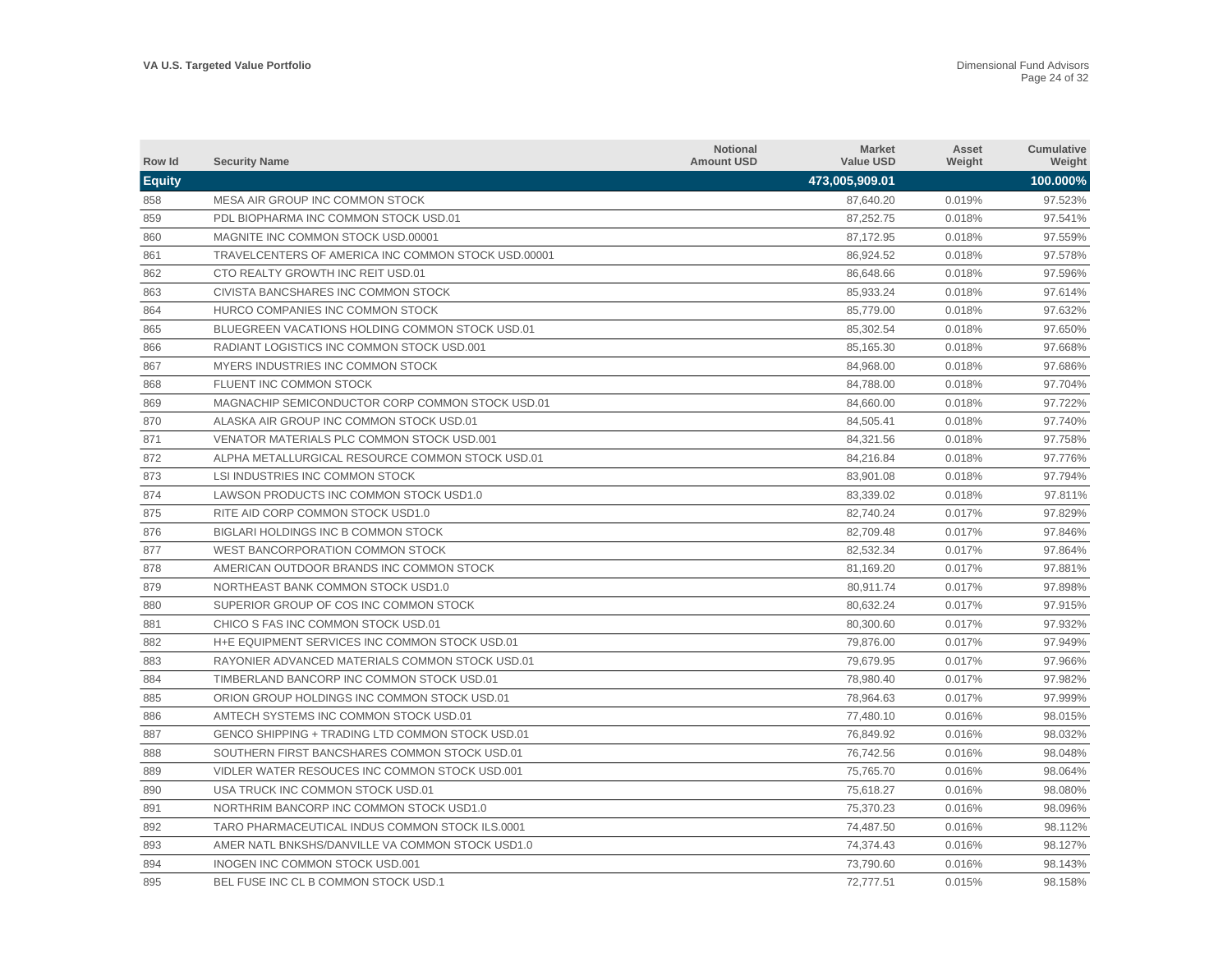| Row Id        | <b>Security Name</b>                            | <b>Notional</b><br><b>Amount USD</b> | <b>Market</b><br><b>Value USD</b> | Asset<br>Weight | <b>Cumulative</b><br>Weight |
|---------------|-------------------------------------------------|--------------------------------------|-----------------------------------|-----------------|-----------------------------|
| <b>Equity</b> |                                                 |                                      | 473,005,909.01                    |                 | 100.000%                    |
| 896           | MERIT MEDICAL SYSTEMS INC COMMON STOCK          |                                      | 71,856.00                         | 0.015%          | 98.173%                     |
| 897           | LIMONEIRA CO COMMON STOCK USD.01                |                                      | 71,452.50                         | 0.015%          | 98.189%                     |
| 898           | TIPTREE INC COMMON STOCK USD.001                |                                      | 70,705.00                         | 0.015%          | 98.203%                     |
| 899           | RBB BANCORP COMMON STOCK                        |                                      | 70,640.95                         | 0.015%          | 98.218%                     |
| 900           | CYBEROPTICS CORP COMMON STOCK                   |                                      | 70,534.52                         | 0.015%          | 98.233%                     |
| 901           | FIVE STAR SENIOR LIVING INC COMMON STOCK USD.01 |                                      | 70,386.12                         | 0.015%          | 98.248%                     |
| 902           | BRISTOW GROUP INC COMMON STOCK USD.01           |                                      | 69,850.12                         | 0.015%          | 98.263%                     |
| 903           | SHYFT GROUP INC/THE COMMON STOCK USD.01         |                                      | 69,229.20                         | 0.015%          | 98.278%                     |
| 904           | SPOK HOLDINGS INC COMMON STOCK USD.0001         |                                      | 67,691.97                         | 0.014%          | 98.292%                     |
| 905           | EAGLE BULK SHIPPING INC COMMON STOCK USD.01     |                                      | 67,508.28                         | 0.014%          | 98.306%                     |
| 906           | FERROGLOBE PLC COMMON STOCK USD7.5              |                                      | 66,837.96                         | 0.014%          | 98.320%                     |
| 907           | PEABODY ENERGY CORP COMMON STOCK                |                                      | 66,637.62                         | 0.014%          | 98.334%                     |
| 908           | NEWPARK RESOURCES INC COMMON STOCK USD.01       |                                      | 66.583.70                         | 0.014%          | 98.348%                     |
| 909           | ARDMORE SHIPPING CORP COMMON STOCK USD.01       |                                      | 66,470.14                         | 0.014%          | 98.363%                     |
| 910           | TOMPKINS FINANCIAL CORP COMMON STOCK USD.1      |                                      | 66,160.00                         | 0.014%          | 98.377%                     |
| 911           | CULP INC COMMON STOCK USD.05                    |                                      | 66,069.27                         | 0.014%          | 98.390%                     |
| 912           | DHI GROUP INC COMMON STOCK USD.01               |                                      | 65,000.05                         | 0.014%          | 98.404%                     |
| 913           | FOSTER (LB) CO A COMMON STOCK USD.01            |                                      | 64,977.00                         | 0.014%          | 98.418%                     |
| 914           | GCP APPLIED TECHNOLOGIES COMMON STOCK USD.01    |                                      | 64,491.12                         | 0.014%          | 98.432%                     |
| 915           | FRP HOLDINGS INC COMMON STOCK USD.1             |                                      | 63,986.00                         | 0.014%          | 98.445%                     |
| 916           | <b>QUAD GRAPHICS INC COMMON STOCK USD.025</b>   |                                      | 63,829.46                         | 0.013%          | 98.459%                     |
| 917           | MAIDEN HOLDINGS LTD COMMON STOCK USD.01         |                                      | 63,762.60                         | 0.013%          | 98.472%                     |
| 918           | <b>IES HOLDINGS INC COMMON STOCK USD.01</b>     |                                      | 63,617.42                         | 0.013%          | 98.486%                     |
| 919           | GASLOG LTD COMMON STOCK USD.01                  |                                      | 62,985.32                         | 0.013%          | 98.499%                     |
| 920           | COMSTOCK RESOURCES INC COMMON STOCK USD.5       |                                      | 62,075.70                         | 0.013%          | 98.512%                     |
| 921           | OVERSEAS SHIPHOLDING GROUP A COMMON STOCK       |                                      | 61,423.02                         | 0.013%          | 98.525%                     |
| 922           | HARVARD BIOSCIENCE INC COMMON STOCK USD.01      |                                      | 61,042.80                         | 0.013%          | 98.538%                     |
| 923           | FIRST CITIZENS BCSHS CLA COMMON STOCK USD1.0    |                                      | 61,011.21                         | 0.013%          | 98.551%                     |
| 924           | DELTA APPAREL INC COMMON STOCK USD.01           |                                      | 60,771.20                         | 0.013%          | 98.564%                     |
| 925           | NCR CORPORATION COMMON STOCK USD.01             |                                      | 60,340.50                         | 0.013%          | 98.576%                     |
| 926           | CENTURY BANCORP INC CL A COMMON STOCK USD1.0    |                                      | 59,158.54                         | 0.013%          | 98.589%                     |
| 927           | WEYCO GROUP INC COMMON STOCK USD1.0             |                                      | 59,028.27                         | 0.012%          | 98.601%                     |
| 928           | SMARTFINANCIAL INC COMMON STOCK USD1.0          |                                      | 58,281.80                         | 0.012%          | 98.614%                     |
| 929           | ACACIA RESEARCH CORP COMMON STOCK USD.001       |                                      | 57,382.85                         | 0.012%          | 98.626%                     |
| 930           | LIFETIME BRANDS INC COMMON STOCK USD.01         |                                      | 57,158.79                         | 0.012%          | 98.638%                     |
| 931           | RED ROBIN GOURMET BURGERS COMMON STOCK USD.001  |                                      | 57,122.48                         | 0.012%          | 98.650%                     |
| 932           | STRATTEC SECURITY CORP COMMON STOCK USD.01      |                                      | 56.936.60                         | 0.012%          | 98.662%                     |
| 933           | ONESPAN INC COMMON STOCK USD.001                |                                      | 56,472.50                         | 0.012%          | 98.674%                     |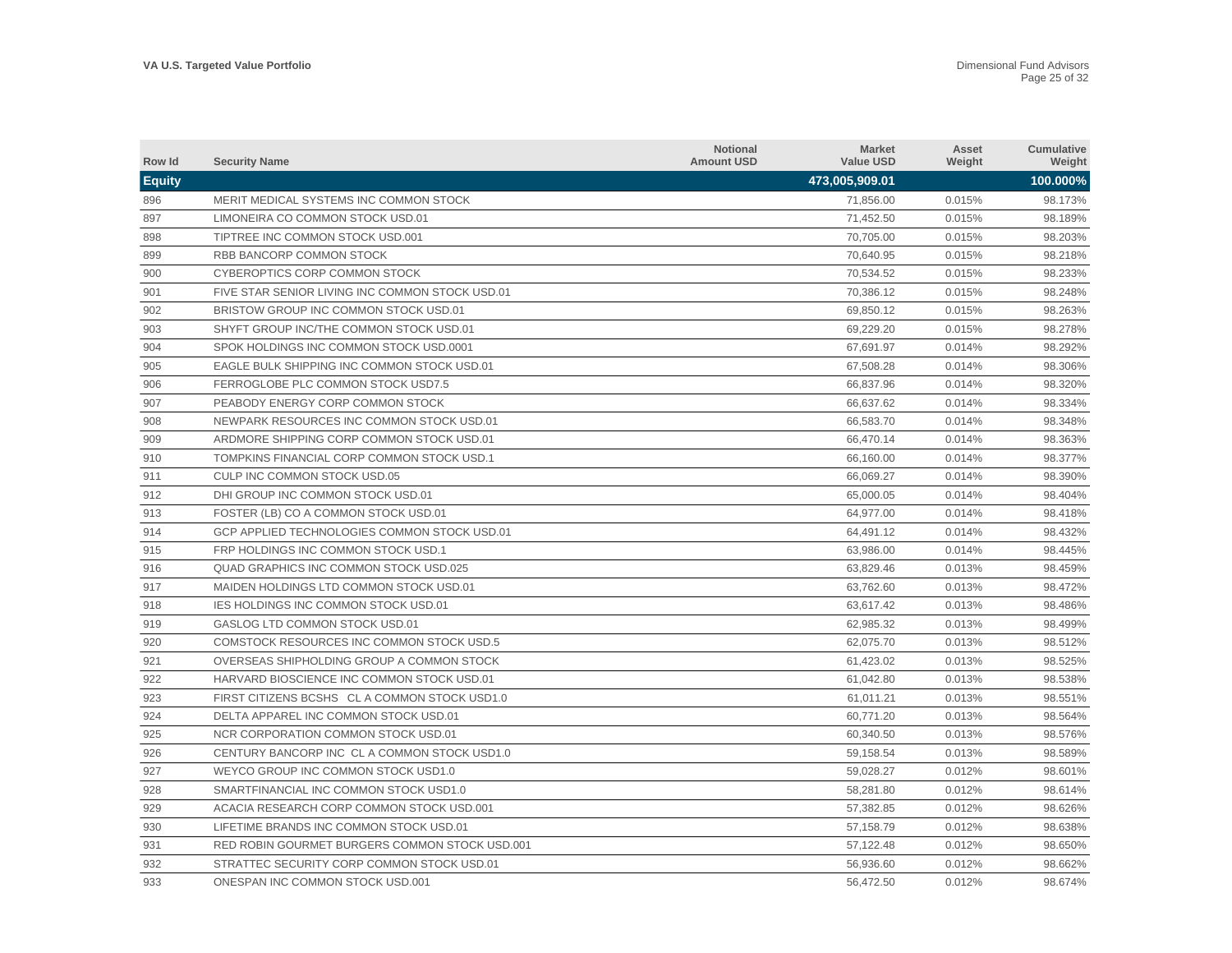| Row Id        | <b>Security Name</b>                              | <b>Notional</b><br><b>Amount USD</b> | <b>Market</b><br><b>Value USD</b> | Asset<br>Weight | Cumulative<br>Weight |
|---------------|---------------------------------------------------|--------------------------------------|-----------------------------------|-----------------|----------------------|
| <b>Equity</b> |                                                   |                                      | 473,005,909.01                    |                 | 100.000%             |
| 934           | ALICO INC COMMON STOCK USD1.0                     |                                      | 55,091.70                         | 0.012%          | 98.686%              |
| 935           | RIBBON COMMUNICATIONS INC COMMON STOCK USD.001    |                                      | 54,760.70                         | 0.012%          | 98.697%              |
| 936           | INTEVAC INC COMMON STOCK                          |                                      | 54,082.60                         | 0.011%          | 98.709%              |
| 937           | PROVIDENT FINANCIAL HLDGS COMMON STOCK USD.01     |                                      | 53,792.70                         | 0.011%          | 98.720%              |
| 938           | CAPSTAR FINANCIAL HOLDINGS I COMMON STOCK USD1.0  |                                      | 53,475.00                         | 0.011%          | 98.731%              |
| 939           | FIRST BANCORP INC/ME COMMON STOCK USD.01          |                                      | 52,804.71                         | 0.011%          | 98.742%              |
| 940           | PENN VIRGINIA CORP COMMON STOCK                   |                                      | 52,621.80                         | 0.011%          | 98.754%              |
| 941           | SURGALIGN HOLDINGS INC COMMON STOCK USD.001       |                                      | 52,457.34                         | 0.011%          | 98.765%              |
| 942           | SHORE BANCSHARES INC COMMON STOCK USD.01          |                                      | 52,353.52                         | 0.011%          | 98.776%              |
| 943           | INTEST CORP COMMON STOCK USD.01                   |                                      | 52,082.10                         | 0.011%          | 98.787%              |
| 944           | LOUISIANA PACIFIC CORP COMMON STOCK USD1.0        |                                      | 51,799.64                         | 0.011%          | 98.798%              |
| 945           | PREMIER FINANCIAL BANCORP COMMON STOCK            |                                      | 51,438.53                         | 0.011%          | 98.809%              |
| 946           | FONAR CORP COMMON STOCK USD.0001                  |                                      | 51,248.97                         | 0.011%          | 98.819%              |
| 947           | BCB BANCORP INC COMMON STOCK                      |                                      | 51,142.80                         | 0.011%          | 98.830%              |
| 948           | SANDRIDGE ENERGY INC COMMON STOCK USD.001         |                                      | 50,959.03                         | 0.011%          | 98.841%              |
| 949           | BUILD A BEAR WORKSHOP INC COMMON STOCK USD.01     |                                      | 50,942.70                         | 0.011%          | 98.852%              |
| 950           | <b>GERMAN AMERICAN BANCORP COMMON STOCK</b>       |                                      | 49,963.82                         | 0.011%          | 98.862%              |
| 951           | NAUTILUS INC COMMON STOCK                         |                                      | 49,829.04                         | 0.011%          | 98.873%              |
| 952           | MARLIN BUSINESS SERVICES INC COMMON STOCK USD.01  |                                      | 48,967.60                         | 0.010%          | 98.883%              |
| 953           | GOLD RESOURCE CORP COMMON STOCK USD.001           |                                      | 48,668.40                         | 0.010%          | 98.894%              |
| 954           | BANK OF N.T. BUTTERFIELD+SON COMMON STOCK BMD1.0  |                                      | 48,118.98                         | 0.010%          | 98.904%              |
| 955           | MONARCH CASINO + RESORT INC COMMON STOCK USD.01   |                                      | 47,101.74                         | 0.010%          | 98.914%              |
| 956           | PENNYMAC FINANCIAL SERVICES COMMON STOCK USD.0001 |                                      | 47,009.61                         | 0.010%          | 98.924%              |
| 957           | COMSCORE INC COMMON STOCK USD.001                 |                                      | 46,712.58                         | 0.010%          | 98.933%              |
| 958           | CENTRAL VALLEY COMM BANCORP COMMON STOCK          |                                      | 46,282.74                         | 0.010%          | 98.943%              |
| 959           | ENDO INTERNATIONAL PLC COMMON STOCK USD.0001      |                                      | 45,712.29                         | 0.010%          | 98.953%              |
| 960           | HEMISPHERE MEDIA GROUP INC COMMON STOCK USD.0001  |                                      | 45,668.00                         | 0.010%          | 98.963%              |
| 961           | LIVENT CORP COMMON STOCK USD.001                  |                                      | 45.014.68                         | 0.010%          | 98.972%              |
| 962           | GEOSPACE TECHNOLOGIES CORP COMMON STOCK USD.01    |                                      | 44,888.64                         | 0.009%          | 98.982%              |
| 963           | <b>CLARUS CORP COMMON STOCK USD.0001</b>          |                                      | 44.568.70                         | 0.009%          | 98.991%              |
| 964           | BANKFINANCIAL CORP COMMON STOCK USD.01            |                                      | 44,489.52                         | 0.009%          | 99.000%              |
| 965           | HOME BANCORP INC COMMON STOCK USD.01              |                                      | 44,197.30                         | 0.009%          | 99.010%              |
| 966           | CONSTRUCTION PARTNERS INC A COMMON STOCK USD.001  |                                      | 44,192.52                         | 0.009%          | 99.019%              |
| 967           | PARK AEROSPACE CORP COMMON STOCK USD.1            |                                      | 43,758.20                         | 0.009%          | 99.028%              |
| 968           | <b>GLYCOMIMETICS INC COMMON STOCK USD.001</b>     |                                      | 43,654.03                         | 0.009%          | 99.038%              |
| 969           | FS BANCORP INC COMMON STOCK                       |                                      | 43,344.00                         | 0.009%          | 99.047%              |
| 970           | RIVERVIEW BANCORP INC COMMON STOCK USD.01         |                                      | 43.208.55                         | 0.009%          | 99.056%              |
| 971           | ENETI INC COMMON STOCK USD.01                     |                                      | 43.111.50                         | 0.009%          | 99.065%              |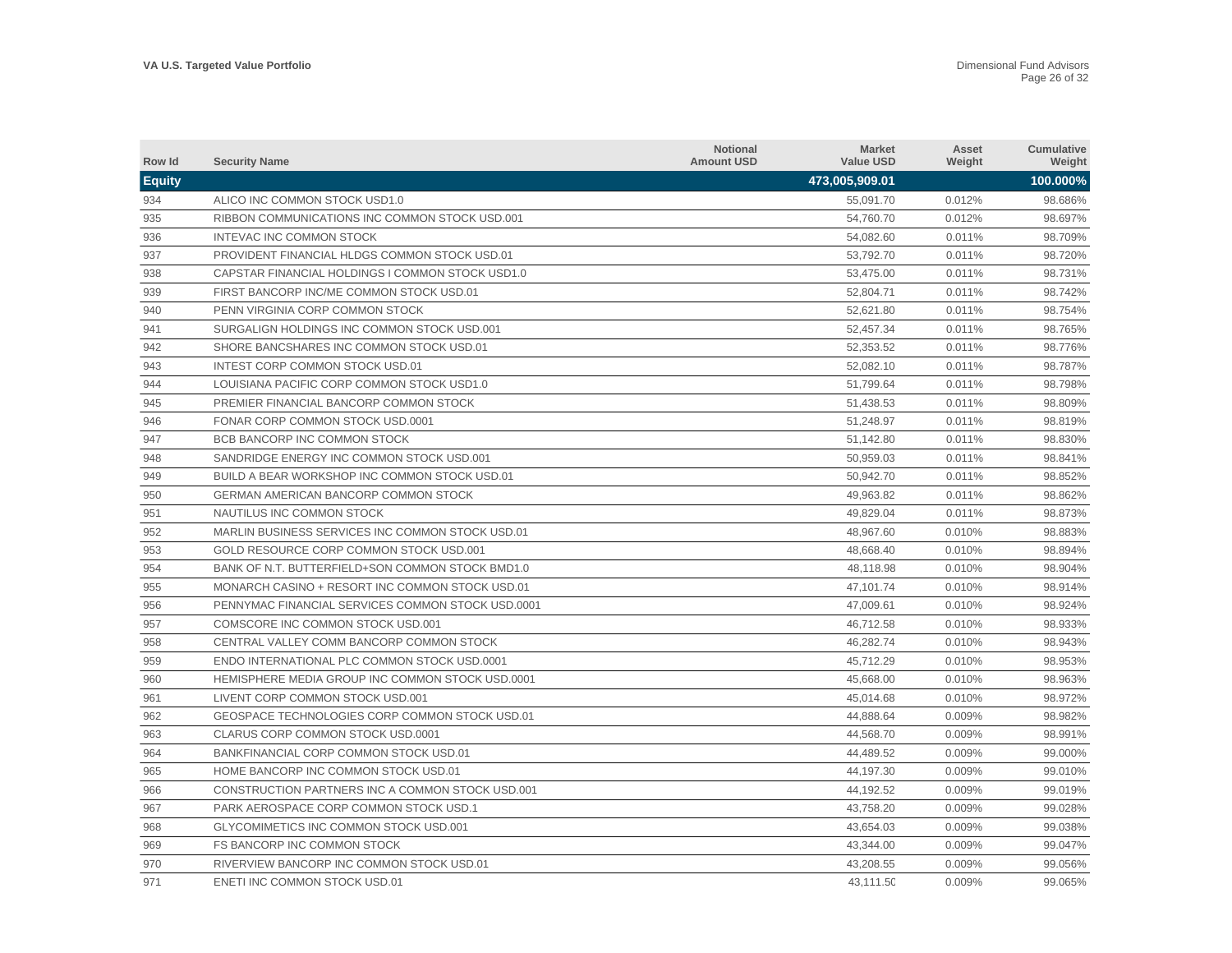| Row Id        | <b>Security Name</b>                               | <b>Notional</b><br><b>Amount USD</b> | <b>Market</b><br><b>Value USD</b> | Asset<br>Weight | Cumulative<br>Weight |
|---------------|----------------------------------------------------|--------------------------------------|-----------------------------------|-----------------|----------------------|
| <b>Equity</b> |                                                    |                                      | 473,005,909.01                    |                 | 100.000%             |
| 972           | SAGA COMMUNICATIONS INC CL A COMMON STOCK USD.01   |                                      | 42,957.10                         | 0.009%          | 99.074%              |
| 973           | API GROUP CORP COMMON STOCK USD.0001               |                                      | 42,207.88                         | 0.009%          | 99.083%              |
| 974           | FIRST FINANCIAL NORTHWEST COMMON STOCK USD.01      |                                      | 42,023.25                         | 0.009%          | 99.092%              |
| 975           | NL INDUSTRIES COMMON STOCK USD.125                 |                                      | 41,712.55                         | 0.009%          | 99.101%              |
| 976           | SPORTSMAN S WAREHOUSE HOLDIN COMMON STOCK USD.01   |                                      | 41,376.00                         | 0.009%          | 99.109%              |
| 977           | NATURES SUNSHINE PRODS INC COMMON STOCK            |                                      | 41,277.28                         | 0.009%          | 99.118%              |
| 978           | ARMSTRONG FLOORING INC COMMON STOCK USD.0001       |                                      | 41,208.03                         | 0.009%          | 99.127%              |
| 979           | <b>GUARANTY BANCSHARES INC COMMON STOCK USD1.0</b> |                                      | 40.682.25                         | 0.009%          | 99.135%              |
| 980           | NATURAL GAS SERVICES GROUP COMMON STOCK USD.01     |                                      | 40,403.20                         | 0.009%          | 99.144%              |
| 981           | MRC GLOBAL INC COMMON STOCK USD.01                 |                                      | 39,081.84                         | 0.008%          | 99.152%              |
| 982           | NOV INC COMMON STOCK USD.01                        |                                      | 38,553.20                         | 0.008%          | 99.160%              |
| 983           | PFSWEB INC COMMON STOCK USD.001                    |                                      | 38,475.00                         | 0.008%          | 99.169%              |
| 984           | OPKO HEALTH INC COMMON STOCK USD.01                |                                      | 38,395.50                         | 0.008%          | 99.177%              |
| 985           | FUNKO INC CLASS A COMMON STOCK USD.0001            |                                      | 38,257.92                         | 0.008%          | 99.185%              |
| 986           | CALEDONIA MINING CORP PLC COMMON STOCK             |                                      | 37,968.53                         | 0.008%          | 99.193%              |
| 987           | COMPUTER TASK GROUP INC COMMON STOCK USD.01        |                                      | 37,760.70                         | 0.008%          | 99.201%              |
| 988           | RALPH LAUREN CORP COMMON STOCK USD.01              |                                      | 37,440.64                         | 0.008%          | 99.209%              |
| 989           | LIBERTY MEDIA CORP BRAVES C TRACKING STK           |                                      | 37,139.70                         | 0.008%          | 99.217%              |
| 990           | <b>EMCORE CORP COMMON STOCK</b>                    |                                      | 35,522.76                         | 0.008%          | 99.224%              |
| 991           | PARK NATIONAL CORP COMMON STOCK                    |                                      | 35,428.20                         | 0.007%          | 99.232%              |
| 992           | REPUBLIC FIRST BANCORP INC COMMON STOCK USD.01     |                                      | 35,064.77                         | 0.007%          | 99.239%              |
| 993           | BGSF INC COMMON STOCK USD.01                       |                                      | 35,000.00                         | 0.007%          | 99.246%              |
| 994           | J ALEXANDER S HOLDINGS COMMON STOCK USD.001        |                                      | 34,848.60                         | 0.007%          | 99.254%              |
| 995           | SEACOR MARINE HOLDINGS INC COMMON STOCK USD.01     |                                      | 34,724.95                         | 0.007%          | 99.261%              |
| 996           | SOUTHERN MISSOURI BANCORP COMMON STOCK USD.01      |                                      | 34,531.92                         | 0.007%          | 99.268%              |
| 997           | EXTERRAN CORP COMMON STOCK USD.01                  |                                      | 34,322.40                         | 0.007%          | 99.276%              |
| 998           | FEDNAT HOLDING CO COMMON STOCK USD.01              |                                      | 34,072.17                         | 0.007%          | 99.283%              |
| 999           | ARGAN INC COMMON STOCK USD.15                      |                                      | 33.663.85                         | 0.007%          | 99.290%              |
| 1000          | KENNEDY WILSON HOLDINGS INC COMMON STOCK USD.0001  |                                      | 33,467.76                         | 0.007%          | 99.297%              |
| 1001          | CIVEO CORP COMMON STOCK USD.01                     |                                      | 33,391.11                         | 0.007%          | 99.304%              |
| 1002          | OCEAN BIO CHEM INC COMMON STOCK USD.01             |                                      | 33,307.42                         | 0.007%          | 99.311%              |
| 1003          | INNOVIVA INC COMMON STOCK USD.01                   |                                      | 33,137.35                         | 0.007%          | 99.318%              |
| 1004          | LINCOLN EDUCATIONAL SERVICES COMMON STOCK          |                                      | 32,908.94                         | 0.007%          | 99.325%              |
| 1005          | AMPCO PITTSBURGH CORP COMMON STOCK USD1.0          |                                      | 32,724.00                         | 0.007%          | 99.332%              |
| 1006          | FIRST NORTHWEST BANCORP COMMON STOCK               |                                      | 31,661.10                         | 0.007%          | 99.339%              |
| 1007          | BM TECHNOLOGIES INC COMMON STOCK USD.0001          |                                      | 31,594.80                         | 0.007%          | 99.345%              |
| 1008          | FREIGHTCAR AMERICA INC COMMON STOCK USD.01         |                                      | 31.484.53                         | 0.007%          | 99.352%              |
| 1009          | TOOTSIE ROLL INDS COMMON STOCK USD.694             |                                      | 31,291.62                         | 0.007%          | 99.359%              |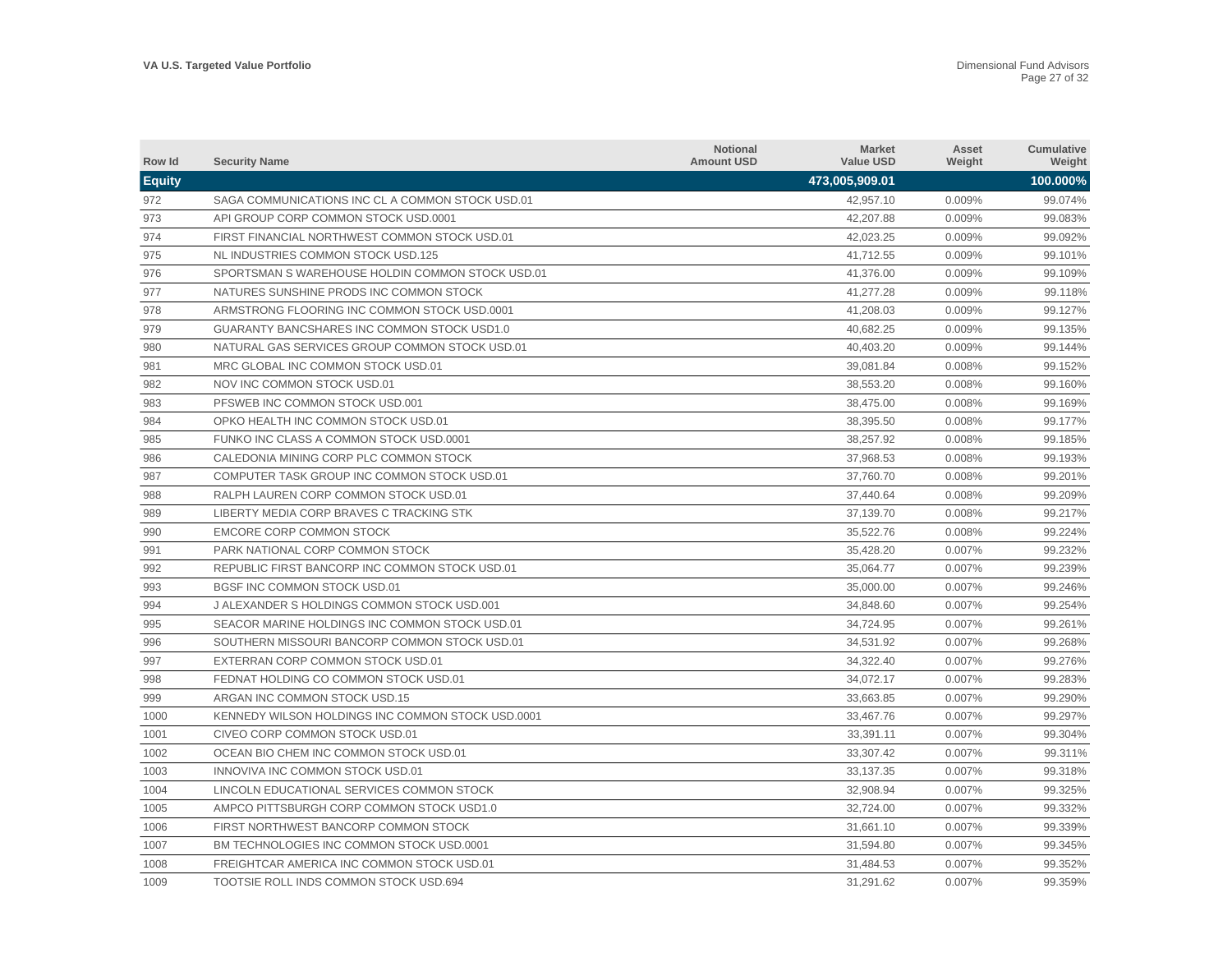| Row Id        | <b>Security Name</b>                             | <b>Notional</b><br><b>Amount USD</b> | <b>Market</b><br><b>Value USD</b> | Asset<br>Weight | Cumulative<br>Weight |
|---------------|--------------------------------------------------|--------------------------------------|-----------------------------------|-----------------|----------------------|
| <b>Equity</b> |                                                  |                                      | 473,005,909.01                    |                 | 100.000%             |
| 1010          | READING INTERNATIONAL INC A COMMON STOCK USD.01  |                                      | 31,224.30                         | 0.007%          | 99.365%              |
| 1011          | QURATE RETAIL INC PREFERRED STOCK 03/31 8        |                                      | 31,206.55                         | 0.007%          | 99.372%              |
| 1012          | C + F FINANCIAL CORP COMMON STOCK USD1.0         |                                      | 31,135.87                         | 0.007%          | 99.378%              |
| 1013          | PARKE BANCORP INC COMMON STOCK USD.1             |                                      | 30,864.56                         | 0.007%          | 99.385%              |
| 1014          | BANCFIRST CORP COMMON STOCK USD1.0               |                                      | 30,396.70                         | 0.006%          | 99.391%              |
| 1015          | OIL DRI CORP OF AMERICA COMMON STOCK USD.1       |                                      | 30,376.08                         | 0.006%          | 99.398%              |
| 1016          | ZOVIO INC COMMON STOCK USD.01                    |                                      | 30,307.90                         | 0.006%          | 99.404%              |
| 1017          | <b>HAWAIIAN HOLDINGS INC COMMON STOCK USD.01</b> |                                      | 30,190.44                         | 0.006%          | 99.411%              |
| 1018          | UNITY BANCORP INC COMMON STOCK                   |                                      | 30,096.00                         | 0.006%          | 99.417%              |
| 1019          | <b>IEC ELECTRONICS CORP COMMON STOCK USD.01</b>  |                                      | 30.051.84                         | 0.006%          | 99.423%              |
| 1020          | FREQUENCY ELECTRONICS INC COMMON STOCK USD1.0    |                                      | 30,020.11                         | 0.006%          | 99.430%              |
| 1021          | PCTEL INC COMMON STOCK USD.001                   |                                      | 29,759.90                         | 0.006%          | 99.436%              |
| 1022          | OWENS CORNING COMMON STOCK USD.001               |                                      | 29,745.07                         | 0.006%          | 99.442%              |
| 1023          | BBX CAPITAL INC COMMON STOCK                     |                                      | 29,216.35                         | 0.006%          | 99.448%              |
| 1024          | CORE MOLDING TECHNOLOGIES IN COMMON STOCK USD.01 |                                      | 29,198.99                         | 0.006%          | 99.455%              |
| 1025          | SELECT INTERIOR CONCEPTS A COMMON STOCK USD.01   |                                      | 29,059.20                         | 0.006%          | 99.461%              |
| 1026          | OCWEN FINANCIAL CORP COMMON STOCK USD.01         |                                      | 29,055.46                         | 0.006%          | 99.467%              |
| 1027          | METROPOLITAN BANK HOLDING CO COMMON STOCK        |                                      | 28,705.20                         | 0.006%          | 99.473%              |
| 1028          | LIBERTY MEDIA CORP BRAVES A TRACKING STK         |                                      | 28,510.00                         | 0.006%          | 99.479%              |
| 1029          | BANK OF COMMERCE HOLDINGS COMMON STOCK           |                                      | 28,470.75                         | 0.006%          | 99.485%              |
| 1030          | SILGAN HOLDINGS INC COMMON STOCK USD.01          |                                      | 27,949.95                         | 0.006%          | 99.491%              |
| 1031          | ACUITY BRANDS INC COMMON STOCK USD.01            |                                      | 27.885.00                         | 0.006%          | 99.497%              |
| 1032          | CHEMUNG FINANCIAL CORP COMMON STOCK USD.01       |                                      | 27,810.30                         | 0.006%          | 99.503%              |
| 1033          | NATURAL ALTERNATIVES INTL COMMON STOCK USD.01    |                                      | 27.770.88                         | 0.006%          | 99.509%              |
| 1034          | ACME UNITED CORP COMMON STOCK USD2.5             |                                      | 27,608.00                         | 0.006%          | 99.514%              |
| 1035          | <b>GRAHAM CORP COMMON STOCK USD.1</b>            |                                      | 27,440.48                         | 0.006%          | 99.520%              |
| 1036          | UNIVERSAL STAINLESS + ALLOY COMMON STOCK USD.001 |                                      | 27,357.30                         | 0.006%          | 99.526%              |
| 1037          | ESCALADE INC COMMON STOCK                        |                                      | 27,057.54                         | 0.006%          | 99.532%              |
| 1038          | HILL INTERNATIONAL INC COMMON STOCK USD.0001     |                                      | 27,008.00                         | 0.006%          | 99.537%              |
| 1039          | CBTX INC COMMON STOCK USD.01                     |                                      | 26,849.28                         | 0.006%          | 99.543%              |
| 1040          | <b>HORIZON GLOBAL CORP COMMON STOCK USD.01</b>   |                                      | 26,682.39                         | 0.006%          | 99.549%              |
| 1041          | SYNLOGIC INC COMMON STOCK USD.001                |                                      | 26,588.66                         | 0.006%          | 99.554%              |
| 1042          | PENNS WOODS BANCORP INC COMMON STOCK USD5.55     |                                      | 26,474.91                         | 0.006%          | 99.560%              |
| 1043          | PCSB FINANCIAL CORP COMMON STOCK USD.01          |                                      | 26,177.36                         | 0.006%          | 99.565%              |
| 1044          | GULF ISLAND FABRICATION INC COMMON STOCK         |                                      | 25,688.30                         | 0.005%          | 99.571%              |
| 1045          | LSB INDUSTRIES INC COMMON STOCK USD.1            |                                      | 25.665.39                         | 0.005%          | 99.576%              |
| 1046          | AMERISERV FINANCIAL INC COMMON STOCK USD.01      |                                      | 25.578.00                         | 0.005%          | 99.582%              |
| 1047          | CITIZENS COMMUNITY BANCORP I COMMON STOCK USD.01 |                                      | 25.490.14                         | 0.005%          | 99.587%              |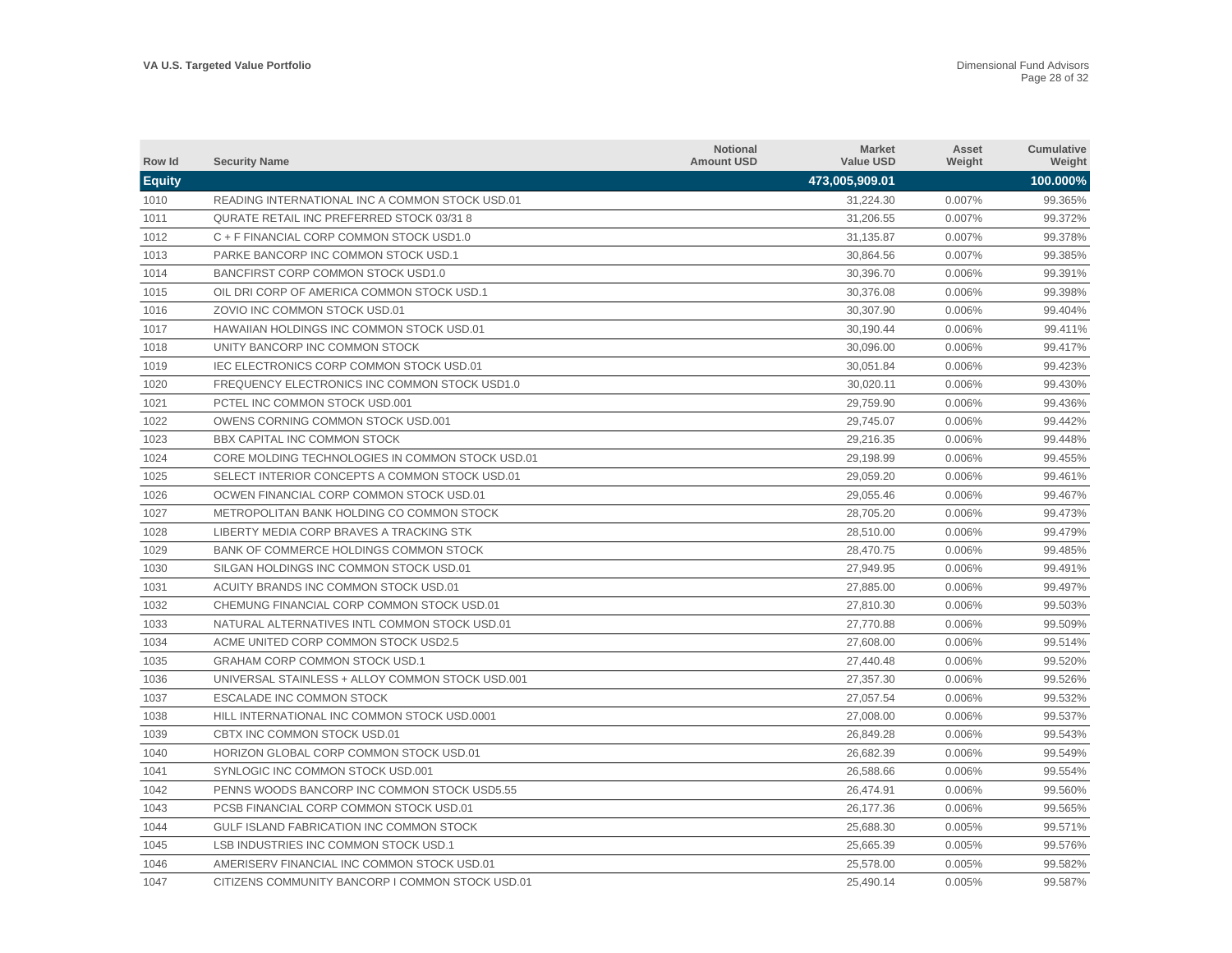| Row Id        | <b>Security Name</b>                               | <b>Notional</b><br><b>Amount USD</b> | <b>Market</b><br><b>Value USD</b> | Asset<br>Weight | <b>Cumulative</b><br>Weight |
|---------------|----------------------------------------------------|--------------------------------------|-----------------------------------|-----------------|-----------------------------|
| <b>Equity</b> |                                                    |                                      | 473,005,909.01                    |                 | 100.000%                    |
| 1048          | FARMER BROS CO COMMON STOCK USD1.0                 |                                      | 25.149.96                         | 0.005%          | 99.592%                     |
| 1049          | TRECORA RESOURCES COMMON STOCK USD.1               |                                      | 24,801.84                         | 0.005%          | 99.598%                     |
| 1050          | <b>TENNANT CO COMMON STOCK USD.375</b>             |                                      | 24,686.01                         | 0.005%          | 99.603%                     |
| 1051          | CITIZENS + NORTHERN CORP COMMON STOCK USD1.0       |                                      | 24,683.64                         | 0.005%          | 99.608%                     |
| 1052          | TESSCO TECHNOLOGIES INC COMMON STOCK USD.01        |                                      | 24,666.68                         | 0.005%          | 99.613%                     |
| 1053          | JAMES RIVER GROUP HOLDINGS L COMMON STOCK USD.0002 |                                      | 24,589.18                         | 0.005%          | 99.619%                     |
| 1054          | NEW HOME CO INC/THE COMMON STOCK USD.01            |                                      | 24,570.36                         | 0.005%          | 99.624%                     |
| 1055          | <b>GENCOR INDUSTRIES INC COMMON STOCK USD.1</b>    |                                      | 24,433.02                         | 0.005%          | 99.629%                     |
| 1056          | EASTERN CO/THE COMMON STOCK                        |                                      | 24,388.00                         | 0.005%          | 99.634%                     |
| 1057          | FORTITUDE GOLD CORP COMMON STOCK                   |                                      | 24,333.54                         | 0.005%          | 99.639%                     |
| 1058          | WESTWOOD HOLDINGS GROUP INC COMMON STOCK USD.01    |                                      | 24,278.34                         | 0.005%          | 99.644%                     |
| 1059          | COMMUNITY BANKERS TRUST CORP COMMON STOCK USD.01   |                                      | 24,157.98                         | 0.005%          | 99.649%                     |
| 1060          | LUTHER BURBANK CORP COMMON STOCK                   |                                      | 23.896.60                         | 0.005%          | 99.654%                     |
| 1061          | BEAZER HOMES USA INC COMMON STOCK USD.001          |                                      | 23,848.80                         | 0.005%          | 99.660%                     |
| 1062          | LAZYDAYS HOLDINGS INC COMMON STOCK USD.0001        |                                      | 23,847.59                         | 0.005%          | 99.665%                     |
| 1063          | AVIENT CORP COMMON STOCK USD.01                    |                                      | 23,776.81                         | 0.005%          | 99.670%                     |
| 1064          | ORIGIN BANCORP INC COMMON STOCK                    |                                      | 23,579.96                         | 0.005%          | 99.675%                     |
| 1065          | CUMULUS MEDIA INC CL A COMMON STOCK USD.01         |                                      | 23,485.58                         | 0.005%          | 99.680%                     |
| 1066          | CHASE CORP COMMON STOCK USD.1                      |                                      | 23,278.00                         | 0.005%          | 99.684%                     |
| 1067          | PRUDENTIAL BANCORP INC COMMON STOCK USD.01         |                                      | 22,656.60                         | 0.005%          | 99.689%                     |
| 1068          | CONSUMER PORTFOLIO SERVICES COMMON STOCK           |                                      | 22,652.63                         | 0.005%          | 99.694%                     |
| 1069          | FIRST BANK/HAMILTON NJ COMMON STOCK USD.01         |                                      | 22,636.20                         | 0.005%          | 99.699%                     |
| 1070          | LENSAR INC COMMON STOCK                            |                                      | 22,455.18                         | 0.005%          | 99.704%                     |
| 1071          | 1800 FLOWERS.COM INC CLA COMMON STOCK USD.01       |                                      | 22,281.27                         | 0.005%          | 99.708%                     |
| 1072          | WORLD ACCEPTANCE CORP COMMON STOCK                 |                                      | 22,059.20                         | 0.005%          | 99.713%                     |
| 1073          | ENTERPRISE BANCORP INC COMMON STOCK USD.01         |                                      | 21,885.96                         | 0.005%          | 99.718%                     |
| 1074          | WILLDAN GROUP INC COMMON STOCK USD.01              |                                      | 21,633.35                         | 0.005%          | 99.722%                     |
| 1075          | AGROFRESH SOLUTIONS INC COMMON STOCK               |                                      | 21,592.00                         | 0.005%          | 99.727%                     |
| 1076          | DAWSON GEOPHYSICAL CO COMMON STOCK USD.01          |                                      | 21,435.05                         | 0.005%          | 99.731%                     |
| 1077          | HOUSTON WIRE + CABLE CO COMMON STOCK USD.001       |                                      | 21,240.18                         | 0.004%          | 99.736%                     |
| 1078          | KEY TRONIC CORP COMMON STOCK                       |                                      | 20,955.78                         | 0.004%          | 99.740%                     |
| 1079          | ESSA BANCORP INC COMMON STOCK USD.01               |                                      | 20,928.00                         | 0.004%          | 99.745%                     |
| 1080          | INVESTORS TITLE CO COMMON STOCK                    |                                      | 20,750.00                         | 0.004%          | 99.749%                     |
| 1081          | WATTS WATER TECHNOLOGIES A COMMON STOCK USD.1      |                                      | 20,672.94                         | 0.004%          | 99.753%                     |
| 1082          | RICHARDSON ELEC LTD COMMON STOCK USD.05            |                                      | 20,536.88                         | 0.004%          | 99.758%                     |
| 1083          | MACKINAC FINANCIAL CORP COMMON STOCK               |                                      | 20,300.96                         | 0.004%          | 99.762%                     |
| 1084          | BIGLARI HOLDINGS INC A COMMON STOCK                |                                      | 20.265.60                         | 0.004%          | 99.766%                     |
| 1085          | POTBELLY CORP COMMON STOCK USD.01                  |                                      | 20,218.11                         | 0.004%          | 99.771%                     |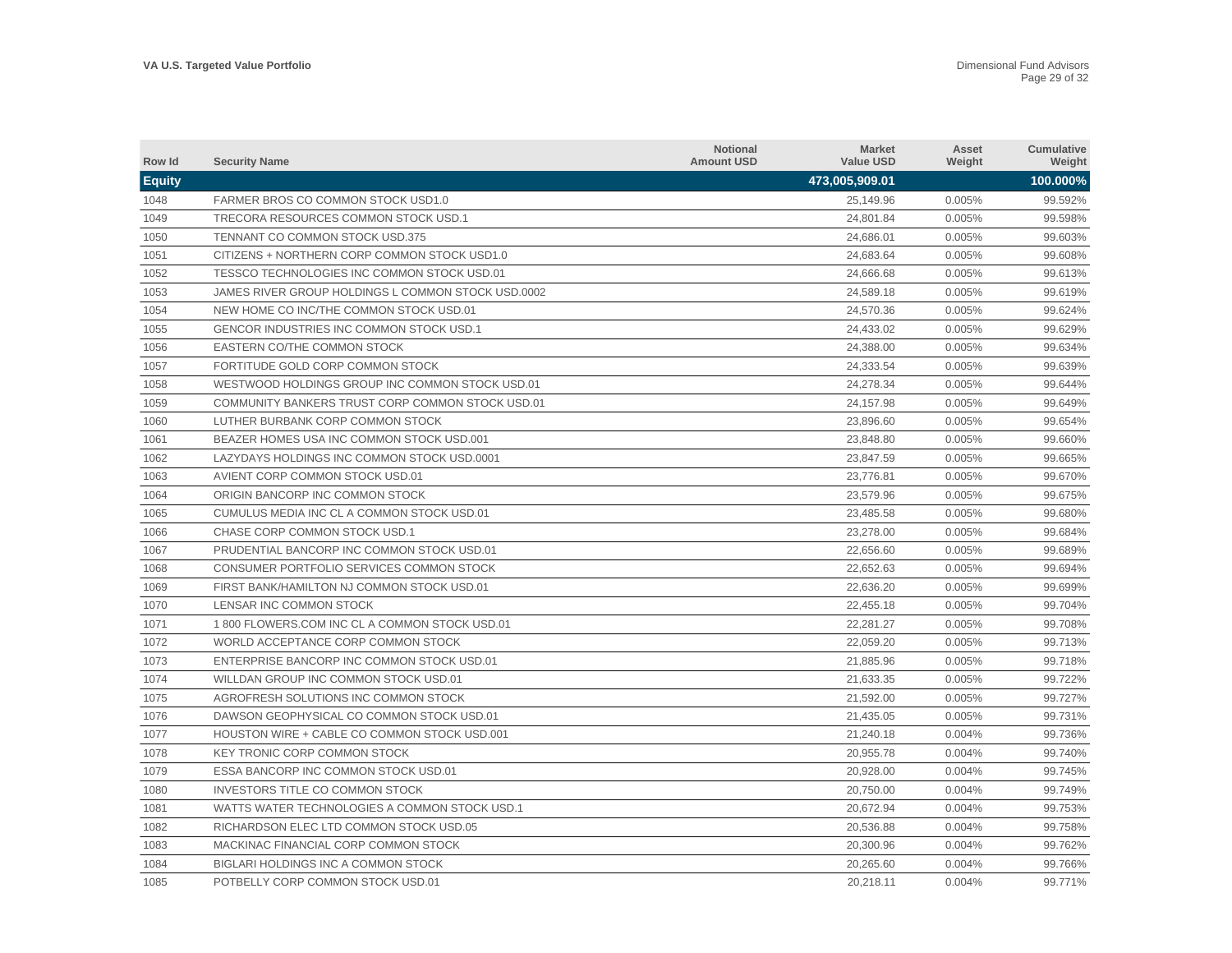| Row Id        | <b>Security Name</b>                             | <b>Notional</b><br><b>Amount USD</b> | <b>Market</b><br><b>Value USD</b> | Asset<br>Weight | <b>Cumulative</b><br>Weight |
|---------------|--------------------------------------------------|--------------------------------------|-----------------------------------|-----------------|-----------------------------|
| <b>Equity</b> |                                                  |                                      | 473,005,909.01                    |                 | 100.000%                    |
| 1086          | ORRSTOWN FINL SERVICES INC COMMON STOCK          |                                      | 20,047.70                         | 0.004%          | 99.775%                     |
| 1087          | CODORUS VALLEY BANCORP INC COMMON STOCK USD2.5   |                                      | 19,845.98                         | 0.004%          | 99.779%                     |
| 1088          | STRATUS PROPERTIES INC COMMON STOCK USD.01       |                                      | 19,825.00                         | 0.004%          | 99.783%                     |
| 1089          | ASTRONOVA INC COMMON STOCK USD.05                |                                      | 19,765.00                         | 0.004%          | 99.787%                     |
| 1090          | HALLMARK FINL SERVICES INC COMMON STOCK USD.18   |                                      | 19,652.20                         | 0.004%          | 99.792%                     |
| 1091          | ARC DOCUMENT SOLUTIONS INC COMMON STOCK USD.001  |                                      | 19,623.00                         | 0.004%          | 99.796%                     |
| 1092          | HOWARD BANCORP INC COMMON STOCK USD.01           |                                      | 19,349.88                         | 0.004%          | 99.800%                     |
| 1093          | TWIN DISC INC COMMON STOCK                       |                                      | 19.330.32                         | 0.004%          | 99.804%                     |
| 1094          | KINGSTONE COS INC COMMON STOCK USD.01            |                                      | 18,634.28                         | 0.004%          | 99.808%                     |
| 1095          | INTRICON CORP COMMON STOCK USD1.0                |                                      | 17.948.00                         | 0.004%          | 99.812%                     |
| 1096          | NI HOLDINGS INC COMMON STOCK USD.01              |                                      | 17,851.68                         | 0.004%          | 99.815%                     |
| 1097          | UTAH MEDICAL PRODUCTS INC COMMON STOCK USD.01    |                                      | 17,320.00                         | 0.004%          | 99.819%                     |
| 1098          | CNA FINANCIAL CORP COMMON STOCK USD2.5           |                                      | 17,227.18                         | 0.004%          | 99.823%                     |
| 1099          | LIMBACH HOLDINGS INC COMMON STOCK USD.0001       |                                      | 17,223.36                         | 0.004%          | 99.826%                     |
| 1100          | GENIE ENERGY LTD B COMMON STOCK                  |                                      | 16,801.00                         | 0.004%          | 99.830%                     |
| 1101          | LCNB CORPORATION COMMON STOCK                    |                                      | 16,625.00                         | 0.004%          | 99.833%                     |
| 1102          | BROADWIND INC COMMON STOCK USD.001               |                                      | 16,592.40                         | 0.004%          | 99.837%                     |
| 1103          | COTY INC CL A COMMON STOCK USD.01                |                                      | 16,587.41                         | 0.004%          | 99.840%                     |
| 1104          | NICHOLAS FINANCIAL INC COMMON STOCK              |                                      | 16,425.78                         | 0.003%          | 99.844%                     |
| 1105          | BAYCOM CORP COMMON STOCK                         |                                      | 15,803.54                         | 0.003%          | 99.847%                     |
| 1106          | ACNB CORP COMMON STOCK USD2.5                    |                                      | 15.792.70                         | 0.003%          | 99.851%                     |
| 1107          | EAGLE PHARMACEUTICALS INC COMMON STOCK USD.001   |                                      | 15.652.50                         | 0.003%          | 99.854%                     |
| 1108          | AWARE INC/MASS COMMON STOCK USD.01               |                                      | 15.592.80                         | 0.003%          | 99.857%                     |
| 1109          | KLX ENERGY SERVICES HOLDING COMMON STOCK USD.01  |                                      | 15,565.13                         | 0.003%          | 99.860%                     |
| 1110          | STERLING BANCORP INC/MI COMMON STOCK             |                                      | 15,485.76                         | 0.003%          | 99.864%                     |
| 1111          | FRIEDMAN INDUSTRIES COMMON STOCK USD1.0          |                                      | 15,411.45                         | 0.003%          | 99.867%                     |
| 1112          | CLEARFIELD INC COMMON STOCK USD.01               |                                      | 15,125.26                         | 0.003%          | 99.870%                     |
| 1113          | HMN FINANCIAL INC COMMON STOCK USD.01            |                                      | 15,082.50                         | 0.003%          | 99.873%                     |
| 1114          | MAMMOTH ENERGY SERVICES INC COMMON STOCK USD.01  |                                      | 14,858.76                         | 0.003%          | 99.876%                     |
| 1115          | FIRST BUSINESS FINANCIAL SER COMMON STOCK USD.01 |                                      | 14,838.00                         | 0.003%          | 99.880%                     |
| 1116          | RCM TECHNOLOGIES INC COMMON STOCK USD.05         |                                      | 14,828.35                         | 0.003%          | 99.883%                     |
| 1117          | TOWNSQUARE MEDIA INC CLA COMMON STOCK USD.01     |                                      | 14,646.45                         | 0.003%          | 99.886%                     |
| 1118          | EAGLE BANCORP MONTANA INC COMMON STOCK USD.01    |                                      | 14,592.00                         | 0.003%          | 99.889%                     |
| 1119          | CPI AEROSTRUCTURES INC COMMON STOCK USD.001      |                                      | 14,559.78                         | 0.003%          | 99.892%                     |
| 1120          | BRIDGEWATER BANCSHARES INC COMMON STOCK USD.001  |                                      | 14,325.05                         | 0.003%          | 99.895%                     |
| 1121          | CROSSFIRST BANKSHARES INC COMMON STOCK USD.01    |                                      | 14,314.02                         | 0.003%          | 99.898%                     |
| 1122          | A H BELO CORP A COMMON STOCK USD.01              |                                      | 14.140.94                         | 0.003%          | 99.901%                     |
| 1123          | LUBY S INC COMMON STOCK USD.32                   |                                      | 13,998.60                         | 0.003%          | 99.904%                     |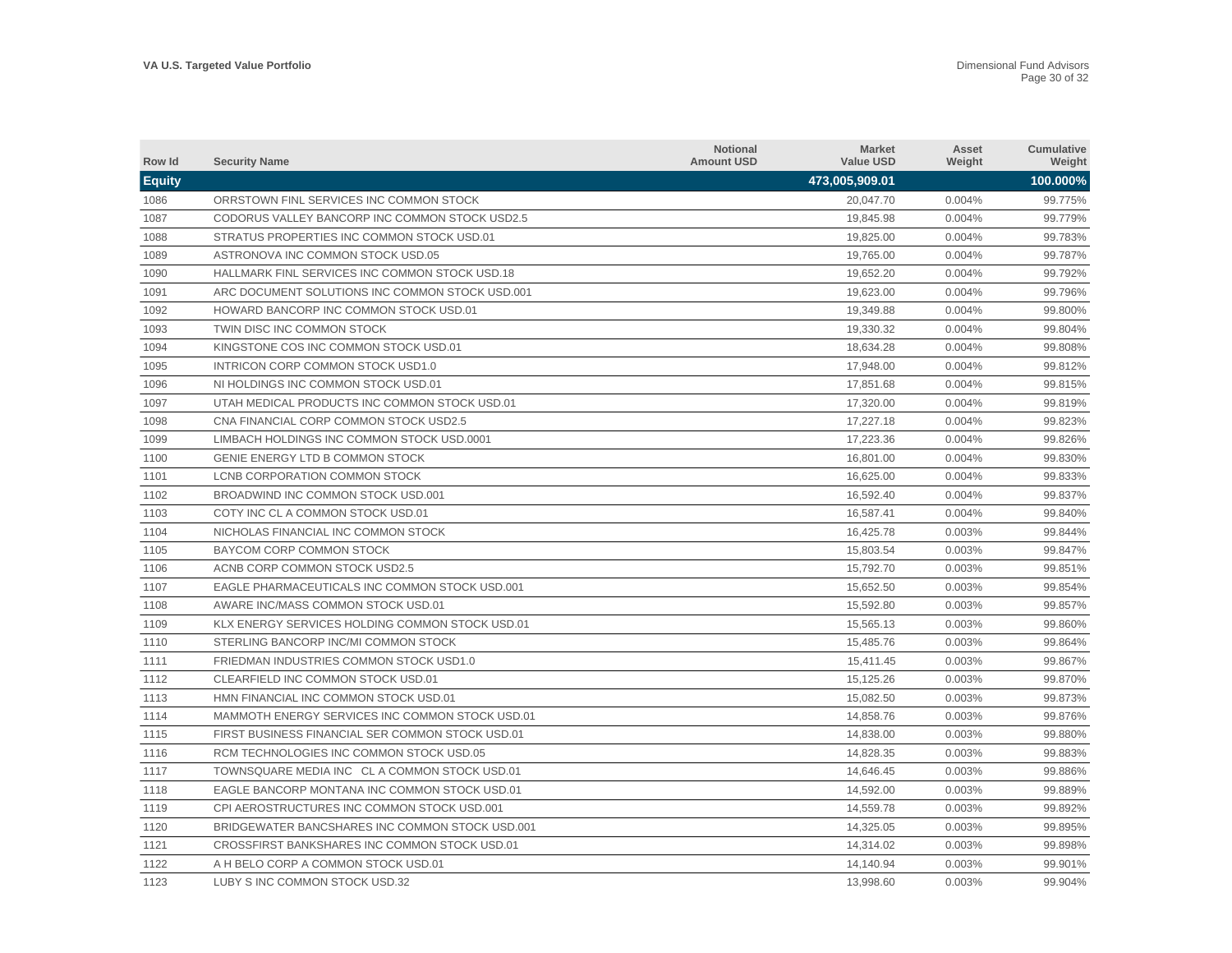| Row Id        | <b>Security Name</b>                               | <b>Notional</b><br><b>Amount USD</b> | <b>Market</b><br><b>Value USD</b> | Asset<br>Weight | <b>Cumulative</b><br>Weight |
|---------------|----------------------------------------------------|--------------------------------------|-----------------------------------|-----------------|-----------------------------|
| <b>Equity</b> |                                                    |                                      | 473,005,909.01                    |                 | 100.000%                    |
| 1124          | ONESPAWORLD HOLDINGS LTD COMMON STOCK USD.0001     |                                      | 13,908.90                         | 0.003%          | 99.907%                     |
| 1125          | MANNATECH INC COMMON STOCK USD.0001                |                                      | 13,899.16                         | 0.003%          | 99.910%                     |
| 1126          | COMMUNICATIONS SYSTEMS INC COMMON STOCK USD.05     |                                      | 13,708.00                         | 0.003%          | 99.913%                     |
| 1127          | ADAMS RESOURCES + ENERGY INC COMMON STOCK USD.1    |                                      | 13,696.89                         | 0.003%          | 99.916%                     |
| 1128          | VIRCO MFG CORPORATION COMMON STOCK USD.01          |                                      | 13,640.00                         | 0.003%          | 99.919%                     |
| 1129          | GAIA INC COMMON STOCK USD.0001                     |                                      | 13,019.55                         | 0.003%          | 99.921%                     |
| 1130          | AMERICAN RIVER BANKSHRS (CA) COMMON STOCK          |                                      | 12,656.56                         | 0.003%          | 99.924%                     |
| 1131          | <b>1ST CONSTITUTION BANCORP COMMON STOCK</b>       |                                      | 12.555.93                         | 0.003%          | 99.927%                     |
| 1132          | COMMERCIAL VEHICLE GROUP INC COMMON STOCK USD.01   |                                      | 12,516.05                         | 0.003%          | 99.929%                     |
| 1133          | CROWN CRAFTS INC COMMON STOCK USD.01               |                                      | 12,368.00                         | 0.003%          | 99.932%                     |
| 1134          | EXLSERVICE HOLDINGS INC COMMON STOCK USD.001       |                                      | 12,261.76                         | 0.003%          | 99.934%                     |
| 1135          | NATIONAL ENERGY SERVICES REU COMMON STOCK          |                                      | 11,664.91                         | 0.002%          | 99.937%                     |
| 1136          | CSG SYSTEMS INTL INC COMMON STOCK USD.01           |                                      | 11,087.83                         | 0.002%          | 99.939%                     |
| 1137          | NACCO INDUSTRIES CL A COMMON STOCK USD1.0          |                                      | 11,052.85                         | 0.002%          | 99.942%                     |
| 1138          | ACI WORLDWIDE INC COMMON STOCK USD.005             |                                      | 10,882.30                         | 0.002%          | 99.944%                     |
| 1139          | PLAYAGS INC COMMON STOCK USD.01                    |                                      | 10,504.00                         | 0.002%          | 99.946%                     |
| 1140          | SILVERBOW RESOURCES INC COMMON STOCK               |                                      | 10,440.76                         | 0.002%          | 99.948%                     |
| 1141          | ANI PHARMACEUTICALS INC COMMON STOCK USD.0001      |                                      | 9,793.94                          | 0.002%          | 99.950%                     |
| 1142          | BALLANTYNE STRONG INC COMMON STOCK USD.01          |                                      | 9,406.44                          | 0.002%          | 99.952%                     |
| 1143          | NETWORK 1 TECHNOLOGIES INC COMMON STOCK USD.01     |                                      | 9,360.00                          | 0.002%          | 99.954%                     |
| 1144          | MALVERN BANCORP INC COMMON STOCK USD.01            |                                      | 9,235.52                          | 0.002%          | 99.956%                     |
| 1145          | PERMA PIPE INTERNATIONAL HOL COMMON STOCK USD.01   |                                      | 9,120.00                          | 0.002%          | 99.958%                     |
| 1146          | SMART SAND INC COMMON STOCK USD.001                |                                      | 8,786.69                          | 0.002%          | 99.960%                     |
| 1147          | ARK RESTAURANTS CORP COMMON STOCK USD.01           |                                      | 8,277.54                          | 0.002%          | 99.962%                     |
| 1148          | SIFCO INDUSTRIES COMMON STOCK USD1.0               |                                      | 8,263.86                          | 0.002%          | 99.964%                     |
| 1149          | UNIVERSAL TECHNICAL INSTITUT COMMON STOCK USD.0001 |                                      | 8,176.00                          | 0.002%          | 99.965%                     |
| 1150          | DONEGAL GROUP INC B COMMON STOCK USD.01            |                                      | 8,080.80                          | 0.002%          | 99.967%                     |
| 1151          | ULTRALIFE CORP COMMON STOCK USD.1                  |                                      | 8,023.32                          | 0.002%          | 99.969%                     |
| 1152          | KEWAUNEE SCIENTIFIC CP COMMON STOCK USD2.5         |                                      | 7.860.58                          | 0.002%          | 99.970%                     |
| 1153          | SYNALLOY CORP COMMON STOCK USD1.0                  |                                      | 7,443.28                          | 0.002%          | 99.972%                     |
| 1154          | RENAISSANCERE HOLDINGS LTD COMMON STOCK USD1.0     |                                      | 7,051.00                          | 0.001%          | 99.974%                     |
| 1155          | UNICO AMERICAN CORP COMMON STOCK                   |                                      | 7,028.00                          | 0.001%          | 99.975%                     |
| 1156          | ASTRONICS CORP CL B COMMON STOCK USD.01            |                                      | 6,949.25                          | 0.001%          | 99.976%                     |
| 1157          | DOVER MOTORSPORTS INC COMMON STOCK USD.1           |                                      | 6,921.60                          | 0.001%          | 99.978%                     |
| 1158          | BOSTON OMAHA CORP CL A COMMON STOCK                |                                      | 6,887.48                          | 0.001%          | 99.979%                     |
| 1159          | NINE ENERGY SERVICE INC COMMON STOCK               |                                      | 6,791.90                          | 0.001%          | 99.981%                     |
| 1160          | AMREP CORP COMMON STOCK USD.1                      |                                      | 6,660.00                          | 0.001%          | 99.982%                     |
| 1161          | CINCINNATI BELL INC COMMON STOCK USD.01            |                                      | 6,447.00                          | 0.001%          | 99.984%                     |